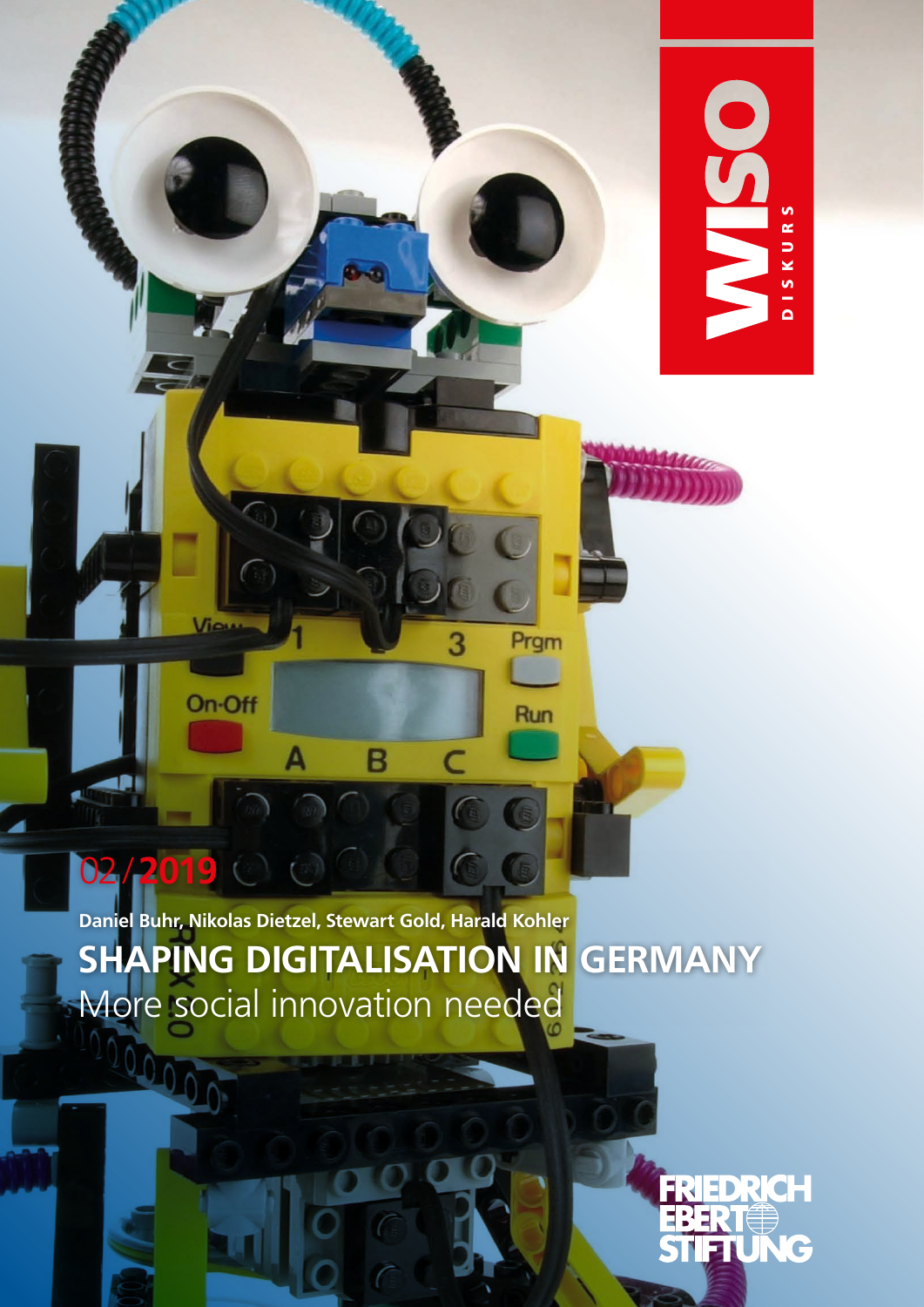#### **Friedrich-Ebert-Stiftung**

The Friedrich-Ebert-Stiftung (FES) is the oldest political foundation in Germany with a rich tradition dating back to its foundation in 1925. Today, it remains loyal to the legacy of its namesake and campaigns for the core ideas and values of social democracy: freedom, justice and solidarity. It has a close connection to social democracy and free trade unions.

FES promotes the advancement of social democracy, in particular by:

- political educational work to strengthen civil society;
- think tanks;
- international cooperation with our international network of offices in more than 100 countries;
- support for talented young people;
- maintaining the collective memory of social democracy with archives, libraries and more.

#### **Division for Economic and Social Policy**

The Division for Economic and Social Policy of the Friedrich-Ebert-Stiftung advises and informs politics and society in Germany about important current issues and policy making concerning social, economic and environmental developments.

#### **WISO Diskurs**

WISO Diskurs are detailed analyses examining political issues and questions, containing sound policy recommendations and contributing to scientifically based policy consultation.

#### **Authors**

**Prof. Dr. Daniel Buhr** is the head of the Steinbeis Transfer Centre for Social and Technological Innovation and Adjunct Professor at the Institute for Political Science of the Eberhard Karls University Tübingen.

**Nikolas Dietzel**, M.A., is a political scientist and research fellow at the Interdisciplinary Centre for Health Technology Assessment and Public Health (IZPH) at the Friedrich-Alexander-University Erlangen-Nuremberg.

**Stewart Gold**, M.A., is a political scientist and research fellow at the Eberhard Karls University Tübingen.

**Dr. Harald Kohler**, Dipl. Verw. Wiss and Assessor of the Civil Service, is a research fellow at the Institute for Political Science of the Eberhard Karls University Tübingen.

The authors would like to warmly thank Dr. Philipp Fink, Heinrich Tiemann and the "Sustainable Structural Policy" working group of the Friedrich-Ebert-Stiftung for their helpful suggestions.

#### **Person responsible in the FES for this publication**

**Dr. Philipp Fink** heads the fields of Climate, Environment, Energy and Structural Policy in the Division for Economic and Social Policy.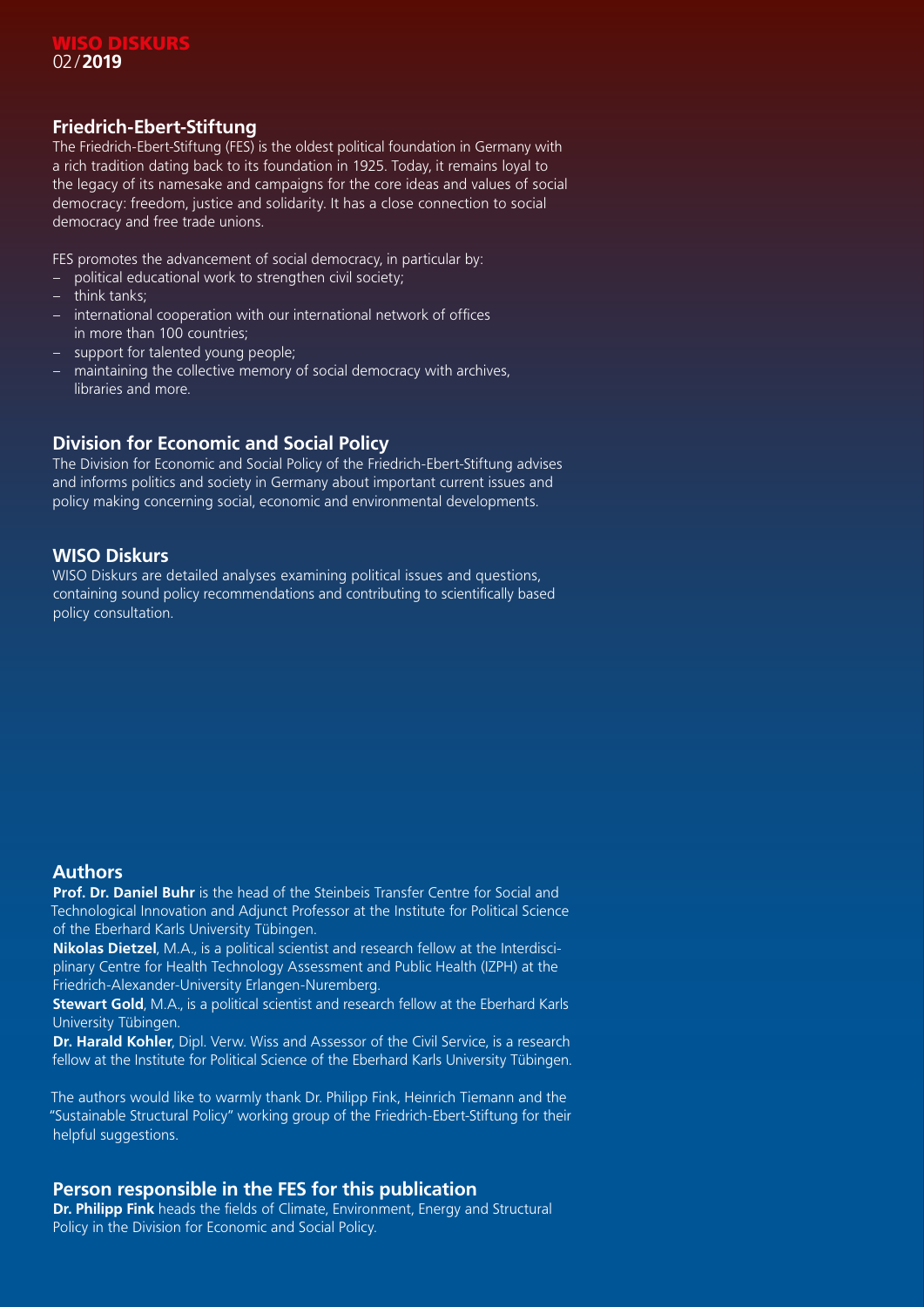## 02/**2019**

29

29 30 30

**Daniel Buhr, Nikolas Dietzel, Stewart Gold, Harald Kohler** 

## **SHAPING DIGITALISATION IN GERMANY** More social innovation needed

| 2              |                | <b>PREFACE</b>                                                                 |
|----------------|----------------|--------------------------------------------------------------------------------|
| 3              |                | <b>SUMMARY</b>                                                                 |
| 5              | 1              | <b>INTRODUCTION</b>                                                            |
| 6              | $\overline{2}$ | <b>INNOVATIONS - MORE THAN TECHNOLOGY</b>                                      |
| 7              | 2.1            | Innovation policy                                                              |
| 7              | 2.2            | Procedure for reviewing innovation funding                                     |
| 9              | 3              | <b>FEDERAL INNOVATION FUNDING</b>                                              |
| 9              | 3.1            | The innovation profile of the Federal Government                               |
| 9              | 3.2            | The focus of federal innovation funding                                        |
| 11             | 3.3            | Expenditures on innovation funding                                             |
| 13             | 4              | <b>SELECTED STATES</b>                                                         |
| 13             | 4.1            | Baden-Württemberg                                                              |
| 16             | 4.2            | Bavaria                                                                        |
| 18             | 4.3            | <b>Berlin</b>                                                                  |
| 20             | 4.4            | North Rhine-Westphalia                                                         |
| $^{22}$        | 4.5            | Rhineland-Palatinate                                                           |
| $^{24}$        | 4.6            | Saxony                                                                         |
| 26             | 5              | A DIFFUSE PICTURE OF INNOVATION FUNDING                                        |
| 26             | 5.1            | Funding levels and means                                                       |
| 26             | 5.2            | Funding focus: Research or infrastructure                                      |
| $\frac{2}{7}$  | 5.3            | Large variations in funding spending                                           |
| $\overline{9}$ | 6              | <b>INNOVATION POLICY RECOMMENDATIONS:</b><br><b>DIFFERENT, MORE AND BETTER</b> |
| <u>'9</u>      | 6.1            | Different                                                                      |
| 80             | 6.2            | More                                                                           |
| 30             | 6.3            | Better                                                                         |

Index of figures and tables 32

- Index of abbreviations 33
- References 33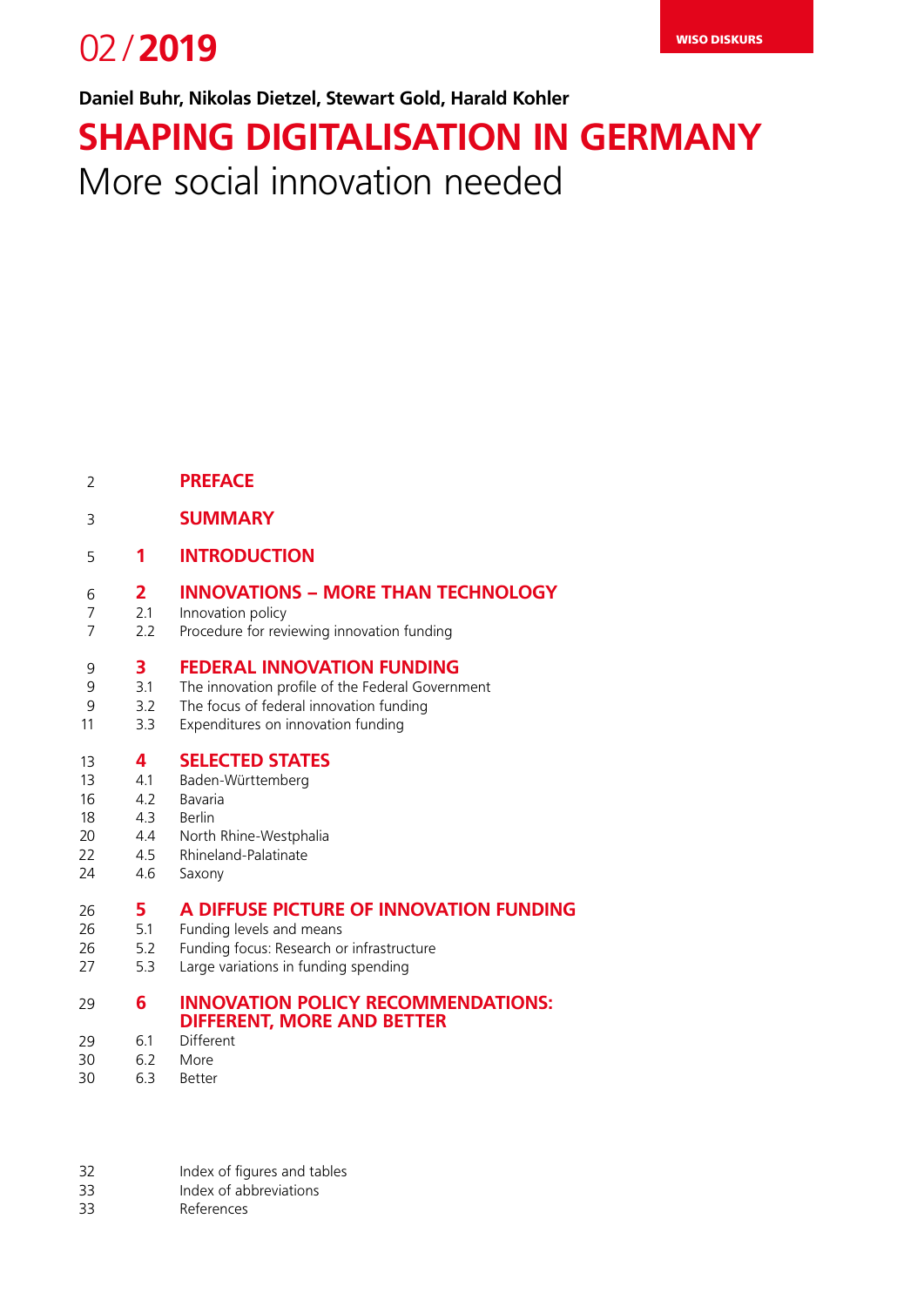## **PREFACE**

German lawmakers must choose to either shape digitalisation for the benefit of society or else abandon it to the forces of the market. It is undisputed that we find ourselves in a time of sweeping transformation. Technical progress is creating fantastic opportunities, but brings with it high risks.

New digital applications connect us and transform our daily lives. For technical advancements to serve society the concept of innovation should not be limited to technical innovation. Innovation policy should not just aim to fund the development of new products and technologies which can be measured annually by the number of patents awarded. Patent statistics alone provide no information on whether and how the new possibilities have reached the market and improved the lives of consumers.

Therefore, alongside the funding of technology, it is also important to ask how digitalisation can serve society, for example through telemedicine, care robots (Ambient Assisted Living) or e-government. These are just a few examples of how digitalisation can function as social innovation.

What are the Federal Government and the German states doing to pursue this approach? Daniel Buhr's team explored this question. They shed light on the sometimes stark differences between federal and state-level funding efforts. Who places emphasis on upgrading networks? Who funds more research? And how much importance is placed upon social innovation? The study also makes recommendations on how Germany's innovation policies can be changed, improved and augmented. The focus should be on people and not on technology. The Federal Government already invests 4.4 billion euros in innovation funding but only a fraction of it goes towards researching social innovation. Most of it goes towards the development of products and technologies as part of a high-tech strategy, or into the financing of infrastructure such as the expansion of broadband access. Apart from a few exceptions, we found a similar picture in all of the German states we examined.

A supply-focused innovation policy neglects central questions: What are the actual needs of consumers? How do they use new technologies? And how do these technologies influence our society? Only when this step has been taken will digitalisation lead to a transformation in social areas such as politics, art and science, and be able to lead to social innovations. To successfully shape digitalisation, consumers also need to be supported.

#### **DR. PHILIPP FINK**

Division for Economic and Social Policy Friedrich-Ebert-Stiftung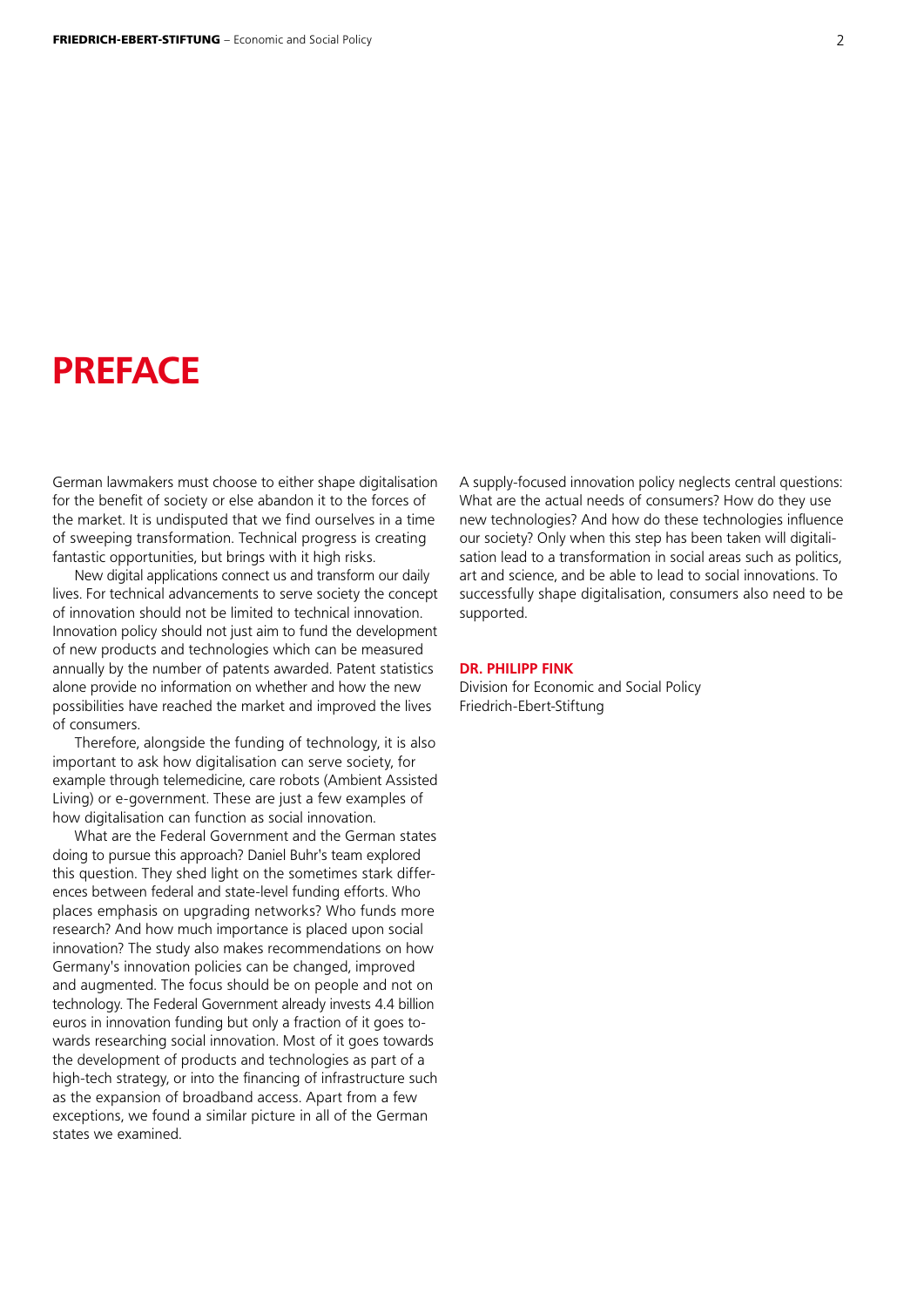## **SUMMARY**

Without innovations we will not be able to master the big societal challenges of our time. Climate change, growing resource scarcity, the global and national distribution of work, education, nutrition and healthcare – we need solutions that will improve the lives of billions of people around the world. Also in Germany. Here, as in many other countries, political leaders developing solution strategies have, for many decades, concentrated on the development of technological progress. In Germany, too, many billions of euros of tax money are spent, year after year, on the development of technology at colleges and universities, research institutes and in private enterprise. With considerable success, if the impressive patent statistics are anything to go by. However, a patent is merely the legal protection of an invention. What these technical developments actually mean for people, how the "internet of things", "blockchain", "smart grids", artificial intelligence" and "3-D printing" will change our daily lives and work, was largely ignored by the innovation policy of the past. This is a mistake. The success of a technical innovation is measured only by its degree of market penetration. Therefore, the demand side, meaning the end users, plays a decisive role in the innovation process. It is people who help determine the success of an innovation – and not merely the supply side in itself. Every new development raises fundamental questions: Where do the needs and requirements lie? How are new technologies used? What new services and skills are required? How will our behaviour be altered by digitalisation and how will this impact processes, organisations, structures and systems? A forwardthinking innovation policy must keep all of this in view.

The following study shows, however, that such an approach is reflected only to a very small degree in German federal and state budgets. What our investigations into budgets show is that the states differ not only in terms of the amount of spending, but also in the application of budgetary expenditures. Therefore, the innovation expenditures in the states we examined as well as the Federal Government show two areas of focus in the three defined categories—social innovation funding, digitalisation and digital infrastructure, research and innovation funding. While some of the states (e.g. Bavaria and Baden-Württemberg) implement their digital innovation policy primarily by developing a (fast) network over the

greatest possible area, other states (e.g. North Rhine-Westphalia, Berlin, Saxony) as well as the Federal Government pursue a broader approach to funding. Finally, though, a convincing systemic understanding of innovation policy with a mission-oriented coordination of the policy area can be identified neither at the federal level nor in the states. On the contrary: the development of expenditures points to a trend that once again results in greater funding for technically oriented innovations. On average, barely ten percent of the analysed budgets went towards the funding of social innovation.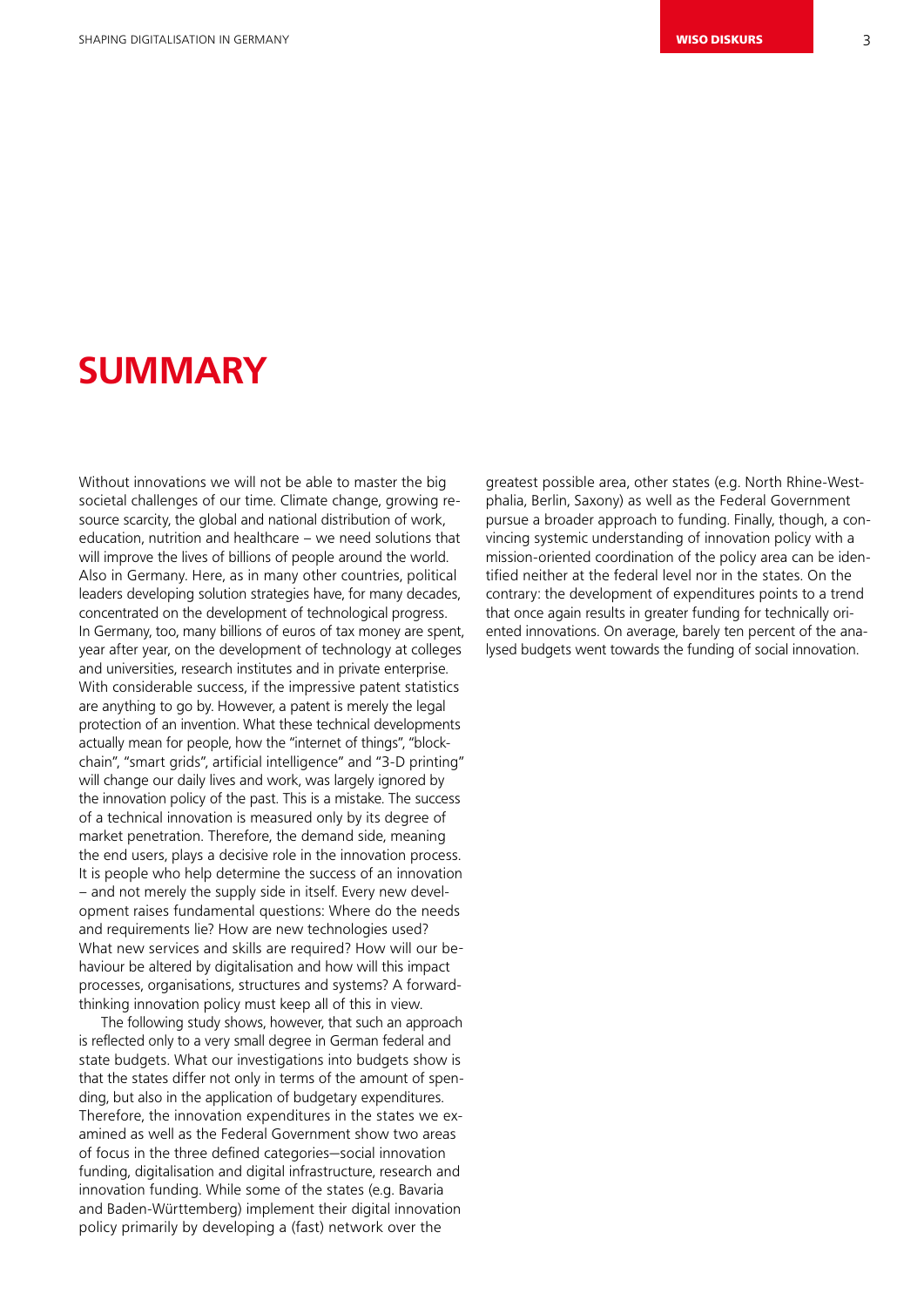**FRIEDRICH-EBERT-STIFTUNG** – Economic and Social Policy **4** 4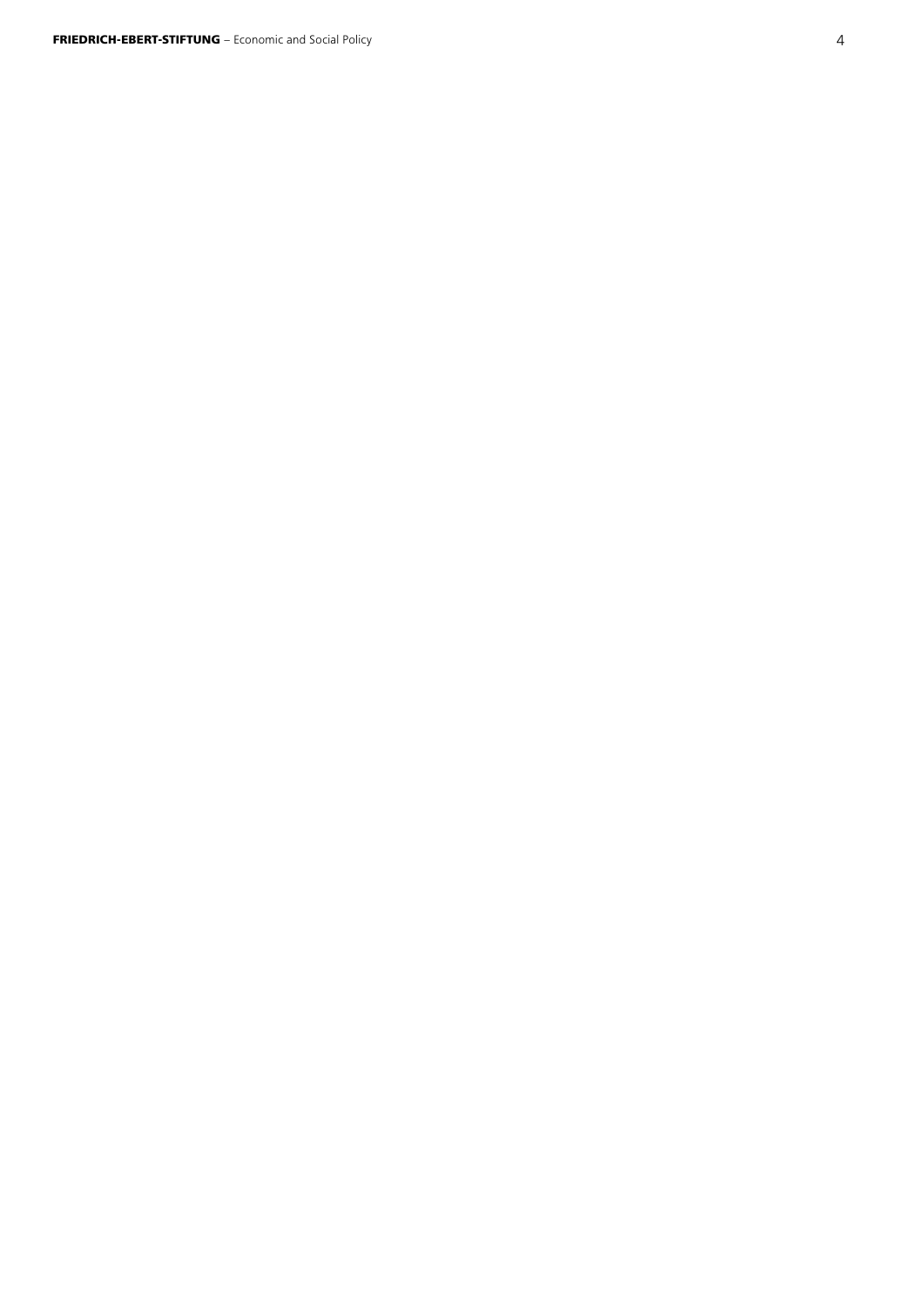# **1 INTRODUCTION**

Innovations are created by and for people. Therefore, the social dimension should be an essential consideration in the formation of innovation and value creation processes, especially in times of transformation, because digitalisation—with its triad of automation, interconnection and decentralisation—is already changing our economy and work lives today and will continue to do so massively in the coming years. Nobody can predict the shape of things to come, especially when this technical transformation is taking places concurrently to other big societal challenges such as demographic change, globalisation and, finally, the finite nature of our resources. In light of these developments, innovation policy in Germany is no longer adequate and should be reoriented. Since innovations are made for people, one must, in light of all of the societal upheavals and challenges, also pose the question of their use to society. Innovations are the decisive drivers of progress towards a sustainable economy and a just society. Considering the enormity of this task, state innovation policy has in the past been too narrowly focused and played too passive a role. It was driven too much by technology. It was too fragmented and it was too geared towards supply. This should be changed.

For this to occur requires, first of all, an understanding that encompasses both technical and non-technical innovations, including social and society-serving innovations. A social innovation is a targeted reconfiguration of social practices with the goal of better solving problems or better meeting needs than is possible through established practices (Howaldt et al. 2008: 65), and that is "therefore worth copying and institutionalising" (Zapf 1989; 177). Social innovations can hereby contribute to social progress. In addition, social innovations have an influence on whether a technical invention becomes a broader innovation, and over which paths and channels it spreads (diffuses) and which effects unfold in the process. An innovation must always include both: invention and diffusion. It is about a new idea, a new product, a new process, a new service – and how it spreads from one person to another, how it becomes established and spreads on the market. Social innovations are, on the one hand, practices for overcoming societal challenges which are adopted and used by affected people, groups and organisations. On the other hand, they support the diffusion and spread of many technical developments.

Beginning with an expanded and redefined idea of innovation, we will try in this study to take stock of innovation policy in Germany, to identify specific needs in terms of funding and actions, and to draw conclusions about social progress – through the task of creating a new social innovation policy. We will look at Germany's federal innovation funding (BMWi, BMAS, BMVI, BMSFJ and BMBF), but also analyse the innovation policy programmes and measures of selected German states (Baden-Württemberg, Bavaria, Berlin, North Rhine-Westphalia, Rhineland-Palatinate and Saxony). It is clear to us that a budgetary analysis does not suffice to make a complete evaluation of the direction of innovation policy. It is, however, an important indicator which helps better identify the priorities as well as differences among Germany's innovation policies – and, where necessary, act accordingly.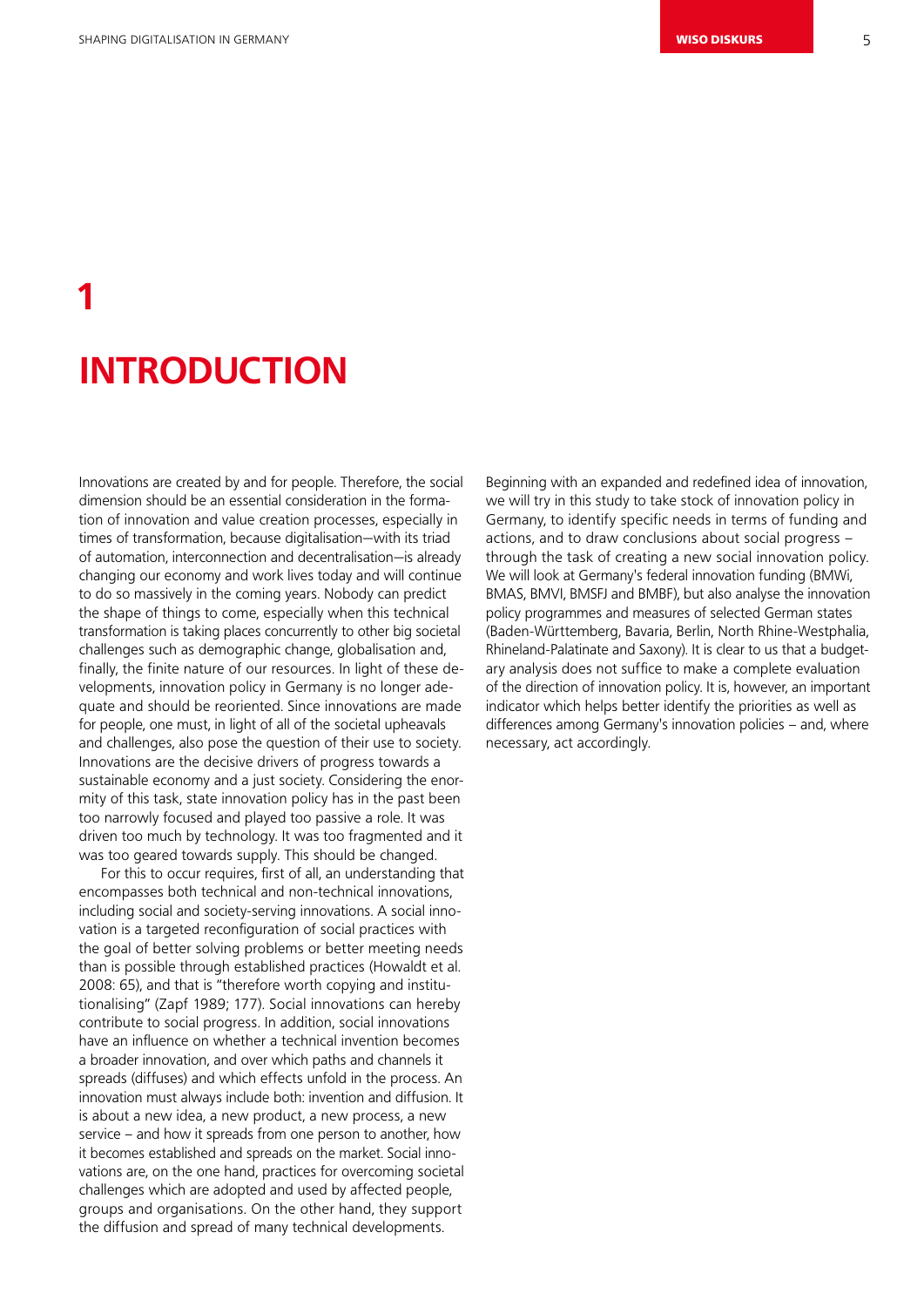**2**

## **INNOVATION – MORE THAN TECHNOLOGY**

The etymology of the word innovation ("new, renew, change") points to one of its basic characteristics. However, the invention of something new alone does not result in innovation. According to Schumpeter (1939), also required is implementation, followed by market penetration or its institutionalisation in society (diffusion) (cf. Buhr 2010; Hochgerner 2013). This perspective demonstrates that we are talking about a developmental process, which only ends once the innovation as such has been completed. The course of this process is not inevitably linear. To the contrary, in its most common form, the innovation process takes rather a discontinuous course.

Beyond technical inventions and innovations (e.g. the steam engine, telephone, nuclear energy, computer, solar panels, nanotechnology) that have dominated both innovation research and innovation policy over the past decades, one finds the field of social innovations. According to Zapf, these are "new material and social technologies that help us meet our needs and better solve our social problems" (Zapf 1994: 28). Similarly, Howaldt defines social innovation as "an (…) intentional, goal-oriented recombination or reconfiguration of social practices originating from certain actors or constellations of actors within certain areas of activity or social contexts with the goal of solving problems or meeting needs more effectively than is possible on the basis of established practices" (Howaldt et al. 2011: 224). Social innovations are societychanging elements or altered relational developments based on new and/or transformed rules, structures, actions or institutions, which we find in both the economy and the sciences as well as in politics, art and culture.

This dichotomous contrast between technical and social (societal) innovations suggests a precise delineation between the two worlds, which does not exist in reality. Theoretical analysis, which serves the improved operationalisation of research, is to blame for this delineation. It helps distinguish between cause, source and consequence or unintended occurrences. In real life (temporal) differentiation is often very difficult. Both types of innovation (cf. Figure 1) can influence one another. This leads to a number of enmeshments between social and technical innovations and results in innovations in different fields or systems whose reciprocal influence and entanglement as well as the inherent logic of innovation form

a network of institutions and actors which we can describe as an innovation system. This is a social system made up of institutions and actors as well as their relationships to one another. Social factors play a central role in the creation of innovations because innovation processes are not propelled by some kind of immanent technological "logic", but through the interaction of social actors (Buhr 2010:40).

It follows that social innovations aid the diffusion and spread of many technical developments. An example of this is Johannes Gutenberg's printing press. In the 15th Century Gutenberg developed the first printing process using moveable type in Europe. Individual letters, punctuation marks and frequently used combinations were put together to form a text. In order to produce identical letters, Gutenberg invented the manual casting device. He also developed a printing press that enabled fast, consistent printing. In themselves, these are principally technical inventions. But they were only able to spread thanks to a social innovation: literacy in the population which formed the foundation of humanism and the Age of Enlightenment.

Yet more lies behind the concept of social innovation than the description of intended societal change. As Zapf established in his definition, it is also about the improvement of what already exists. This normative approach can be found in the work of numerous authors (e.g. Moulaert et al. 2013) and distances itself from the objectivistic, descriptive school, represented, for example, by Howaldt/Schwarz (2016). The normative interpretation expands the catalogue of criteria by adding the factor of improvement of existing rules and institutions. From the cited description we can derive the following definition for the purposes of our investigation:

Social innovations are social practices and procedures, which are applied or deployed by actors or constellations of actors who have institutionalised an altered or new set of rules on the basis of broad acceptance, and whose aim is to better solve existing problems compared to previous approaches. The course of this development can be discontinuous and non-linear. So, what does this mean for the political funding of innovations by federal and state governments? Where can we see indications of the funding of social innovations? How can innovation policy be improved, resulting in both technical and social progress?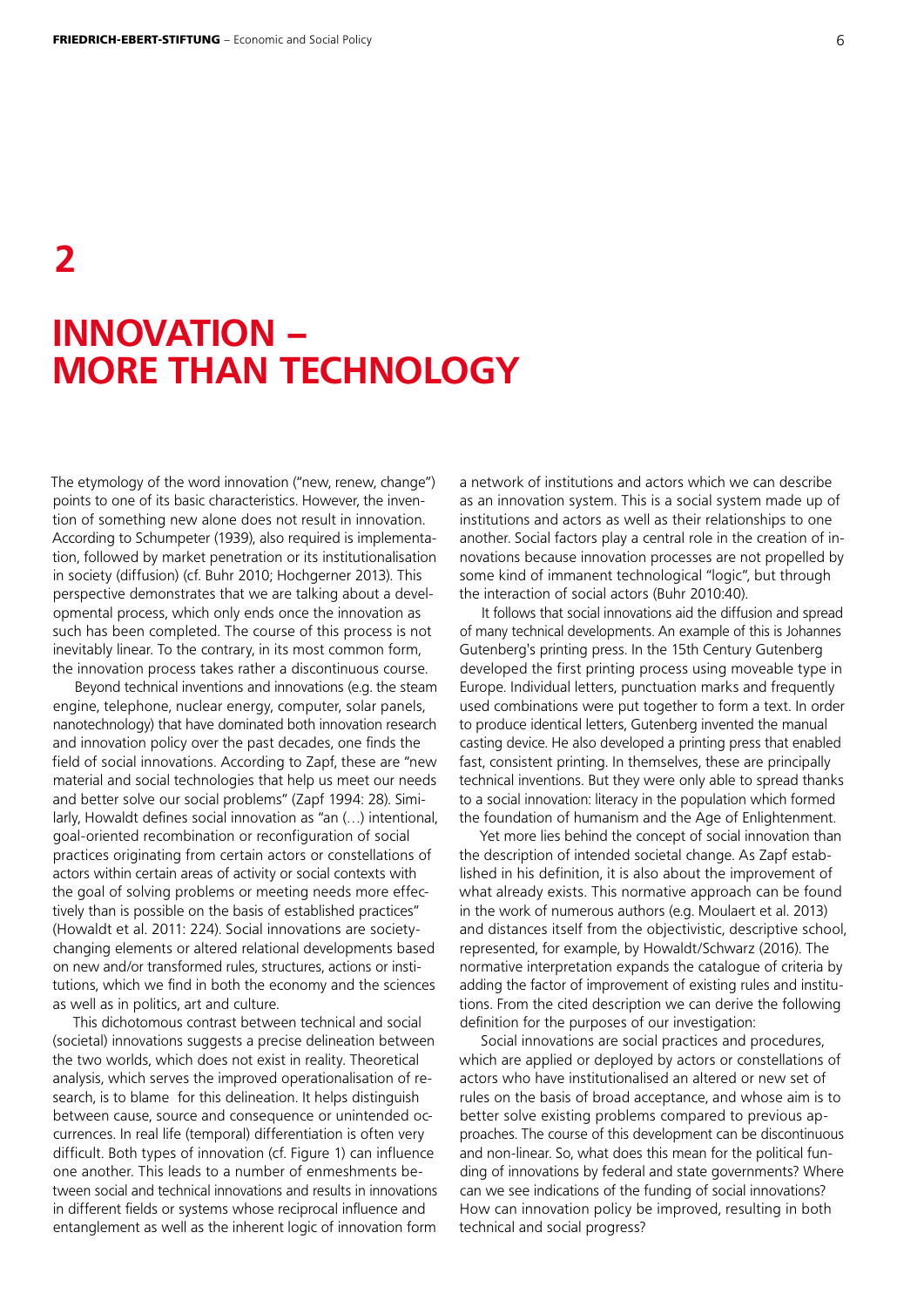

Table 1 **Four types of innovation policy**

|                                    | <b>Modern claim</b>                                                      | <b>Postmodern claim</b>       |
|------------------------------------|--------------------------------------------------------------------------|-------------------------------|
| Narrow concept of innovation       | Improved competitiveness by strengthening<br>the supply side             | Ecological industrial policy  |
| <b>Broad concept of innovation</b> | Improved competitiveness by strengthening<br>the supply and demand sides | Inclusive growth as a mission |
| Source: own research               |                                                                          |                               |

### **2.1 INNOVATION POLICY**

Ideally, we can distinguish four types of innovation policy (Buhr 2014). The variance between types results from the fact that they are either based upon a narrow or broad understanding of innovation and the aims they pursue, respectively. Do they follow purely economic interests (logic of competition) or do they strive for societal, social improvements? As illustrated in Figure 1, a narrow conception of innovation only takes technical advances into account and is limited to certain actors or industries. By contrast, one also finds a far broader conception of innovation that also includes organisational and societal – and therefore social – innovations and stands to serve the overall aims of society – in this case, inclusive growth. Policies are coordinated, follow a clear strategy and are driven by a sense of mission. They fund policies on both the supply and demand side.

It is therefore necessary to build up innovation systems that facilitate close cooperation between industry, academia, government and civil society (the Quadruple Helix) in order to include the potential users of innovations (e.g. employees, family caregivers, patients, consumers) early in development, but also to support their potential as innovators (e.g. for new

business models, services, processes). Innovation systems that pursue the ideal of the Quadruple Helix produce innovation through the active cooperation of academia, industry, government and civil society.

Here, political actors on the supranational, national and regional levels (Quadruple Helix systems) are faced with an important task. State innovation policies play a decisive role in both solving and preventing the societal problems that result from economic and social change (Alaja et al. 2016). When it comes to solving big societal challenges such as climate change, growing inequality, demographic change or digitalisation, state actors are faced with crucial tasks in the area of innovation policy (Mazzucato 2015).

#### **2.2 METHOD FOR COMPILING INFORMATION ON INNOVATION FUNDING**

While research and development policy in the Federal Government and in the states is a more or less clearly defined policy area and information and expenditures can be found in Federal Research Reports (cf. BMBF 2014), it remains a challenge to compile detailed information and budgetary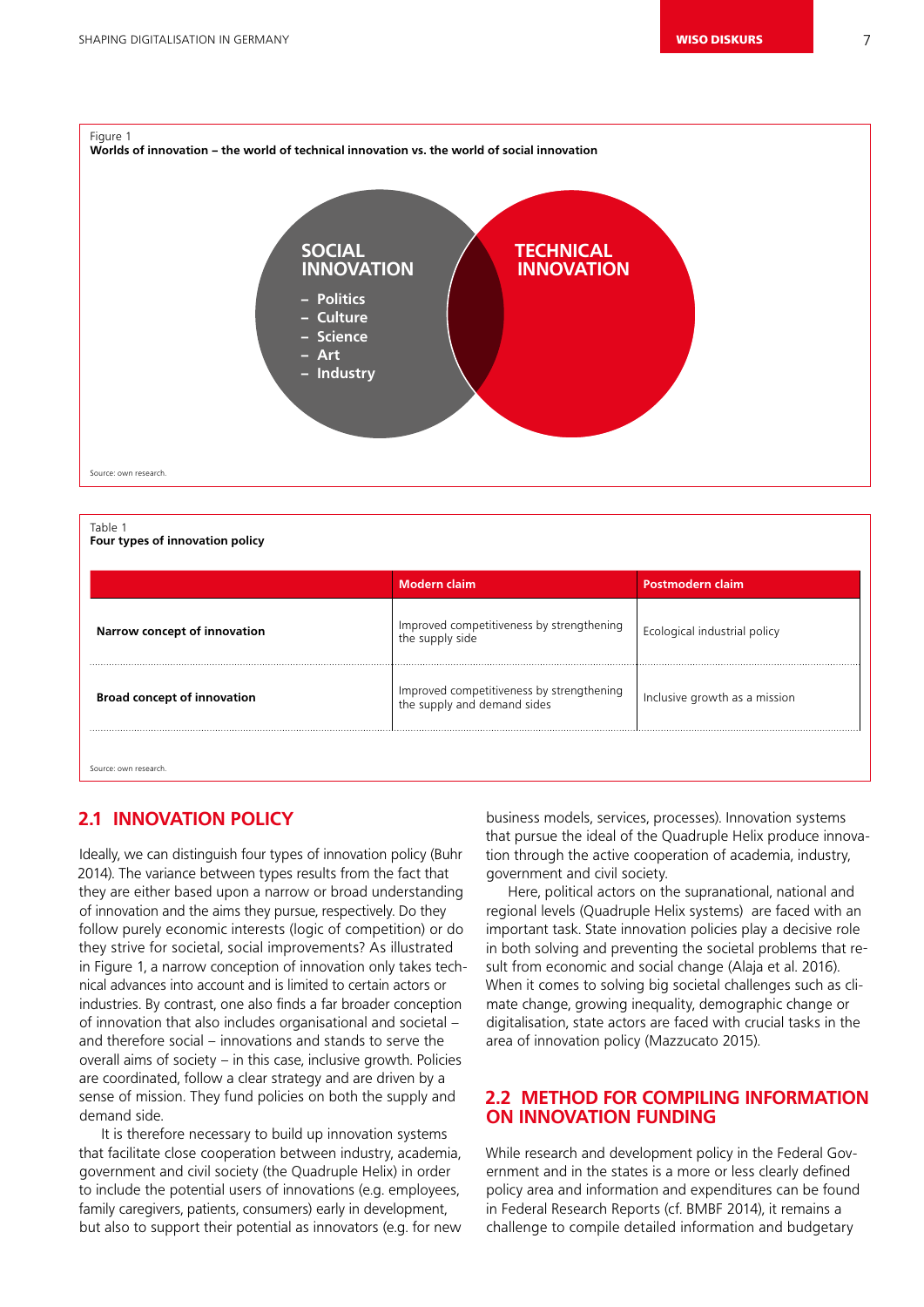data on innovation funding and innovation policy. Especially when one begins with a broad idea of innovation which in cludes not only technical but also social innovations. Accord ingly, innovation funding covers a wide field of activity, meaning a broad range of impacted policy areas, ranging from labour market policy, educational policy, health policy, social policy, structural and economic policy to cultural, research and sci ence policy. Gathering budgetary information on innovation funding is therefore both laborious and a balancing act, be cause the content of programmes and budgets must be as sessed and compiled with respect to their innovations and their financing.

Compiling information on the contents and the budgetary data of innovation funding of the Federal Government and the six selected states (Baden-Württemberg, Bavaria, Berlin, North Rhine-Westphalia, Rhineland-Palatinate and Saxony) was performed as a comprehensive research project on funding. The starting point for research into state funding is the fund ing database of the Federal Ministry for Economic Affairs and Energy (BMWi) and the funding programmes contained therein as well as the websites of the respective funding programmes of the responsible federal and state ministries. When looking at federal policy, the analysis of innovation funding included not just the Economics Ministry and the Federal Ministry for Education and Research (BMBF), but also the Ministries for Labour and Social Affairs (BMAS), Transport and Infrastructure (BMVI), and Family Affairs, Senior Citizens, Women and Youth (BMSFJ).

The funding programmes and measures related to research and technology were categorised into three overarching funding categories: digitalisation and digital infrastructure; social innovation funding; research and innovation funding. The first category included funding programmes that exhibited a digital component, such as ICT projects and broadband ex pansion. Funding measures in the areas of work, training, education, health and care were added to the second category, for example, health research, the worker qualification offensive or the "Human-Technology-Interaction" framework pro gramme. The third category contains heterogeneous funding programmes and measures, e.g. from the fields of technolo gy, industry (especially in relation to SMEs), research at universities and colleges, energy research, climate and environmental protection, security, transport and the bio-economy.

In a further step, we attempted to assign the budgetary data and the financing (income) of the examined funding programmes and measures to the respective budgets of the Federal Government and the six selected states for the peri od 2012 to 2017. Within the context of this research project, this was not possible in the case of all funding programmes and measures. This resulted in a certain variance in the respective expenditures and appropriations on the federal level and for the selected states.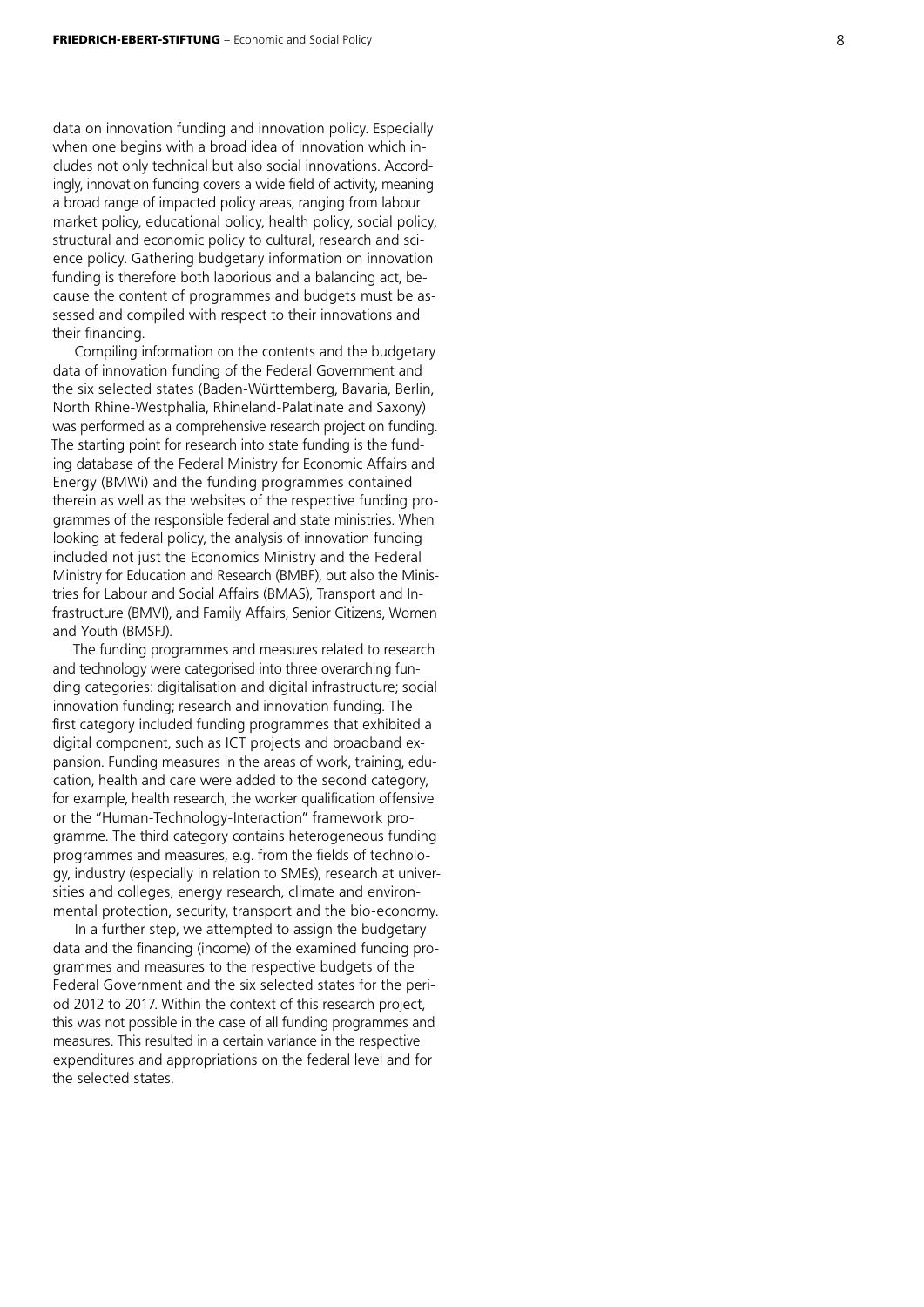# **3 FEDERAL INNOVATION FUNDING**

| Table 2<br>Innovation profile of the Federal Government                                                                                                                                                |                                                                        |            |  |
|--------------------------------------------------------------------------------------------------------------------------------------------------------------------------------------------------------|------------------------------------------------------------------------|------------|--|
| <b>Innovation fields</b>                                                                                                                                                                               | Digital and digital infrastructure, research and<br>innovation funding |            |  |
| Portion of expenditures on innovation funding 2015 in % of total<br>(actual) budgetary expenditures                                                                                                    | 1.41                                                                   |            |  |
|                                                                                                                                                                                                        | 2010                                                                   | 2016       |  |
| Innovation index 2010/2016 and ranking in Europe*                                                                                                                                                      | $30.3$ [-]                                                             | $48.4$ [-] |  |
| Gross domestic product in current prices per inhabitant 2015<br>37.128 Euro                                                                                                                            |                                                                        |            |  |
| * Innovation index = 100% (value), Baden-Württemberg Statistical Office 2016.<br>Source: Baden-Württemberg Statistical Office 2016, "Economic total accounts of the states" 2017 and own calculations. |                                                                        |            |  |

#### **3.1 INNOVATION PROFILE OF THE FEDERAL GOVERNMENT**

Since the first High-tech Strategy, respective Federal Governments have pursued the aim of a coordinated innovation policy, which is also oriented towards benefiting society. In the new High-tech Strategy, four pillars were named (e.g. better transfer, stronger dialogue) as well as a series of future priorities, which should be brought closer together in future. This broader aim for innovation funding can, in part, be found in the budget, where one finds programmes for the promotion of social innovations financed by the European Social Fund (e.g. "The future of work"). However, one sees that the budgetary resources spent on promoting social innovation have generally been shrinking for years compared to total expenditures.

#### **3.2 THE FEDERAL GOVERNMENT'S INNOVATION FUNDING AREAS**

Healthy living, the innovative workplace, intelligent mobility, civil security, digital business and society, sustainable business and energy are the current thematic focal points of the

High-tech Strategy that has existed since 2006. These points focus on (big) societal challenges and make up the central areas of federal innovation funding. (cf. Wissenschaftsrat 2015 and BMBG 2016)

#### 3.2.1 DIGITALISATION AND DIGITAL INFRASTRUCTURE

The central element of the Federal Government's High-tech Strategy is digitalisation, which extends into various fields. The funding of digitalisation and improvement of digital infrastructure is focused primarily on the nationwide installation of broadband and the development of innovative information and communication technologies (ICT), which include a multitude of different technologies. Consequently, the funding of digital technologies is similarly broad, e.g. innovative services using smart data and cloud solutions, big data lighthouse projects, or product solutions such as the smart home, in the energy sector with electromobility and smart energy or IT security and data protection in the framework of the "Selfsufficient and secure in the digital world" programme. Besides innovative start-ups and business creation, funding goes to automation and networking in traffic and in public transport.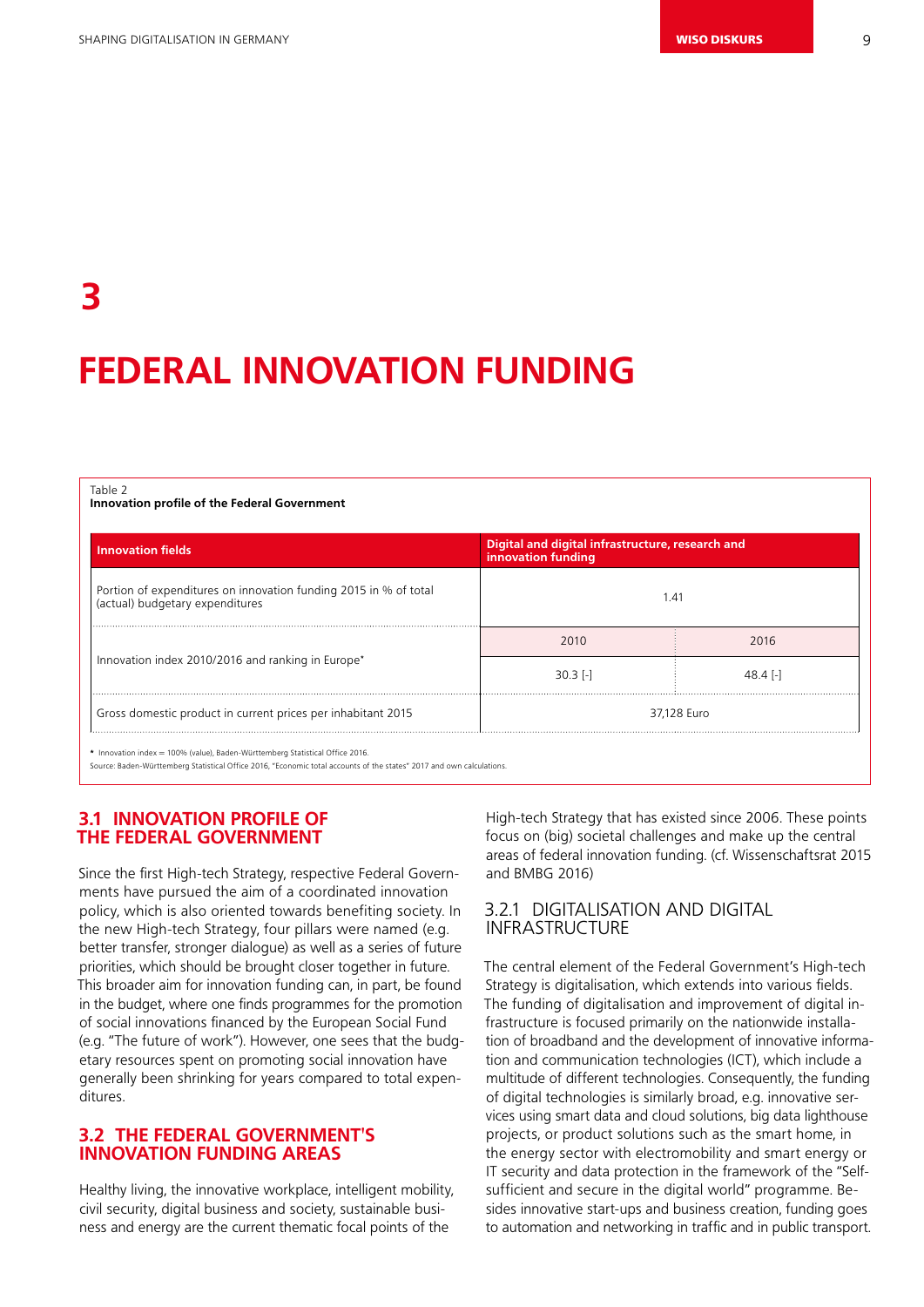Furthermore, numerous programmes are tailored towards the field of "digitalisation and industry". Additional areas of funding include digitalisation and production and the working processes of small and medium-sized enterprises (SMEs), digital innovation in medium-sized companies and IT security in industry.

#### 3.2.2. SOCIAL INNOVATION FUNDING

In the fields of health and medicine, social innovations are funded via various framework programmes. Here, most funding takes place as part of the framework programme for health research, that supports research on widespread diseases, infectious diseases, but also research that takes into consideration treatment, prevention and nutrition as well as the economic aspects of the health economy and contextual conditions such as demographic change, living conditions in industrial societies etc. Besides being a funding programme for the development of innovative concepts to encourage the participation of older people in social and working life, the framework programme "People-Technology-Interaction" extends the promotion of health to all areas of life, through inclusion in the world of work. The goal of the programme is to better enable mobility and a self-sufficient life for older people and to make progress in medical technology. The "Care innovations 2020" initiative is focused on efforts to sustainably tackle current and future challenges in the care sector. For example, there are trials on adopting medical technology as care technology and linking it to the relevant research fields – e.g. the development of technical assistance systems for care and treatment at home, mobility and activation training devices, or autonomous systems and robotics in care and treatment. Furthermore, medical technology is supported by additional funding programmes that address patient treatment, digitalisation in medicine as well as material innovations. (cf. BMBF 2015: 19).

The "IngenieurNachwuchs" ("Young engineering talents") programme funds the creation of young, research-focused engineering-science teams, the development of individual research profiles, the improvement of research competencies as well as the interlinking of science and industry. "Erfolg mit MINT – Neue Chance für Frauen" (Success with MINT – New opportunities for women" supports equal opportunity for women in education and research in science and technical professions.

In the framework of its umbrella programme "Innovation für Produktion, Dienstleistung und Arbeit von morgen" ("Innovation for the production, services and work of tomorrow"), the BMBF's "Future of work" research programme, which was launched in September 2014, supports applicable solutions that maintain and develop value creation and jobs in Germany, that design work to be economically and socially viable and develop production and service processes efficiently and in an environmentally-friendly way. The programme explicitly supports social innovations, in that social practices become a reference point of the funding. The funding programme of the Federal Ministry for Education and Research is implemented in close consultation with the Federal Ministry for Labour and Social Affairs as well as the social partners. The programme runs for seven years and has been funded with approx. one billion euros from the budget of the European Social Fund. (cf. BMBF 2016:44).

#### 3.2.3 RESEARCH UND INNOVATION FUNDING

At the centre of federal research and innovation funding lies the funding of the innovation capability of universities and technical colleges. In cooperation with businesses, support is given to the transfer of knowledge and technology which promotes the development of innovative products and services. Start-up businesses that grow out of the results of research as well as research-related qualifications and training play a central role in the funding programme.

A large-scale civil security research programme with a duration of five years supports the fields of urban security, the security of infrastructure and industry, protection and rescue of people, protection from dangerous materials, epidemics and pandemics as well as IT security research.

Within the framework of the Federal Government's Hightech Strategy, funding also goes to various innovative technologies – with various funding priorities. Alongside the development of information and communication technologies as a central motor of innovation in the high-tech field with many types of application including auto-mobility, mobility, mechanical engineering etc., two framework programmes fund technology in the fields of microelectronics and materials research. While microelectronics is considered to be a key technology for countless products, production processes and services, the "Vom Material zur Innovation" ("From material to innovation") programme funds material innovations in fields such as energy technology, mobility and transport.

The funding of innovation in the area of small and mediumsized enterprises (SMEs) comprises a broad range of measures. With many instances of start-up financing and venture capital subsidies, funding goes to support the creation of young innovative companies through programmes such as INVEST and EXIT that fund knowledge-based start-ups at universities with, for example, founder stipends, the development of founder centres and the transfer of research, or the High-Tech Gründerfonds (HTGF) ("High-tech founder fund"). Three additional programmes round out the funding commitment in this area:

- 1. The funding initiative "Innovationsforen Mittelstand" ("SME innovation forum") tries to develop lasting innovation partnerships through the creation and expansion of interdisciplinary regional and supra-regional networks, in order to create better conditions for SMEs to pursue innovation activities and develop new business models.
- 2. Under the banner "Innovativer Mittelstand" ("Innovative SMEs"), a series of funding measures can be found that address the funding of SMEs in specific areas and industries. These include the programmes "KMU-NetC" (strategic R&D groups in regional networks and clusters) and the "KMU-innovativ" fund which focuses on biotechnology/ BioChance, electronic systems/electro-mobility, ICT/vehicle technology/logistics/energy management/loading concepts, materials research, medical technology, production research, research in civil security, resource efficiency, climate protection and photonics.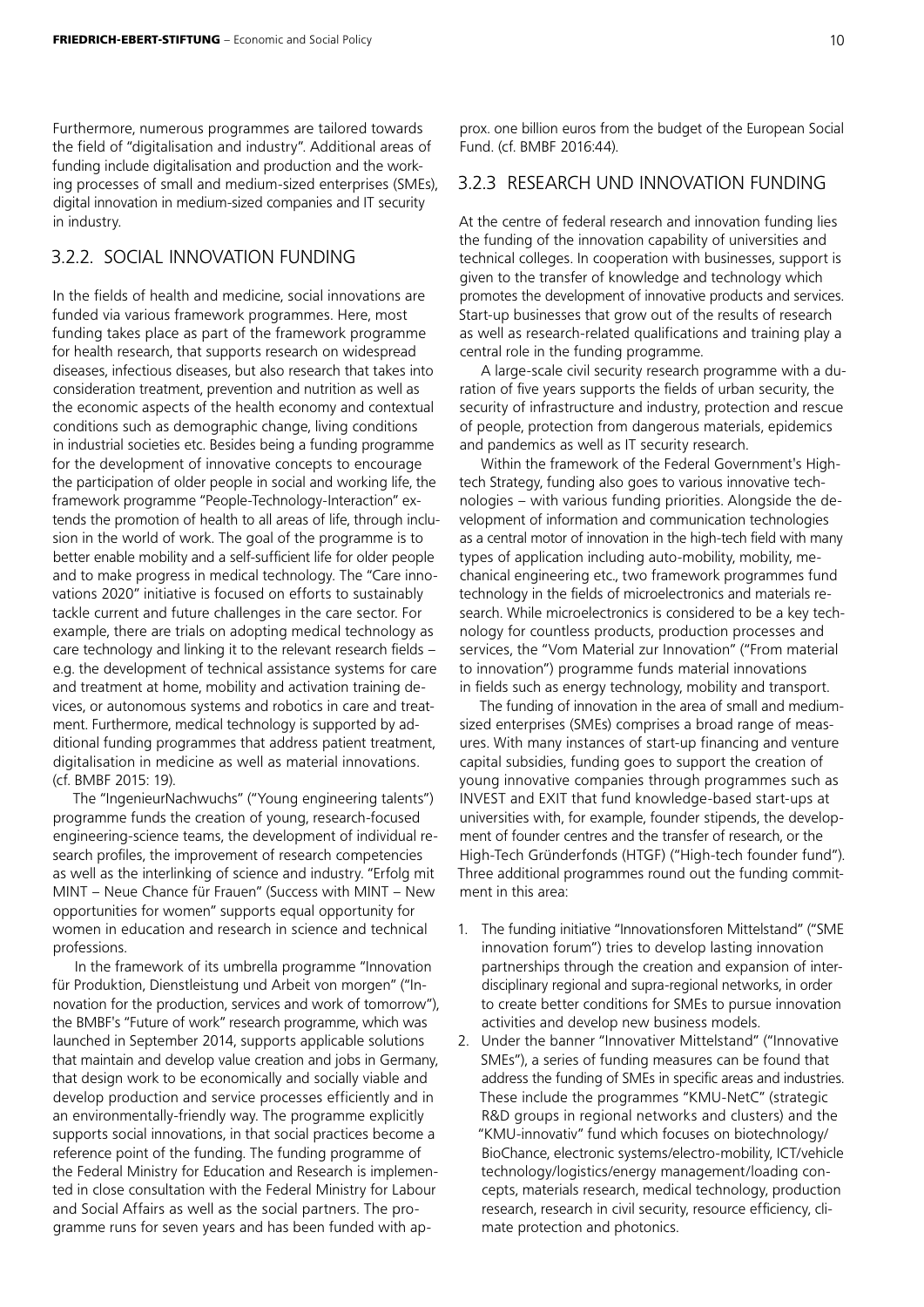3. Through nationwide programmes for SMEs and research institutions that are open to all technologies and industries such as the "Zentrales Innovationsprogramm Mittelstand" (ZIM, "Central SME innovation programme"), co-operations and groups are supported—within the framework of market-oriented research and development projects— in a national and international context.

Beyond that, in the framework of innovation funding, funds go to maritime systems, marine technology, shipping technology and, via the "INNO-KOM" programme, external not-forprofit industrial research institutions in economically underdeveloped regions and pre-competitive research projects that are funded by Cooperative Industrial Research (IGF).

The national "BioOkonomie 2030" ("BioEconomy 2030") research strategy and complementary funding programmes were initiated with the objectives of securing food supply worldwide, making agricultural policy more sustainable to produce healthy and safe food, to be able to use renewable resources in industry and develop biomass-based energy sources. Accompanying the implementation of this strategy is the funding of innovative research subjects and technologies in bioscience, the creation of new products as well as the transformation of the resource base and customised bio-based ingredients.

A segment of funding is dedicated to the fields of energy and environment. The comprehensive framework programme for the "National Innovation Programme for Hydrogen and Fuel Cells" funds the development and market preparation of internationally competitive hydrogen and fuel cell technology. Complementing that are funds for fuel-cell based powerheat co-generation plants. As an additional energy source, biomass usage lies at the centre of research and innovation funding. The "CLIENT II" programme funds both national projects and international partnerships, which apply to both that energy field as well as climate protection. Numerous funding programmes are aimed towards climate protection. Aside from transformative projects for climate-neutral building stock, the "National Climate Protection Initiative" framework programme promotes innovative technologies for resource efficiency as well as possible ways to reduce plastic in the environment.

#### **3.3 EXPENDITURES ON INNOVATION FUNDING**

Research and innovation funding constitutes the Federal Government's central funding focus, with high proportions of the identified total innovation expenditures going towards that area, in part more than 80 percent in the years 2012 to 2017. While it was shown that a proportionally smaller share of expenditures was going towards research and innovation funding, the proportion of innovation funding for digitalisation and digital infrastructure grew significantly. The cause for this is the growth of spending on the expansion of broadband. By looking at the "Future of Work" programme which is co-financed by the European Social Fund, and additional programmes in, for example, the health sector, one can also determine the scope of funding of social innovation by the

Federal Government. Although this funding for social innovation is proportionately shrinking, thanks to the co-financing of the "Future of Work" programme by the European Social Fund, it has remained at a relatively high level (see Figure 2).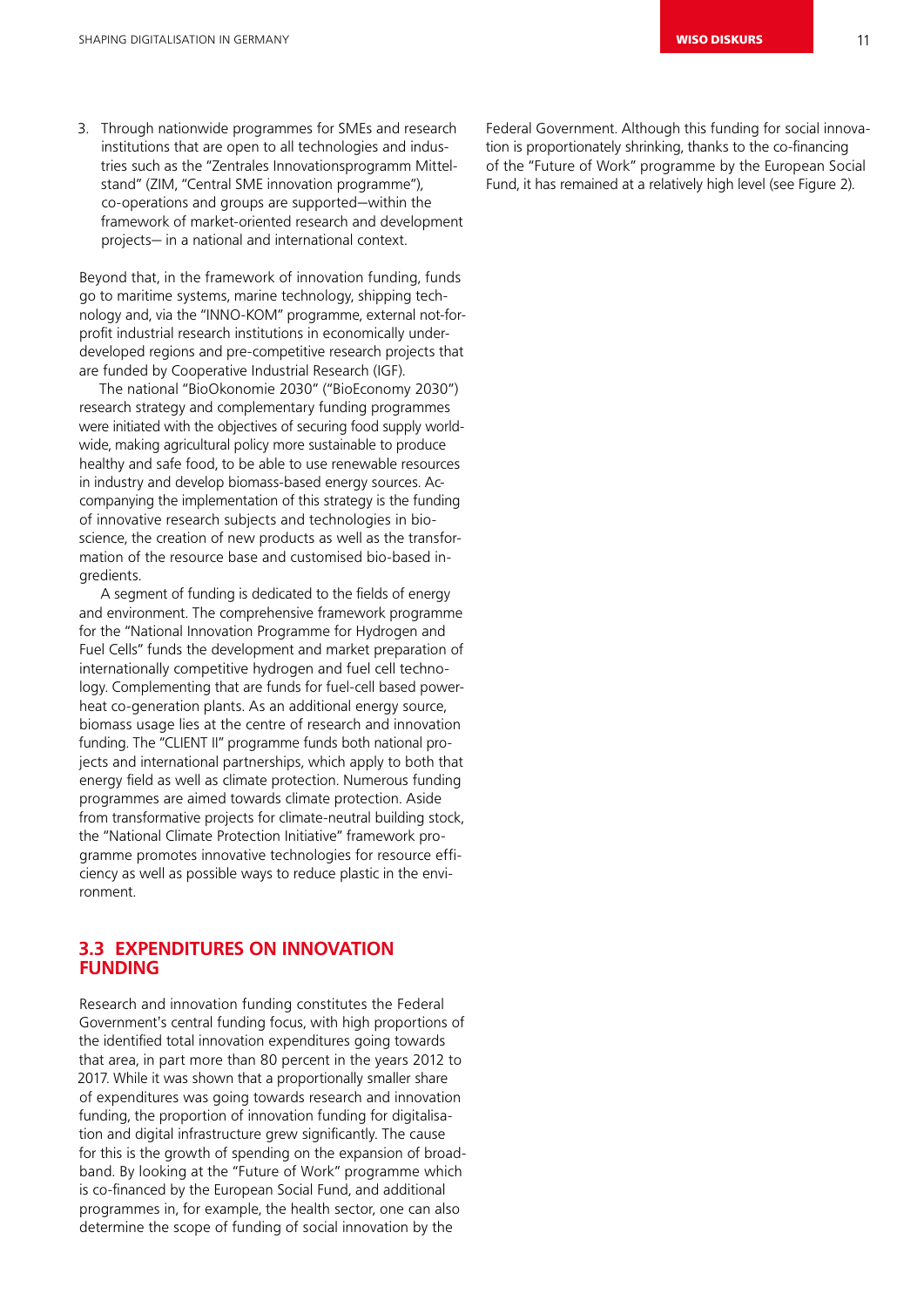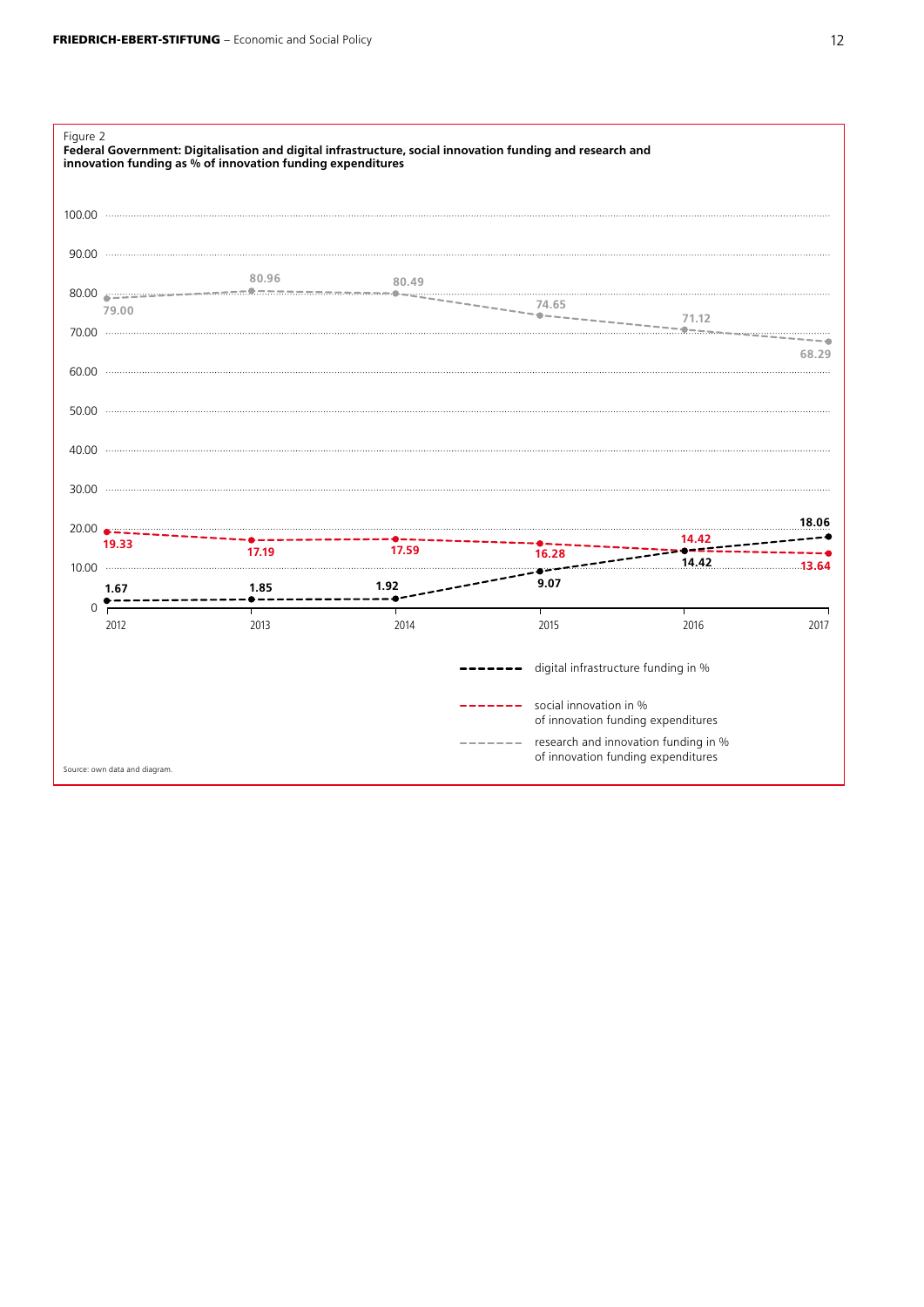# **4 SELECTED STATES**

### **4.1 BADEN-WÜRTTEMBERG**

#### 4.1.1 INNOVATION PROFILE

Traditionally, Baden-Württemberg has pursued a frugal innovation policy and has for many years relied primarily upon the success of its cluster policy. The state occupied the top place on the Innovation Index in 2010 and 2016. The strengthening of regional growth centres has, with an eye on digitalisation, led to a certain imbalance when it comes to the provision of fast internet connections. Therefore, there has recently been a strong shift of budgetary expenditures towards the "development of digital infrastructure". In 2017, around 72 percent of funds went towards this aim. The budgets did not contain funding for social innovations.

### 4.1.2 INNOVATION FUNDING PRIORITIES

Although, at just 0.07 percent (2015) of the budget, budgetary expenditures for innovation funding remain at an extremely

low level, the innovation potential of the state is very high when compared to other European regions. The Innovation Index of the State Statistical Office, which is compiled in a two-year cycle for regions and states, shows that despite a slightly declining index score from 2010 to 2016, the state takes first place in Europe, making it the "most innovative region in Europe". The cause for this is the high level of private spending on research and development (R&D) by large, well-known corporations (e.g. Bosch, ZF, Mercedes-Benz, Porsche, TRUMPF, FESTO, SAP) as well as many small and medium-sized companies, in fields such as mechanical engineering, pharmaceuticals and medical technology. Following the recommendation of a group of experts summoned by the State Minister for Science, the research and science policy of the state orients itself around the "Grand Challenges" defined in the EU "Horizon 2020" research framework programme. One of the central facets of the recommendations being implemented is the creation of living labs assigned with the task of scientifically encouraging and accompanying transformational processes towards sustainable development. (cf. Wissenschaftsrat 2015: 13).

| Table 3<br>The innovation profile of Baden-Württemberg                                                  |                                                  |             |  |
|---------------------------------------------------------------------------------------------------------|--------------------------------------------------|-------------|--|
| <b>Innovation funding priorities</b>                                                                    | <b>Digitalisation and digital infrastructure</b> |             |  |
| Proportion of expenditures for innovation funding in 2015,<br>as % of total budgetary spending (actual) | 0.07                                             |             |  |
|                                                                                                         | 2010                                             | 2016        |  |
| Innovation index 2010/2016 and European ranking*                                                        | $71.7$ [1]                                       | 69.5 [1]    |  |
| Gross domestic product in current prices per inhabitant in 2015                                         |                                                  | 42,623 Euro |  |
|                                                                                                         |                                                  |             |  |

Innovation Index = 100% (value), Baden-Württemberg Statistical Office 2016

Source: Baden-Württemberg Statistical Office 2016, "Volkswirtschaftliche Gesamtrechnungen der Länder" working group 2017 and own calculations.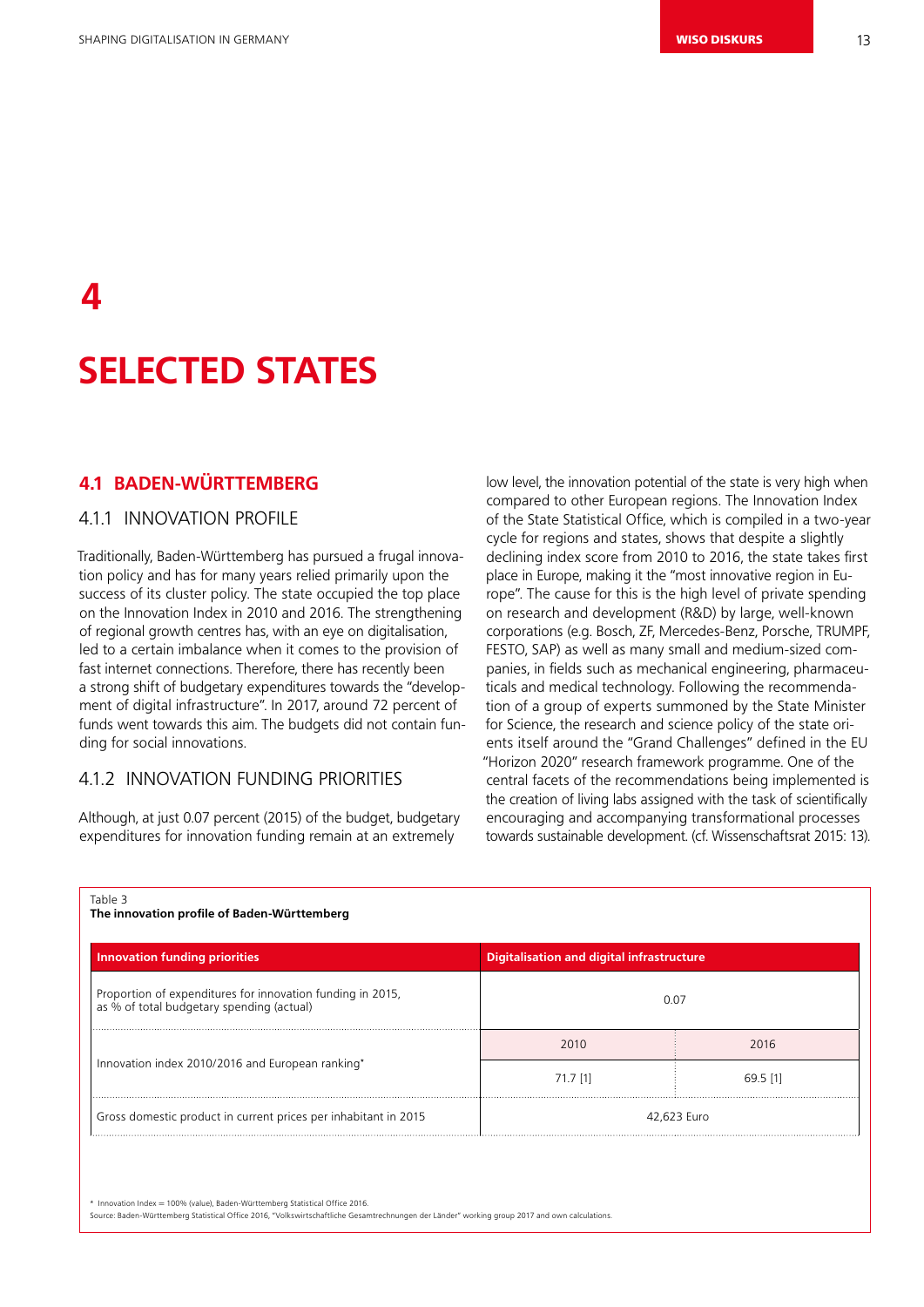#### **Digitalisation and digital infrastructure**

At the centre of the innovation funding of the state lies the expansion of digital infrastructure. This is also documented in ancillary agreements to the coalition agreement between Bündnis 90/Die Grünen (Greens) and the CDU Baden-Württemberg for the years 2016 to 2021. This sees a one-off digitalisation package worth 325 million euros exempt from budgetary restrictions in the legislative period, 150 million euros of which is intended for broadband expansion, 10 million euros for Industry 4.0 and 40 million euros for a Cyber Valley (cf. Ancillary Agreements 2015). Therein, the funding of digitalisation and digital infrastructure of the state is centred around comprehensive broadband access. Additionally, other digital activities such as "Lernfabriken 4.0" ("Learning factories 4.0") at 16 vocational schools across the state are funded by the Ministry for Economy, Labour and Housing, whereby the trainees and participants are brought up to speed in continuing education courses on digital production (Smart Factory). In its structure and its equipment, the Lernfabrik 4.0 resembles a laboratory for industrial automation solutions, in which the foundations for application-driven processes of production control systems can be learned (cf. Baden-Württemberg Ministry for Economy and Housing n.d.).

#### **Social innovation funding**

With "Innovationsprogramm Pflege 2016" ("Nursing care innovation programme 2016") one finds an approach to funding social innovation in the field of health and medicine. The funding programme aims to strengthen familial care arrangements in order to facilitate a self-sufficient life in the lived surroundings of persons in need of care. Beyond that, innovative measures for women in rural areas e.g. through provision of start capital for business ideas, are supported within the framework of the action and development plan "Ländlicher Raum Baden-Württemberg", which is financed partially by the European Agricultural Fund for Rural Development (EAFRD). The "Pro Beruf" and "AVdual" funding programmes in the field of professional training comprise further aspects of innovative social funding. Both programmes support the direct transition from school into vocational training through practical instruction and trial employment for youth in inter-company training centres, dualisation of learning facilities (school and internships in industry) as well as individual support of youth according to a unique pedagogical-didactic concept and all-day school. Other pilot schemes such as the reorganisation of the transition from school to a profession receive funding through these programmes, for example, for the establishment of regional transition management to coordinate the activities and actors locally and for regional project management.

#### **Research and innovation funding**

Within Baden-Württemberg's funding programme for technology and innovation for SMEs one finds the various funding areas of an established cluster policy that has been successful for many years, for example the funding of internationalisation of clusters and networks. A further international orientation can be found in the programme "Cooperation/European Innovation Partnership (EIP)", that promotes the networking of actors in business, science, consulting, marketing, groups and associations, and public institutions in agriculture and the food sector. Besides the funding of new businesses that have grown out of universities and research institutes, funding also goes towards SMEs in the form of innovation vouchers for the planning, development and realisation of new products, production processes and services in different industries (high-tech, creative industries etc.). The funding of Smart Grids (intelligent power grids) as well as demonstration projects for rational energy use comprise an additional field of funding focused on developing the use of renewable energy to achieve efficient energy consumption and storage.

#### 4.1.3 EXPENDITURES ON INNOVATION FUNDING

Since the formation of the new Green-CDU state government in 2016, digitalisation and digital infrastructure have accounted for more than 70 percent of the state's innovation funding. By contrast, spending in the area of research and innovation funding is declining rapidly. In 2017 it comprised just 30 percent of the total (see Figure 3). The reason for this drastic proportional decline is, however, the fact that the respective expenditures could not be identified in the state budgetary plans for the by all means existent social innovation funding programmes and generally small-scale programmes and approaches.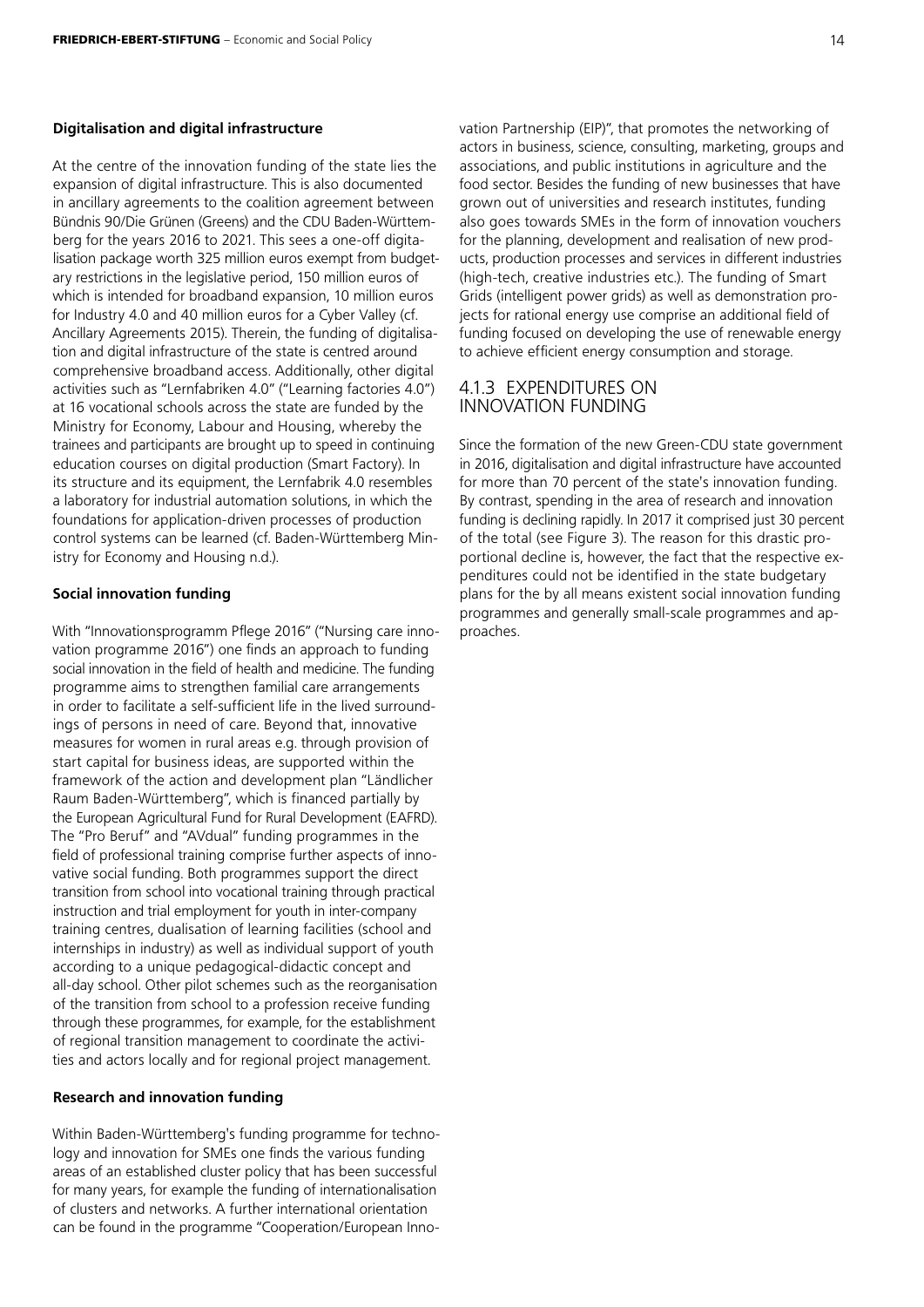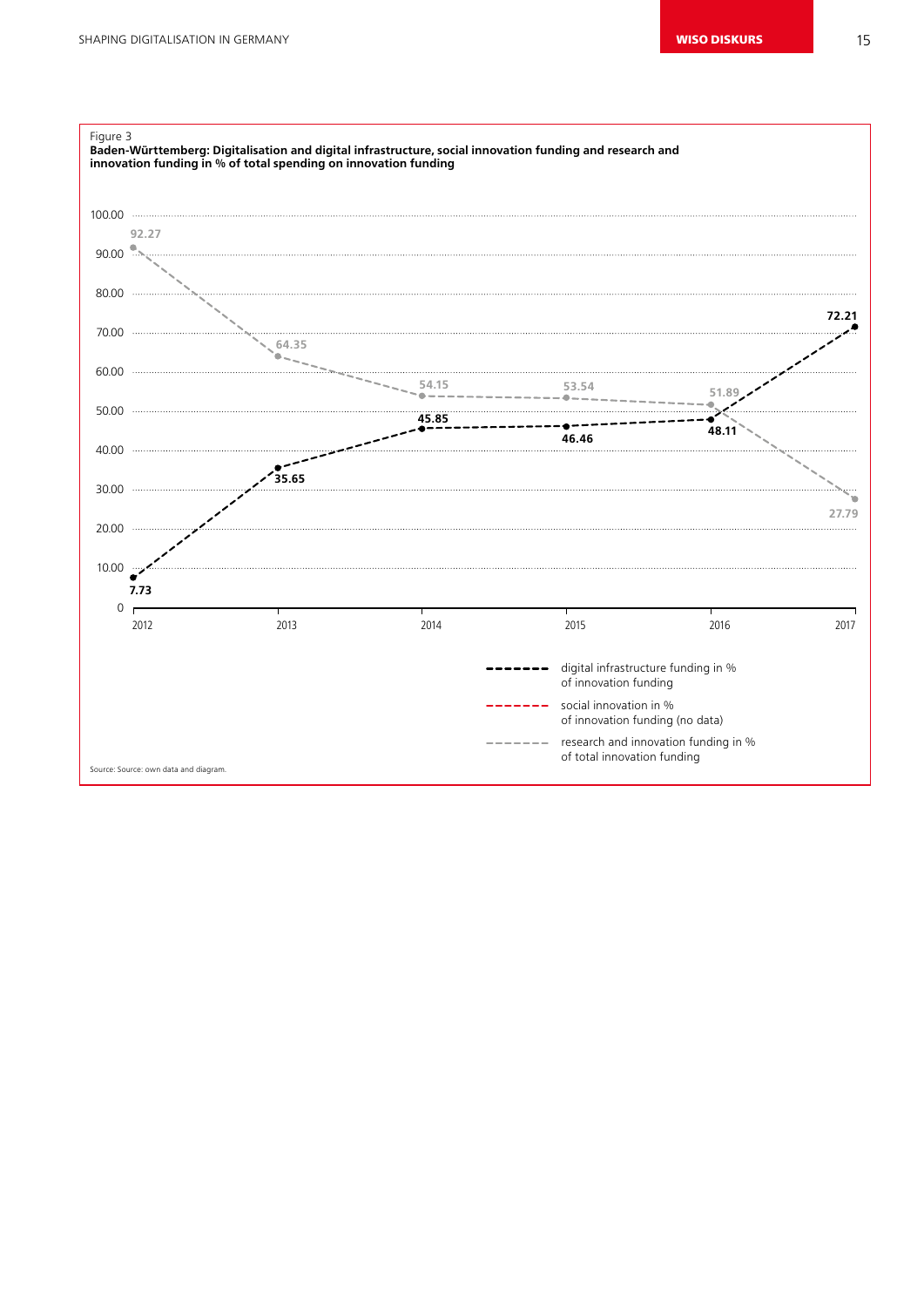#### **4.2 BAVARIA**

#### 4.2.1 INNOVATION PROFILE

As in the case of Baden-Württemberg, Bavaria belongs to the most innovative and economically robust regions of Europe. In both states this strong position is due primarily to the high level of private spending on research and development, as public spending in the field of innovation policy is below the national average, which is also apparent in the area of social innovation funding.

#### 4.2.2 INNOVATION FUNDING PRIORITIES

Like Baden-Württemberg, Bavaria's innovation funding is focused first and foremost on digital infrastructure. Here the expansion of broadband has taken up a fast-growing proportion of expenditures since 2014. With 0.2 percent (2015) of budgetary spending, direct innovation funding in Bavaria is generally at a very low level. Despite a slightly decreasing Innovation Index score between 2010 and 2016, the state still occupies a top spot in Europe, second after Baden-Württemberg, and is ranked as a region with very high potential for innovation.

#### **Digitalisation and digital infrastructure**

In the area of digitalisation and digital infrastructure Bavaria has been intensively funding the comprehensive development of broadband access with a growing proportion of the state's innovation funds. Currently more than two thirds of all these funds go towards this sector.

#### **Social innovation funding**

Through the programme "Selbstbestimmtes Leben im Alter – SeLA" ("Self-determined living in old age"), Bavaria funds concepts for self-sufficient living for the elderly such as those involving civil engagement, assisted living at home, senior house communities and multi-generational living arrangements. Support for innovative medical care concepts stands at the centre of the funding programme. This includes innovative concepts concerning the settlement of doctors in rural areas or the cooperation between doctors, hospitals and other medical service providers.

#### **Research and innovation funding**

The central research and development priorities of Bavaria's innovation funding programmes in universities and colleges focus upon complex information technology and electronic systems, modern production technologies, electro-mobility and innovative drive technologies. The "Bavarian Technology Funding Programme" (BayTP) supports projects on the development of technologically new or significantly improved products, production processes and science-based services. Furthermore, the "BayTOU" programme fosters the foundation of technology-oriented enterprises. The "Validierungsförderung und FLÜGGE" programme provides complementary funding for the validation of research results and inventions as well as

the subsequent transition to start-up in the area of general technological innovations. The area of bio and genetic technology is supported via the "Bio- und Gentechnologie" (BayBio) research programme, which among other things, includes bio-process technologies, biotechnological production processes and biomaterials. Medical technology and research, development and testing of modern materials and new process technologies are funded by special programmes. Moreover, funding exists for start-up centres, networking activities and enterprise foundation, for example via the Gründer 50+ initiative, as well as for information and communication technology and electronic systems (cf. Bavarian State Ministry for Economy, Media, Energy and Technology n.d.).

The comprehensive "Bayerische Energieforschungsprogramm" ("Bavarian Energy Research Programme"), which supports research and development of new energy and energy-saving technologies, comprises the lion's share of funding in the area of energy and environment.

#### 4.2.3 EXPENDITURE DEVELOPMENTS

With a proportion of 49 percent of expenditures, the focus of Bavaria's innovation funding lies in digitalisation and digital infrastructure, primarily in the expansion of broadband. Through planned expenditures of 300 million euros on intensive expansion of broadband in 2017, digitalisation and digital infrastructure reached a proportion of more than 70 percent of the state's innovation funding in 2017. By comparison, spending on research and innovation funding saw a stark proportional decline in 2017, down to slightly more than 20 percent of innovation funding. The proportion of funding for social innovation has also fallen significantly since 2015 and in 2017 accounted for merely six percent of the spending on innovation funding (see Figure 4).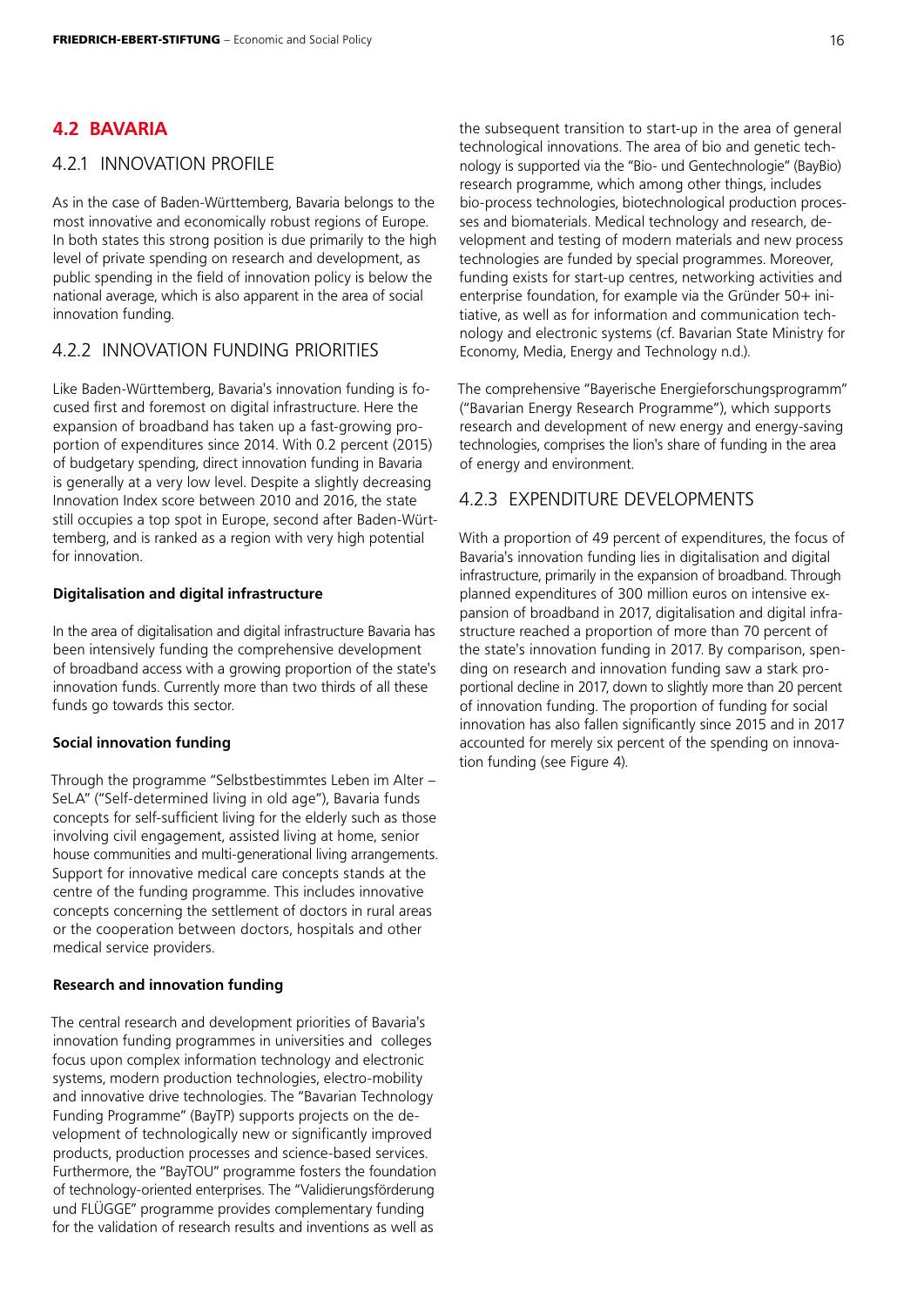#### **The innovation profile of Bavaria**

| <b>Innovation funding priorities</b>                                                                 | <b>Digitalisation and digital infrastructure</b> |          |
|------------------------------------------------------------------------------------------------------|--------------------------------------------------|----------|
| Proportion of expenditures for innovation funding in 2015, as % of total budgetary spending (actual) | 0.2                                              |          |
|                                                                                                      | 2010                                             | 2016     |
| Innovation index 2010/2016 and European ranking*                                                     | $57.9$ [2]                                       | 56.7 [2] |
| Gross domestic product in current prices per inhabitant in 2015                                      | 42.950 Euro                                      |          |

\* Innovation Index = 100% (value), Baden-Württemberg Statistical Office 2016.

Source: Baden-Württemberg Statistical Office 2016, "Volkswirtschaftliche Gesamtrechnungen der Länder" working group 2017 and own calculations.

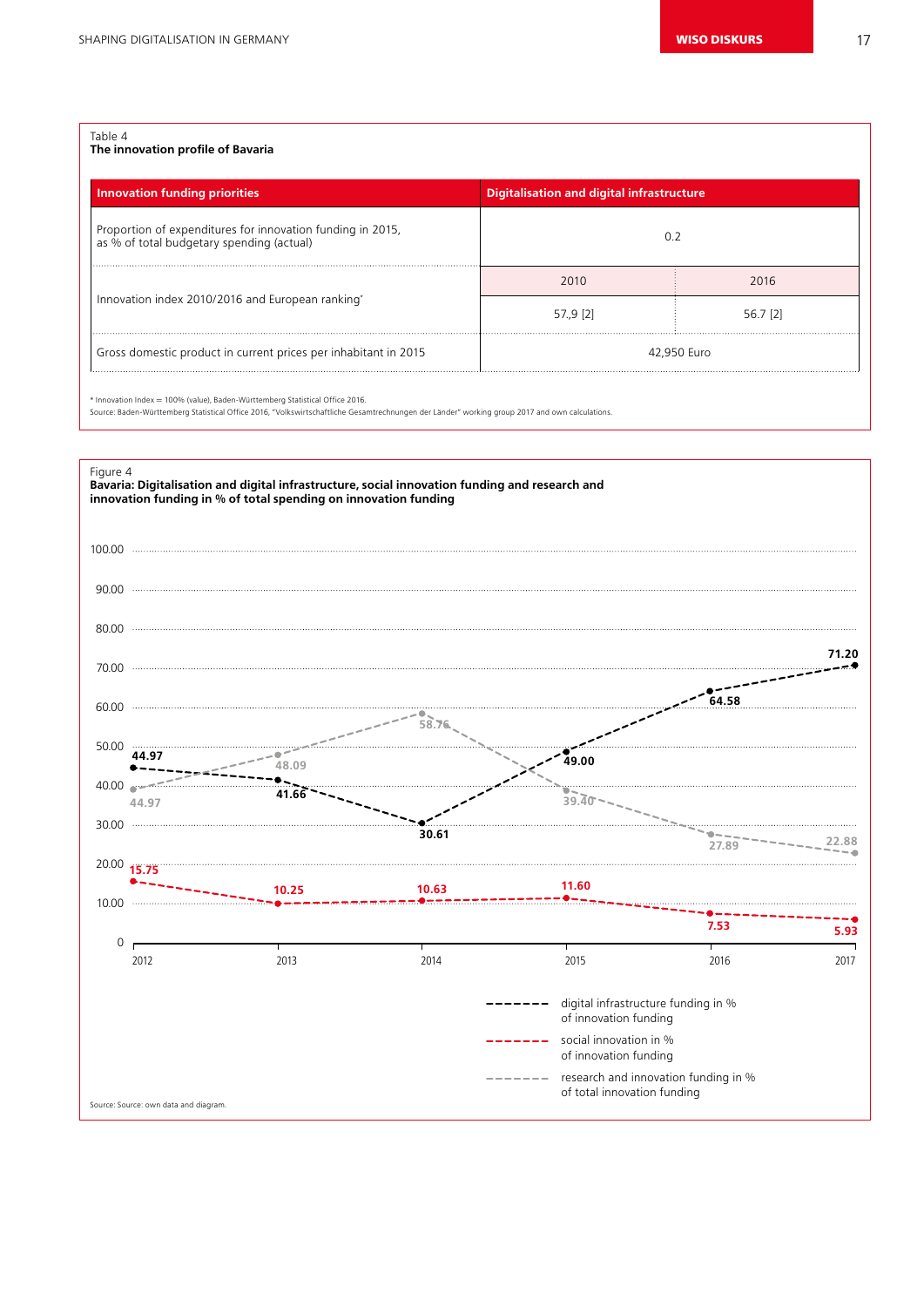#### **4.3 BERLIN**

#### 4.3.1 INNOVATION PROFILE

Unsurprisingly for an urban metropolitan region, Berlin spends more than the national average on funding innovation. Since in densely populated Berlin the comprehensive expansion of fast internet access is economically viable and can therefore be realised by private providers, a relatively small proportion of the public budget goes towards the development of digital infrastructure. Instead, a higher-than-average proportion of funding is allocated towards social innovations, with the support of European subsidies.

#### 4.3.2 INNOVATION FUNDING PRIORITIES

With a proportion of 0.63 percent of total budgetary expenditures in 2015, Berlin's funding of innovation is at a high level. The main focus lies on research and innovation funding. However, due to a rapid decline of its Innovation Index score between 2010 and 2016, Berlin now occupies the ninth place among European regions and states in terms of its estimated innovation capacity.

#### **Digitalisation and digital infrastructure**

Compared to other German states, Berlin as a city-state gets by without its own innovation funding programme in the area of digitalisation and digital infrastructure or the funding of broadband expansion.

#### **Social innovation**

Berlin takes various approaches to the promotion of social innovation in fields such as neighbourhood renewal and culture. For example, the "Zukunftsinitiative Stadtteil II" programme which is financed by ERDF funds aims to reduce inequalities in living conditions in inner-city neighbourhoods and deliberately aims to activate local potential. Complementary to this, the sub-programme "Bibliotheken im Stadtteil II" ("Libraries in the neighbourhood II") serves to improve social integration in disadvantaged neighbourhoods. With the programme "Stärkung des Innovationspotentials in der Kultur" ("Strengthening innovation potential in culture"), structural funding is provided for smaller creators, performers and providers of culture products and services as well as innovative initiatives in the areas of creative industry, cultural tourism and marketing. In recent years one has also seen programmes– often co-financed—that address, for example, digitalisation at the workplace (Work 4.0).

#### **Research and innovation funding**

The funding of research and innovation in Berlin occurs primarily through technology transfer programmes such as the "Transfer Bonus" programme. This supports the transfer of technology and science from academia to industry via the funding of small applied research and development projects. Alongside digitalisation subsidies that have been available since 2016, one focal point of the programme lies in the development of

design competency in small and medium-sized enterprises (cf. Guidlines of the State of Berlin 2016). The Berlin economy is seeing an intensification of research, development and innovation, especially within innovation clusters, and through the "Pro FIT" programme which funds innovative processes of technological development at every phase of a company history. Moreover, cooperation of universities and companies and therefore also the transfer of technology between them is strengthened by the "Innovationsassistent/-in" programme. This aims to support the hiring of qualified university and (technical) college graduates by technology-oriented SMEs.

The "Berliner Programm für Nachhaltige Entwicklung" ("Berlin programme for sustainable development", BENE) comprises the central Berlin subsidy programme in the energy and environment sector. The programme supports innovative measures, projects and initiatives that contribute to a climate-neutral and environmentally friendly city via, among other things, reduction of  $CO<sub>2</sub>$  emissions, resource conservation or the development of infrastructure that reduces environmental impact. Here, the funding priorities lie in energy efficiency, the use of renewable energies in companies as well as application-oriented energy research.

#### 4.3.3. EXPENDITURE DEVELOPMENTS

Since Berlin's funding of innovation, which is primarily financed by ERDF funds, gets by without its own funding of digitalisation and digital infrastructure i.e. broadband expansion, the area of research and innovation funding, which to a small degree also includes some digitalisation funding, comprises the main focus of innovation funding in Berlin. With a decreasing proportion in previous years, the funding of research and innovation fell to an 80 percent share of total spending of innovation funding in 2017. By comparison, the funding of social innovation is increasing and reached 20 percent of total spending in 2017 (see Figure 5). The cause for this proportional increase of expenditures for social innovation funding is, among others, the predominance of ERDF financing.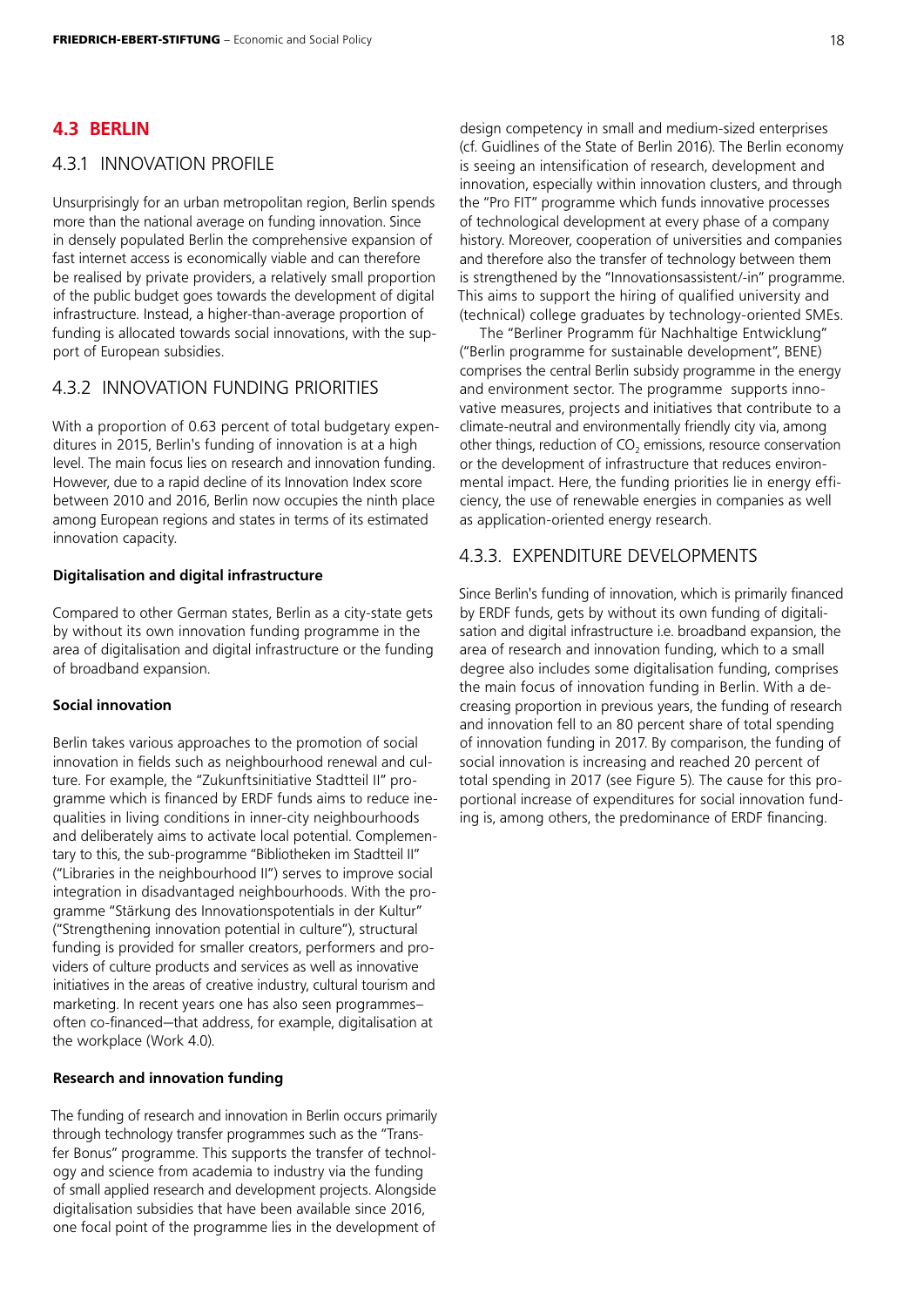| <b>Innovation funding priorities</b>                                                                 | Digitalisation and digital infrastructure |             |
|------------------------------------------------------------------------------------------------------|-------------------------------------------|-------------|
| Proportion of expenditures for innovation funding in 2015, as % of total budgetary spending (actual) | 0.63                                      |             |
|                                                                                                      | 2010                                      | 2016        |
| Innovation index 2010/2016 and European ranking*                                                     | 55.9 [4]                                  | $50.6$ [9]  |
| Gross domestic product in current prices per inhabitant in 2015                                      |                                           | 35,428 Euro |

\* Innovation Index = 100% (value), Baden-Württemberg Statistical Office 2016.

Source: Baden-Württemberg Statistical Office 2016, "Volkswirtschaftliche Gesamtrechnungen der Länder" working group 2017 and own calculations.

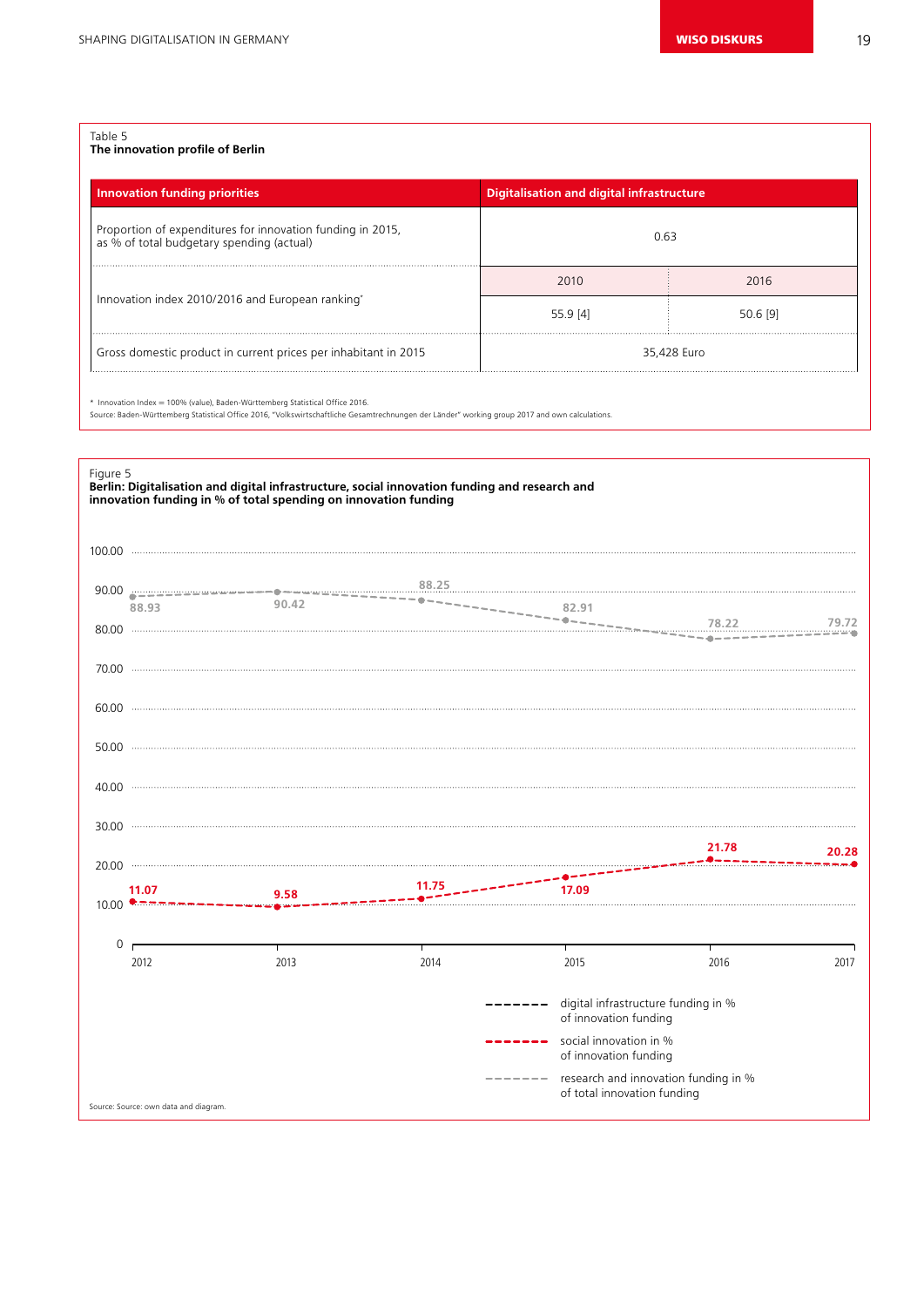#### **4.4 NORTH RHINE-WESTPHALIA**

#### 4.4.1 INNOVATION PROFILE

The innovation expenditures of the state of North Rhine-Westphalia lie at the German national average. Proportionally, the state does not devote many funds to funding innovation, but these funds are distributed broadly across the three identified funding categories. Therefore, between 2012-2017, social innovation funding and research and innovation funding alternately comprised the main portion of North Rhine-Westphalia's innovation funding, which is financed by the European Structural Funds (ERDF and ESF). Therefore, for years, North Rhine-Westphalia has in national comparison spent the highest proportion of its budget on the funding of social innovation.

#### 4.4.2. INNOVATION FUNDING PRIORITIES

North Rhine-Westphalia's funding of innovation, at 0.29 percent of total budget expenditures in 2015, lies at around the national average level of spending. Observed over the years, funding on social innovation and funding on research and innovation alternately play the central role in the innovation funding policy of the state. Due to a strong drop in the state's Innovation Index score between 2010 and 2016, North Rhine-Westphalia was ranked only 22nd in terms of its regional innovation capability among the European regions and states. In the "Forschungsstrategie – Fortschritt NRW" ("Research strategy – Progress NRW"), climate protection, energy supply, food supply, mobility as well as security, participation and social cohesion amidst societal change are named as the "big societal challenges" (cf. Ministry for Innovation, Science and Research of the State of North Rhine-Westphalia 2013).

#### **Digitalisation and digital infrastructure**

Comprehensive broadband access as well as broadband coordination and the funding of next-generation access development concepts comprise the main points of the state's innovation funding in the area of digitalisation and digital infrastructure. Furthermore, the establishment of regional platforms is intended to strengthen the digital economy.

#### **Social innovation funding**

On account of co-financing by the ESF and ERDF structural funds, one finds in North Rhine-Westphalia diverse and comprehensive approaches to social innovation funding in a broad range of fields and funding projects. For example: the funding of the development of family care services and pilot projects in caregiver training and in specialist healthcare professions, the general funding of the healthcare economy or, in particular, the specialist initiative in North Rhine-Westphalia (Fachkräfte.NRW). In addition, under the aegis of the Economics Ministry, one found already in the past legislative period a department named "Societal responsibility of business", which addressed topics such as "Social entrepreneurship", "Corporate social responsibility" and "Sustainable start-ups".

#### **Research and innovation funding**

In the area of research and innovation, priority is placed on funding research and development at the technical colleges in the state. Besides that, numerous programmes fund innovation in the state's business community, e.g. innovation vouchers for the craft trades and SMEs or the "Innovationsassistenten" programme, under which the transfer of knowledge and technology between universities and companies is funded. Furthermore, creative businesses with innovation and sustainable projects are supported under the framework of lead market competitions.

#### 4.4.3 EXPENDITURE DEVELOPMENTS

Alternating by year, social innovation funding and research and innovation funding, which are financed by means from the ERDF and ESF structural funds, comprised the largest share of North Rhine-Westphalia's spending on innovation funding in the years 2012 to 2017. While social innovation funding still played a very important role in 2015 with a proportion of around 50 percent, its share of North Rhine-Westphalia's total spending on innovation funding has since decreased significantly (see Figure 6). In 2017, its share decreased to around 23 percent. Since 2015, funding of digitalisation and digital infrastructure, primarily the expansion of broadband access has gained importance. With a share of nearly 26.5 percent of North Rhine-Westphalia's total spending on innovation funding, the funding of digitalisation and digital infrastructure reached in 2017 for the first time a significant proportion of the state's spending on innovation funding.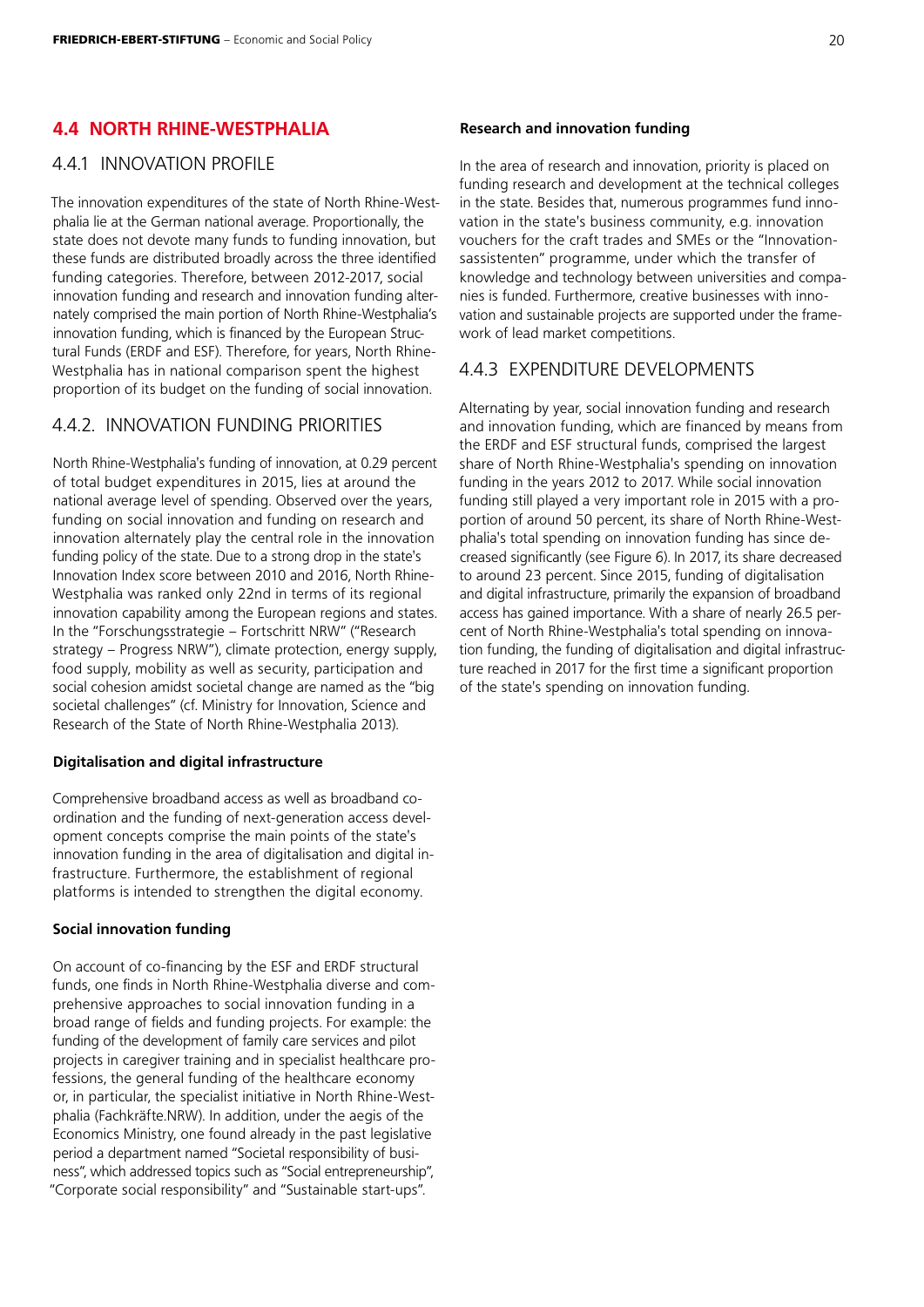Table 6

#### **Innovation profile of North Rhine-Westphalia**

| Innovation funding priorities                                                                        | Alternation of social innovation funding and research<br>and innovation funding |           |
|------------------------------------------------------------------------------------------------------|---------------------------------------------------------------------------------|-----------|
| Proportion of expenditures for innovation funding in 2015, as % of total budgetary spending (actual) |                                                                                 | 0.29      |
|                                                                                                      | 2010                                                                            | 2016      |
| Innovation index 2010/2016 and European ranking*                                                     | 44.9 [14]                                                                       | 41.1 [22] |
| Gross domestic product in current prices per inhabitant in 2015                                      | 36,544 Euro                                                                     |           |

\* Innovation Index = 100% (value), Baden-Württemberg Statistical Office 2016.

Source: Baden-Württemberg Statistical Office 2016, "Volkswirtschaftliche Gesamtrechnungen der Länder" working group 2017 and own calculations.

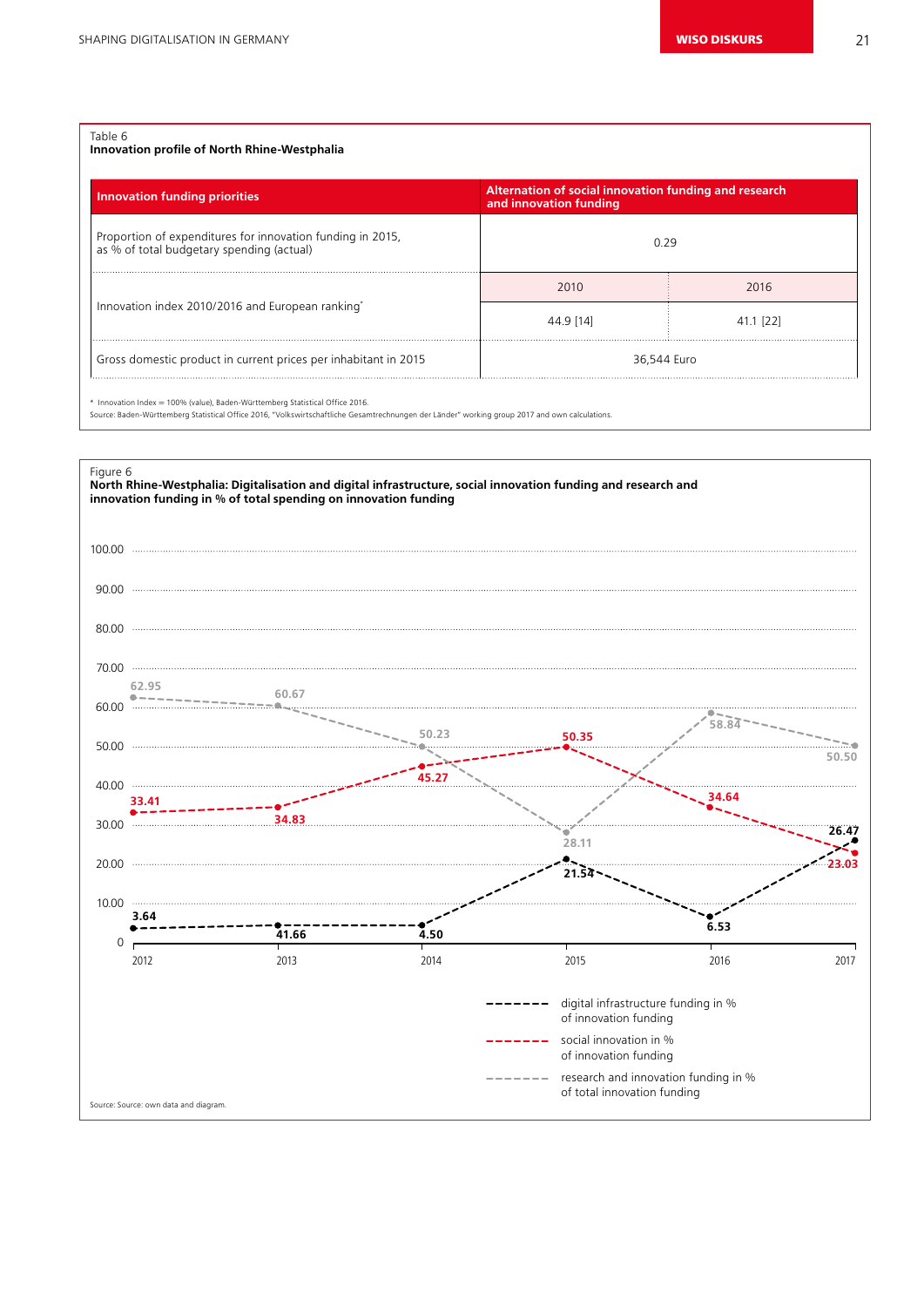#### **4.5 RHINELAND-PALATINATE**

#### 4.5.1 INNOVATION PROFILE

With a 0.04 percent share of the total budget, the state of Rhineland-Palatinate spends relatively low amounts on funding innovation. However, these funds have generally grown over the past few years, especially with regards to the expansion of digital infrastructure. In 2017 more than half of the budget for innovation funding went towards this field.

#### 4.5.2. INNOVATION FUNDING PRIORITIES

The state of Rhineland-Palatinate's innovation funding, with a mere 0.04 percent share of the total 2015 budget, remains at a very low level. In the years 2012 to 2017, the main focus of Rhineland-Palatinate's funding of innovation alternated between research and innovation funding and digitalisation and digital infrastructure. Due to a rising Innovation Index Score between 2010 and 2016, Rhineland-Palatinate was ranked 14th in terms of innovativeness among European regions and states in the year 2016.

#### **Digitalisation and digital infrastructure**

Compared to the other states we looked at in this study, Rhineland-Palatinate spent a very low amount—around 30 million euros in 2017—on innovation funding in the area of digitalisation and digital infrastructure, which is intended to promote the expansion of high-speed broadband networks and broadband access in rural areas.

#### **Social innovation funding**

In the area of social innovation funding, one finds very few socially innovative subsidy programmes and budgetary initiatives. To these belong, for example, the "Administrative Framework Youth Promotion Law" (VV-JuFÖG), under which innovative and exemplary youth work are promoted.

#### **Research and innovation funding**

Research and innovation funding in Rhineland-Palatinate takes place via several funding programmes. These include the funding of innovation assistants with the aim of fostering the exchange of knowledge between universities and businesses, the "BITT-Technologieberatung" and "Einzelbetriebliche Innovations- und Technologieförderungsprogramm" (InnoTop), which promote technology innovations through consultations on the organisational development of company-specific quality and innovation management systems and support in the implementation of R&D activities. Furthermore, measures to strengthen research, technological development and innovation are supported through the ERDF.

#### 4.5.3 EXPENDITURE DEVELOPMENTS

Between 2012 and 2017, the main focus of innovation funding in Rhineland-Palatinate alternated between research and innovation funding and the funding of digitalisation and digital infrastructure. With a proportion of more than 50 percent of innovation funding in 2017, digitalisation and digital infrastructure saw a proportional increase since the year 2014, making it currently the main spending focus of the state's innovation funding policy. Inversely, the value of research and innovation funding sank proportionally to around 48 percent of the state's 2017 spending on innovation funding (see Figure 7). The cause of this trend in Rhineland-Palatinate expenditures is, however, the fact that very few socially innovative funding programmes and initiatives with the corresponding expenditures could be identified.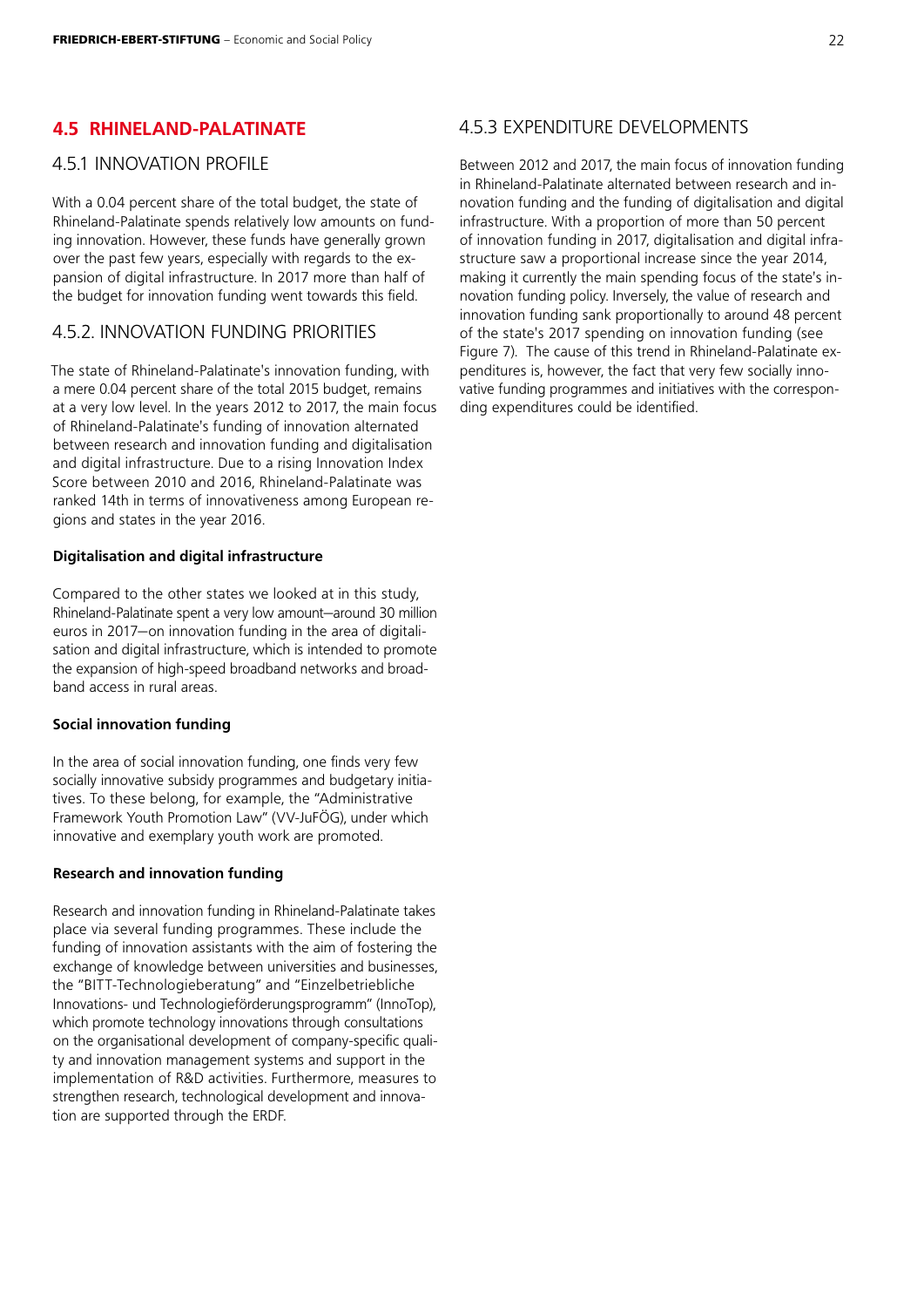Table 7

#### **The innovation profile of Rhineland-Palatinate**

| Innovation funding priorities                                                                        | Focus alternating between research and innovation funding,<br>and digitalisation and digital infrastructure |           |
|------------------------------------------------------------------------------------------------------|-------------------------------------------------------------------------------------------------------------|-----------|
| Proportion of expenditures for innovation funding in 2015, as % of total budgetary spending (actual) | 0 04                                                                                                        |           |
|                                                                                                      | 2010                                                                                                        | 2016      |
| Innovation Index 2010/2016 and European ranking*                                                     | 41.3 [22]                                                                                                   | 45.1 [14] |
| Gross domestic product in current prices per inhabitant in 2015                                      | 33.589 Euro                                                                                                 |           |

\* Innovation Index = 100% (value), Baden-Württemberg Statistical Office 2016.

Source: Baden-Württemberg Statistical Office 2016, "Volkswirtschaftliche Gesamtrechnungen der Länder" working group 2017 and own calculations.

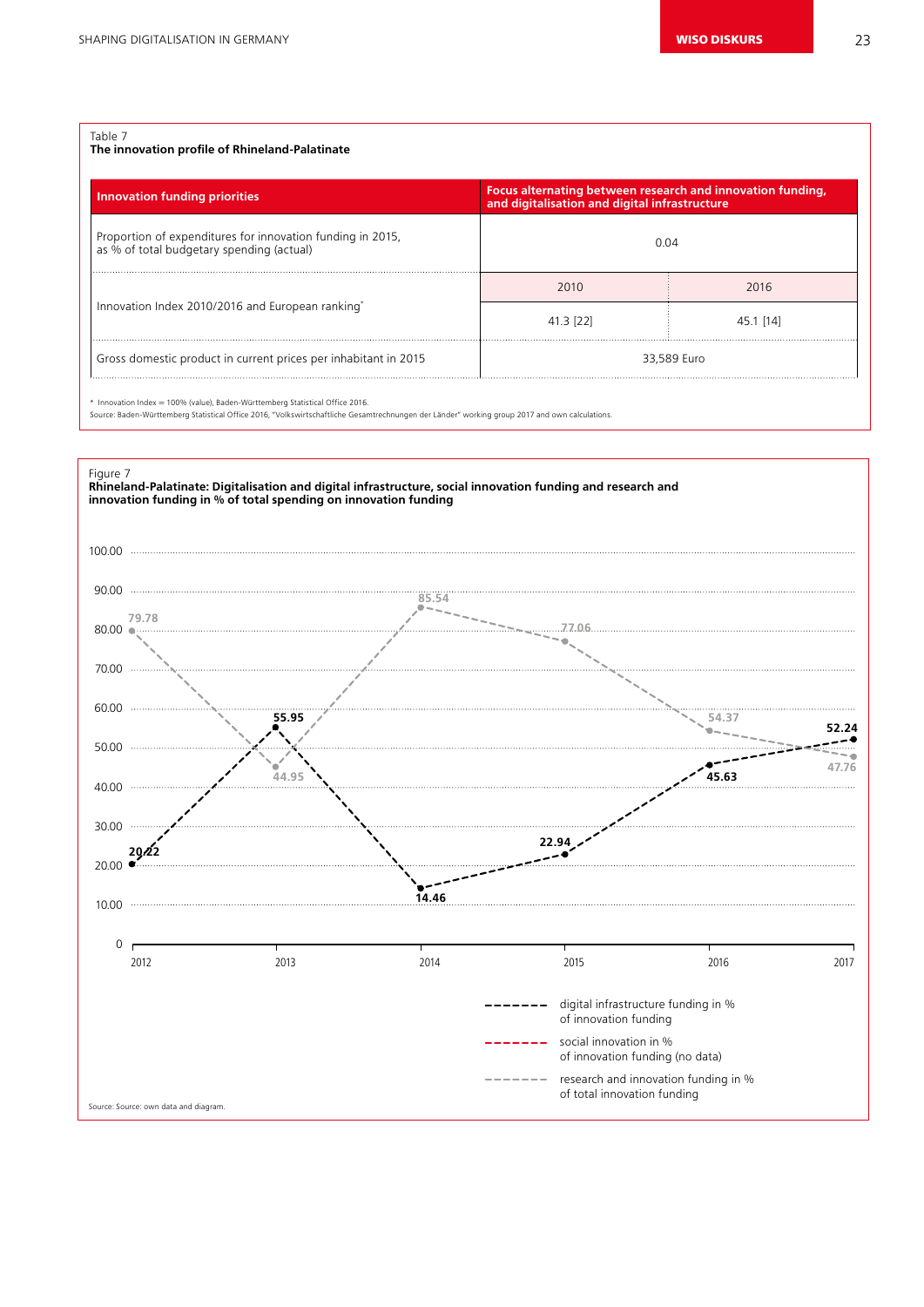#### **4.6 SAXONY**

#### 4.6.1 INNOVATION PROFILE

Compared to other federal states, Saxony spends an aboveaverage amount of its budget on funding innovation. Most of this funding is co-financed through European programmes (ERDF and ESF) – and yet has been generally decreasing for several years. The means available for the funding of social innovation remain at a rather low level, but are seeing a slight upward trend.

#### 4.6.2. INNOVATION PRIORITIES

With innovation funding making up 1.29 percent of total budgetary spending in 2015, Saxony exhibits a high level of spending on innovation funding. The European ESF and ERDF structural funds make a considerable contribution to the financing of this level of funding. The central focus of Saxony's support of innovation is on research and innovation funding. However, its performance has decreased for years, which is reflected in a significant decline in its Innovation Index score between 2010 and 2016. Therefore, in terms of its regional innovation capability, Saxony ranks only 24th among European regions and states.

#### **Digitalisation and digital infrastructure**

In the framework of the "Digitale Offensive Sachsen", extensive funds from the European Union, the Federal Government and the state are put into the development and expansion of digital infrastructure and digital services. These resources are deployed via three funding guidelines (DiOs, DiOS-EFRE and LE/2014) (cf. Breitbandkompetenzzentrum Sachsen n.d.)

#### **Social innovations**

Social innovation programmes in Saxony are co-financed by the ESF and ERDF structural funds, particularly in the areas of family and health, in which topics like the compatibility of work and private life, health at the workplace, innovative approaches in the health and care sector and the improvement of childcare quality receive funding. Here, demographic developments in the state are taken into consideration. Moreover, the funding programme "Weltoffenes Sachsen für Demokratie und Toleranz" supports initiatives by state, private and social institutions to combat racism and xenophobia.

#### **Research and innovation funding**

In the framework of Saxony's research and innovation funding, support goes primarily to R&D activities that create pilot lines in the field of key technologies, for example microelectronics, ICT and nanotechnology, and towards technology transfer in companies. Furthermore, through its subsidies for SMEs, the state supports a series of additional measures such as knowledge transfer, market development and process optimisation, the market introduction of innovative products and product designs as well as new science-oriented start-ups. The "Inno-Experts", "InnoTeam" and "Transferassistent" programmes

serve to promote cooperation between science and industry, the strengthening of innovation capability in companies as well as the improvement of employment opportunities for graduates and qualified specialists in science. Additionally, in the field of environment and energy, one finds funding programmes for increasing energy efficiency, the use of renewable energies or the development of innovative energy technologies and decentralised power storage techniques.

#### 4.6.3 EXPENDITURE DEVELOPMENTS

In 2017, the largest share of Saxony's innovation funding, which is financed primarily through the ESF and ERDF structural funds, comprised research and innovation funding, which made up 78 percent of total expenditures on innovation funding. With the programme "Digitale Offensive Sachsen" and a high level of spending, the funding of digitalisation and digital infrastructure has grown in importance since 2015 and currently accounts for 15 percent of the total volume. By contrast, the proportion of social innovation funding – comprising five to seven percent of innovation funding in Saxony between 2012 and 2017 – remains very low (see Figure 8).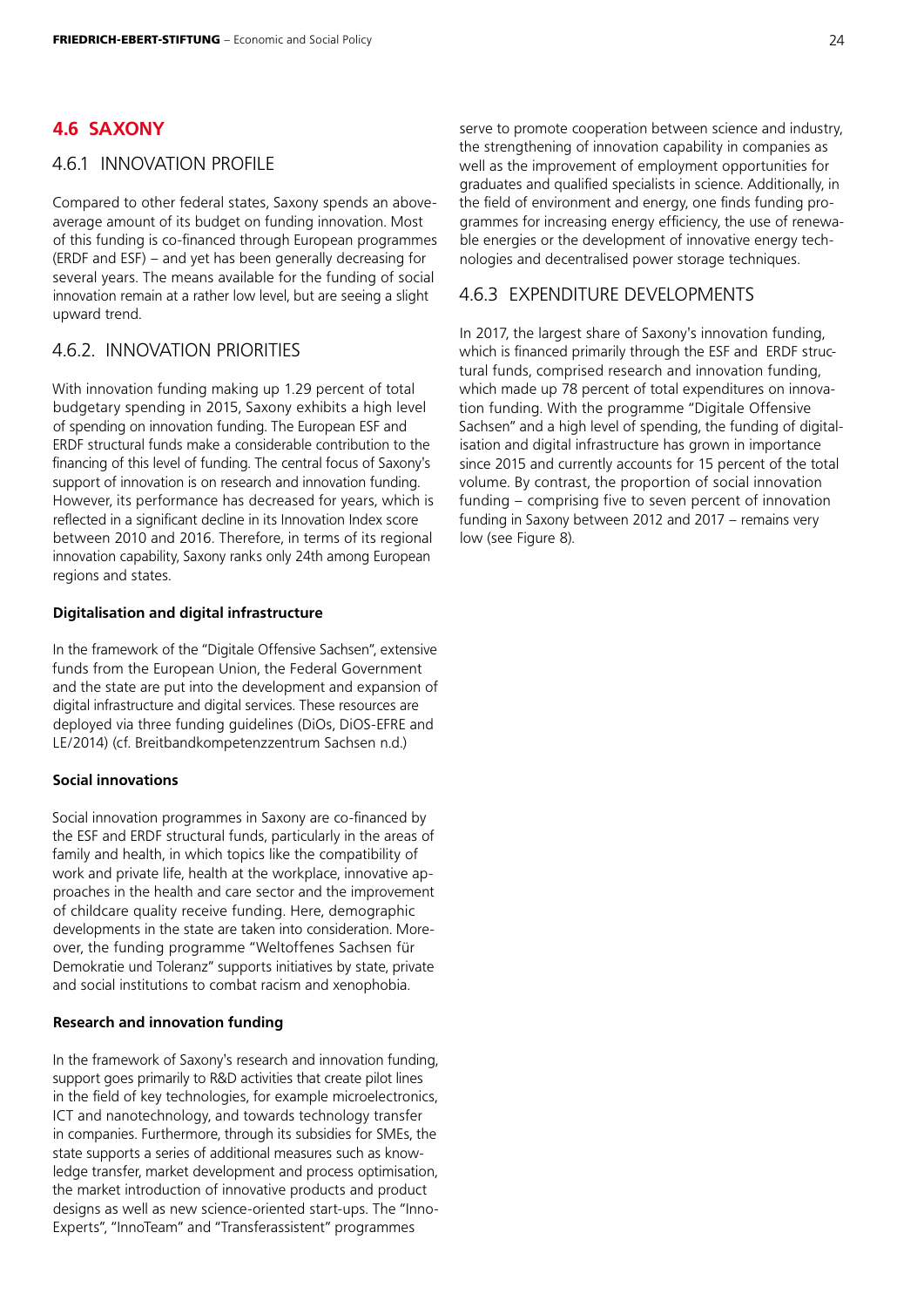#### **The innovation profile of Saxony**

| <b>Innovation funding priorities</b>                                                                 | <b>Research and innovation funding</b> |           |
|------------------------------------------------------------------------------------------------------|----------------------------------------|-----------|
| Proportion of expenditures for innovation funding in 2015, as % of total budgetary spending (actual) |                                        | 1.29      |
|                                                                                                      | 2010                                   | 2016      |
| Innovation Index 2010/2016 and European ranking**                                                    | 44.4 [15]                              | 40.4 [24] |
| Gross domestic product in current prices per inhabitant in 2015<br>27,899 Euro                       |                                        |           |

\* Innovation Index = 100% (value), Baden-Württemberg Statistical Office 2016.

Source: Baden-Württemberg Statistical Office 2016, "Volkswirtschaftliche Gesamtrechnungen der Länder" working group 2017 and own calculations.

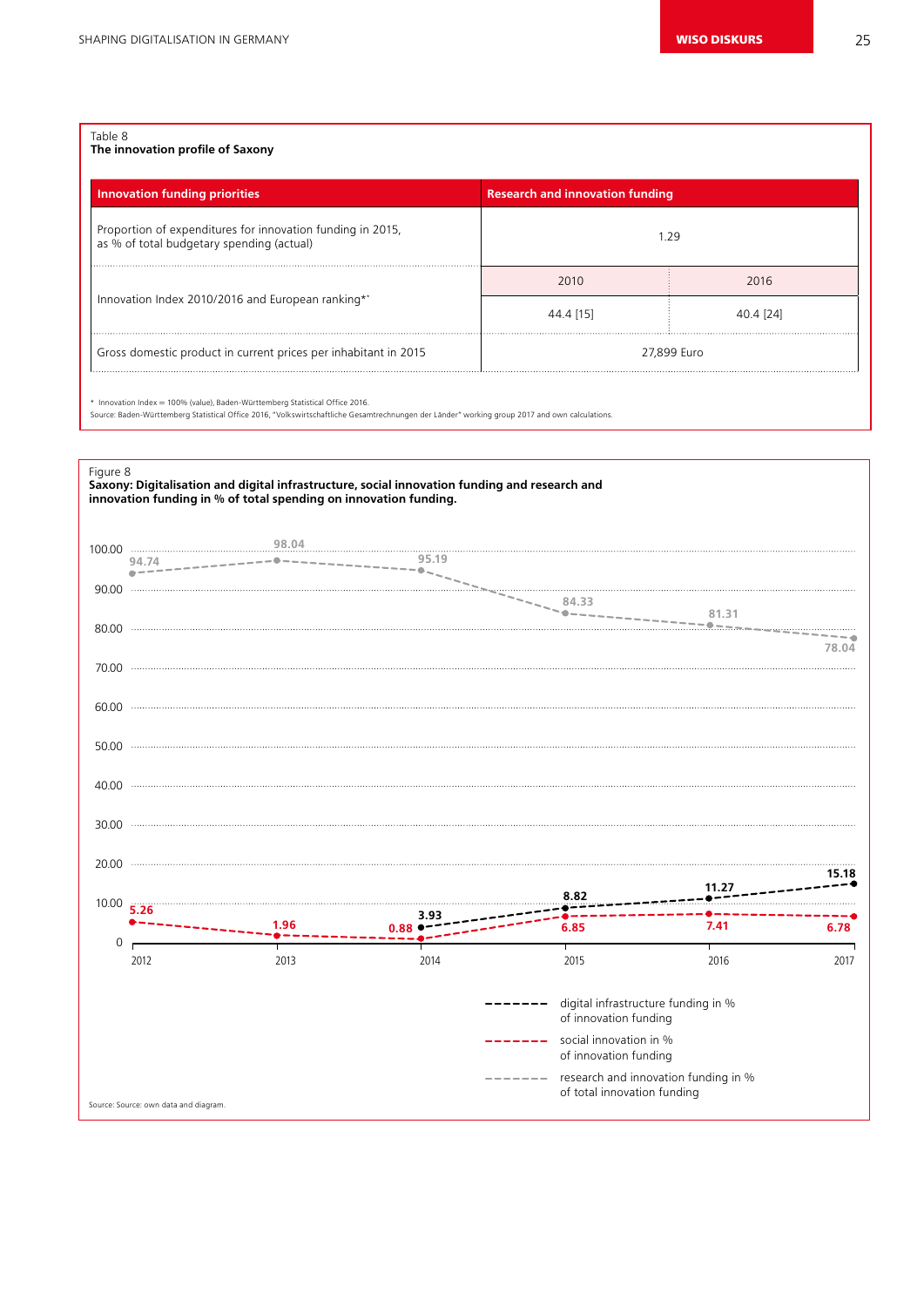## **A DIFFUSE PICTURE OF INNOVATION FUNDING**

It is as difficult to grasp the concept of "social innovation" as it is to search for its funding. The current study attempted to do so on the basis of the funding programmes within the respective budgets. One finds both at the federal level and in the states diverse funding programmes and funding approaches. The socially innovative programmes and (project) funding approaches are characterised by the fact that, in certain areas such as care and health, they support new activities with the aim of solving a particular problem. In the health and care sector these could be socio-technological advancements, e.g. assistance systems and AAL solutions (Ambient Assisted Living) as well as social practices or living arrangements (e.g. multi-generational housing) or development, demonstration and evaluation thereof (e.g. "Lebens-PhasenHaus" in Baden-Württemberg).

#### **5.1 FUNDING VOLUMES AND MEANS**

When it comes to volume, the Federal Government's direct funding for innovation—about two percent of its total spending in 2017—is, as expected, at a high level compared to the federal states examined in this study. In addition, since 2015, both the Federal Government and the states have exhibited a proportional increase in their spending on innovation funding. The states' varying percentage shares of total budgetary spending and within the individual fiscal years can be explained partially by co-financing by the ESF and ERDF European structural funds or by the resulting cash inflows (see Figure 9). While some states (e.g. Bavaria and Baden-Württemberg) attempt to implement their digital innovation policy primarily by expanding broadband access as comprehensively as possible, other states (e.g. NRW, Berlin, Saxony) pursue a broader approach. However, at the end of the day, one finds a convincing, systemic understanding of innovation policy with a mission-oriented coordination of the policy field neither at the federal level nor in the federal states. On the contrary: the development of expenditures points towards a trend that once again amounts to a greater focus on funding technically oriented innovations. This can be observed in both the budgets and in the funding policies. If one takes into account per-capita gross domestic product and the evaluation

of the innovation potential of the states, one can however see that innovation funding, in particular in the field of research policy, no longer takes place via budgetary funding programmes in the states Baden-Württemberg, Bavaria and Rhineland-Palatinate. These states partially fund their existent research infrastructures but also their research co-operations with industry through state agencies or state foundations. These funds are not identifiable in the state budgets and could not be considered in the current study.

#### **5.2 FUNDING PRIORITIES: RESEARCH OR INFRASTRUCTURE**

The research into budgetary resources shows not only that the states differ in terms of the amount of spending, but also in the use of budgetary resources. Expenditures on innovation funding in the states examined as well as by the Federal Government for the three defined categories – social innovation funding, digitalisation and digital infrastructure, research and innovation funding – exhibit two main trends:

- 1. Research and innovation funding: the Federal Government, Saxony, North Rhine-Westphalia and Berlin (cf. Table 9) pursue this approach.
- 2. Digitalisation and digital infrastructure funding: Bavaria, Baden-Württemberg and Rhineland-Palatinate follow this approach (cf. Table 10).

A limiting factor is that the data at our disposal did not allow us to verify all three funding categories in the examined states via the assignation of budgetary resources. The states Baden-Württemberg, Rhineland-Palatinate and Berlin only track two of the three funding categories. In Baden-Württemberg (see 4.1), for instance, one finds programmes that, with regards to their content, could very well be included in the category of social innovation funding, but reliable figures on the relevant budget allocations could not be determined.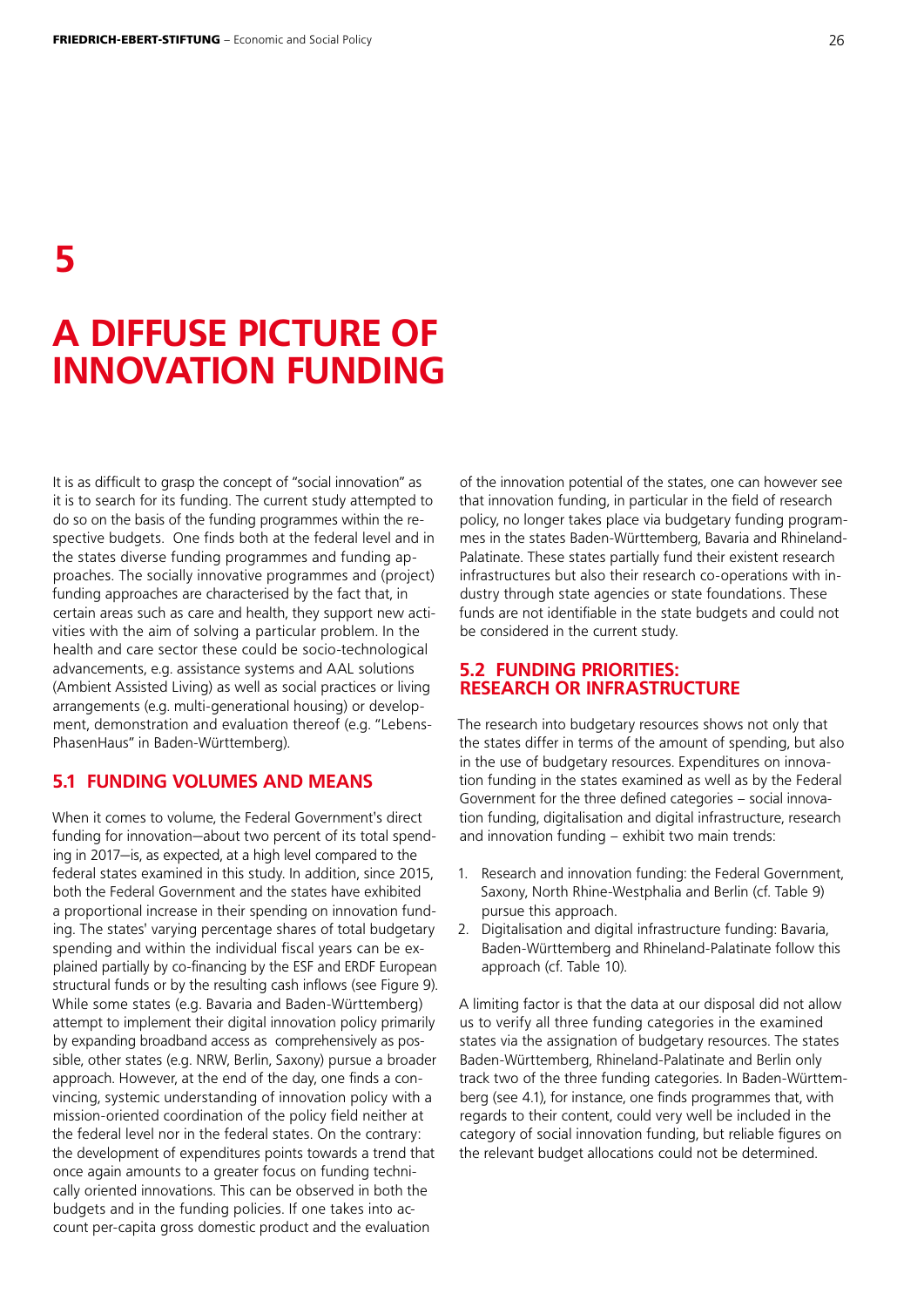Table 9

**Priorities of expenditures on funding in the area of research and innovation funding**

| <b>Examined budgets</b>                                                             | <b>Order of priority</b>                  |
|-------------------------------------------------------------------------------------|-------------------------------------------|
|                                                                                     | Research and innovation funding           |
| Federal Government, Saxony, NRW, Berlin*                                            | Digitalisation and digital infrastructure |
|                                                                                     | Social innovation funding                 |
| * Berlin had no expenditure category for digitalisation and digital infrastructure. |                                           |

#### Table 10

**Priorities of expenditures in the area of digitalisation and digital infrastructure**

| <b>Examined budgets</b>                              | <b>Order of priority</b>                  |
|------------------------------------------------------|-------------------------------------------|
|                                                      | Digitalisation and digital infrastructure |
| Bavaria, Baden-Württemberg**, Rhineland-Palatinate** | Research and innovation funding           |
|                                                      | Social innovation funding                 |

#### **5.3 GREAT VARIANCE IN FUNDING EXPENDITURES**

In general, innovation funding expenditures paint a very diffuse picture of funding programmes and funding practices. The range of expenditures varies strongly. Generally, innovation funding expenditures have risen in the past few years. Despite the positive development of innovation funding expenditures, the states Rhineland-Palatinate (2015: 0.04 percent; 2017: 0.23 percent) and Baden-Württemberg (2015: 0.07 percent; 2017: 0.31 percent) remain with their expenditures far below the average of 0.56 percent in 2015 and 0.91 percent in 2017. Front-runners are the Federal Government (2015: 1.41 percent; 2017: 2.01 percent) and Saxony (2015: 1.29 percent and 2017: 1.31 percent).

This variance also becomes apparent when the proportion of the individual funding categories is contrasted in detail with total expenditures (cf. Table 11).

Here the proportional range among the individual categories is also very wide. In 2015, expenditure levels in the category of social innovation ranged from between 6.85 percent in Saxony and 50.35 percent in North Rhine-Westphalia. Over the entire period under review, North Rhine-Westphalia spent the highest proportion of funds on social innovation. Even if the proportion in 2017 was lower by more than half compared to 2015.

It can be observed that nearly all federal states and the Federal Government reduced their expenditures in the category of research and innovation funding during the period under review. However, all, with the exception of Berlin, increased their expenditures in the category of digitalisation and digital infrastructure. In Bavaria, Baden-Württemberg and Rhineland-Palatinate there was even a "shift in direction".

Here, expenditures in the category digitalisation and digital infrastructure rose above expenditures in the category research and innovation funding. Berlin was the only state to increase expenditures on social innovations, whereby one must bear in mind that Berlin was not recorded in the category of digitalisation and digital infrastructure.

By contrast, in NRW there was a change in the order of prioritisation of categories. In 2015, the category of social innovation funding was fore-runner in the ranking of innovation expenditures with a proportion of 50.35 percent, followed by the category of research and innovation funding and, in third place, the category of digitalisation and digital infrastructure In 2017 the category research and innovation funding (50.5 percent) occupied first place, followed by the category digitalisation and digital infrastructure (26.47 percent) and, finally, the category social innovation funding (23.03 percent). Nonetheless, NRW and Berlin, far ahead of the others with more than 20 percent, are the leading states in expenditures on social innovation. Saxony (2017: 6.78 percent) and Bavaria (2017: 5.93 percent) lag far behind. The funding of social innovation remains a field with an enormous need for action.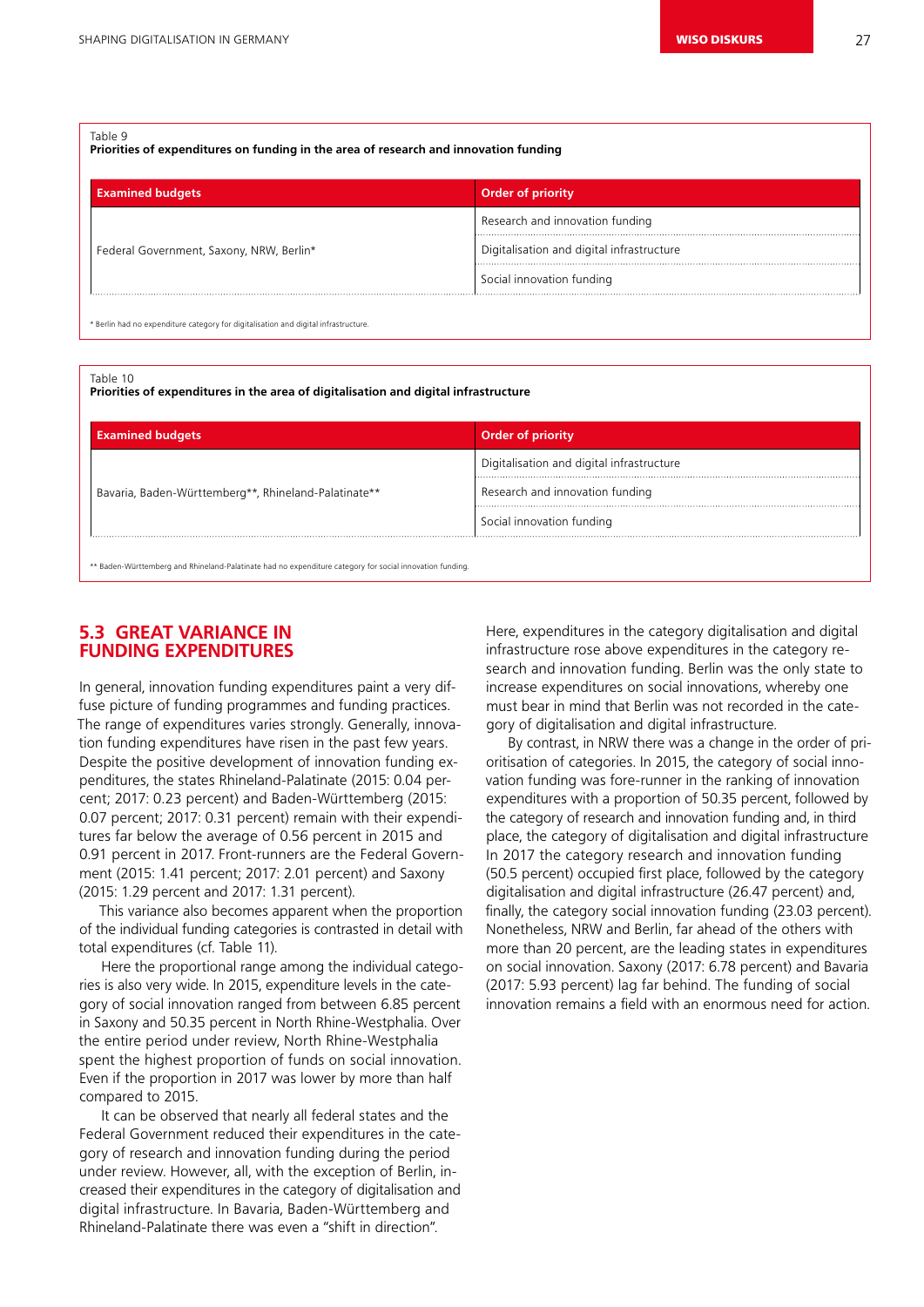Table 11

**Funding categories as a proportion of total expenditures**

| -2015                                       | Lowest expenditures | Highest expenditures |
|---------------------------------------------|---------------------|----------------------|
| Social innovation funding*                  | $6.85\% -$ Saxony   | $50.35\% - NRW$      |
| Digitalisation and digital infrastructure** | $8.82\% -$ Saxony   | 49.00% - Bavaria     |
| Research and innovation funding             | 28.11 % - NRW       | $84.33\% -$ Saxony   |

| 2017                                        | <b>Lowest expenditures</b> | Highest expenditures |
|---------------------------------------------|----------------------------|----------------------|
| Social innovation funding*                  | 5.93 % – Bavaria           | $23.03\% - NRW$      |
| Digitalisation and digital infrastructure** | $15.18\% -$ Sachsen        | $72.21\% - BW$       |
| Research and innovation funding             | 22.88% - Bavaria           | 79.72% - Berlin      |

except Rhineland-Palatinate and Baden-Württemberg

\*\* except Berlin.

Figure 9

**Comparison of the Federal Government, Baden-Württemberg, Bavaria, Berlin, North Rhine-Westphalia, Rhineland-Palatinate and Saxony: Innovation funding expenditures in % of total budget**

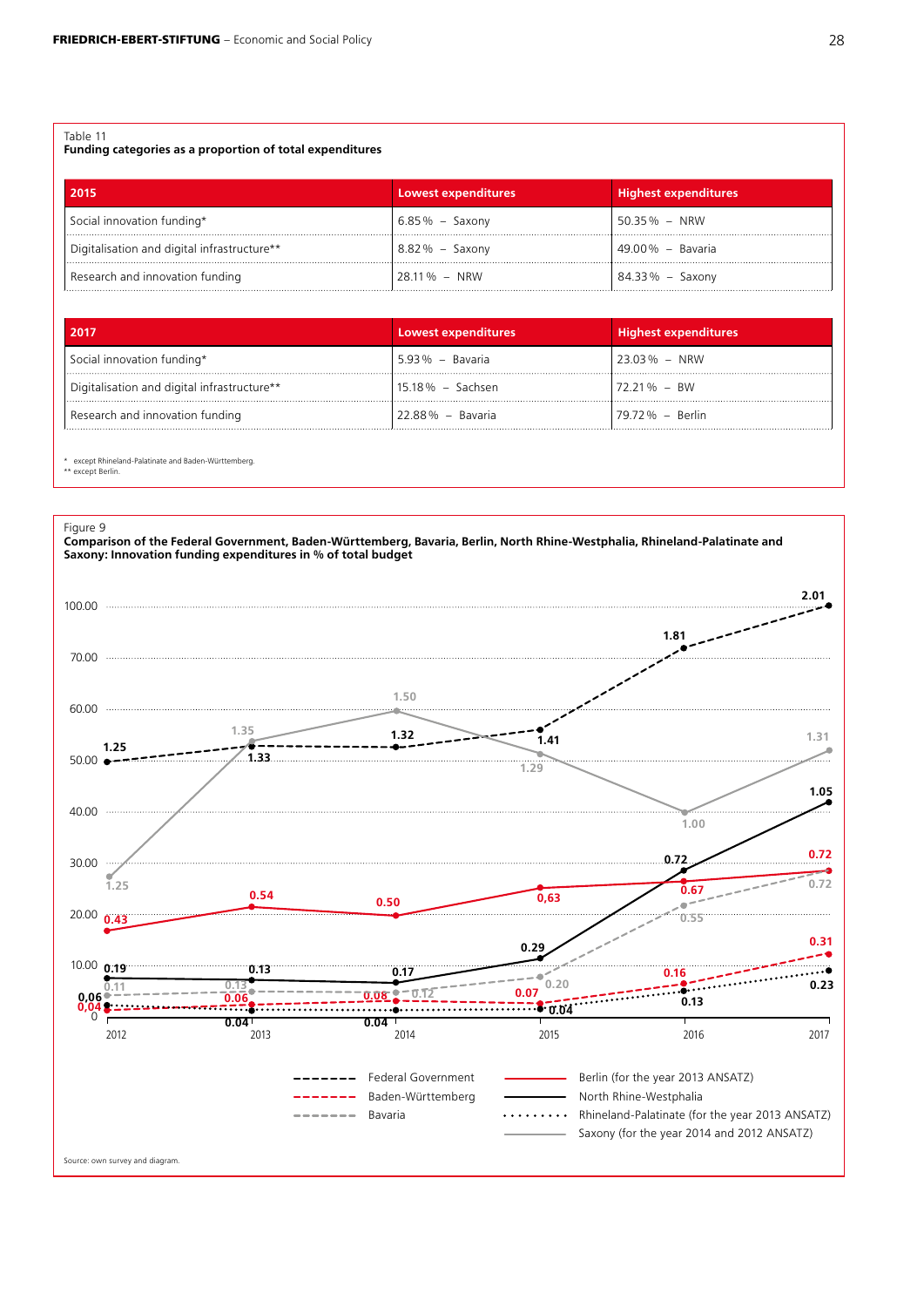## **6**

## **RECOMMENDATIONS FOR INNOVATION POLICY: DIFFERENT, MORE AND BETTER**

As we have been able to show, budgetary ressources are still distributed unevenly in favour of an innovation policy with a strong focus on technology. The goal of devoting more funds to social innovations can be found in many programmes on both the state and federal level as well as on the part of the European Commission. However, this intention has yet to be reflected in budgets. These are currently dominated by the funding of broadband network expansion, without question a necessary condition to distribute the opportunities of digitalisation broadly in society. But this is by no means sufficient. For technical progress to be able to give birth to social progress and economic growth, far more is required than welldeveloped digital infrastructure – for example: qualified specialists, informed users and, last but not least, creative surroundings with a positive culture of innovation which also supports new business models, forms of organisation and (social) services. Therefore, we recommend an innovation policy that does some things differently and better, but, more than anything, innovation policy must be valued more. Because in the context of big societal challenges, innovation policy will be faced with important transformative tasks.

#### **6.1 DIFFERENT**

Enormous needs already exist today, particularly in the area of energy and mobility as well as in the health and care sector. Therefore, it seems advisable to connect innovation policy even closer with the needs of people and the requirements of the welfare state. Digitalisation could be used to modernise the welfare state, to the extent that we could, for example, answer the question: what can digitalisation provide in order to generate inclusive growth? To these ends, even closer coordination and harmonisation between the policy fields of social policy and innovation policy is essential. This is the only way to ensure that both the innovations and the (state) investments in them reach large parts of the population. This first requires, naturally, as a sufficient condition, the adequate development of digital infrastructure – especially in rural areas where, even today, it is very difficult to provide adequate health and care services, as well as educational offerings and skilled labour.

This does not go far enough. Because technology alone will not solve these challenges. It must be linked to competencies, so that people can use and develop these technologies. And they must be matched to concrete needs and requirements, with solution-based offerings and services – social innovations, in other words. Innovations can be stimulated by policy, by the supply side (e.g. through classic instruments of research policy) as well as by the demand side (e.g. through direct procurement, tax incentives, social security provisions, information campaigns, rules and prohibitions). Especially the aspect of diffusion, the spread of a new idea or new form of organisation, a new product or service broadens the focus on the demand side and the emphasis of non-technical and social innovations. Therefore, these types of innovations should also receive more attention in future budgets.

What else should receive more attention? The effects and consequences of innovations. For example, we know far too little about the effects of digitalisation on the economy and society. Therefore, it is advisable to develop large society-oriented research structures (living labs) in order to innovate and evaluate, as well as raise acceptance of advancements in the population through practical (and positive?) experiences. This also strengthens the innovation culture of a society, in which, for example, social innovations can be promoted in project competitions. The effect of "innovation through participation" only sets in once the innovation culture has been bolstered within companies. Here, the German model of capitalism, a coordinated market economy with the institution of worker participation, displays a big advantage compared to other countries: a good precondition for further strengthening of the innovation capability of a society and regional innovation systems and local networks in the sense of the Quadruple Helix.

Here is a short summary of the most important recommendations for what should be done differently in future:

- Transformation into a mission-oriented innovation policy: Use digitalisation to modernise the welfare state – innovations and investments that impact people;
- therefore: innovation policy and social policy should be intermeshed (e.g. what can digitalisation do to support inclusive growth);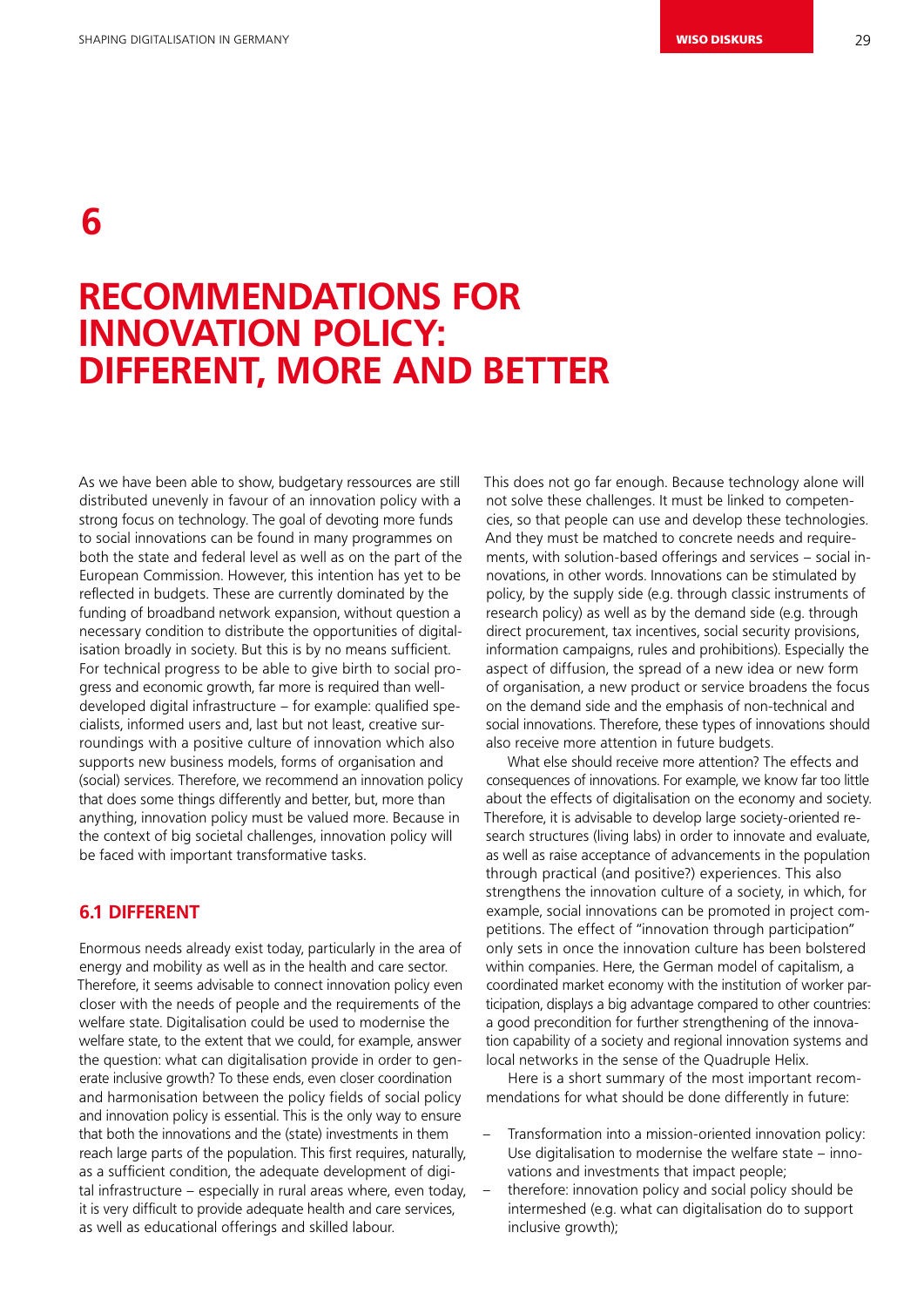- innovation processes are made up of invention and diffusion; these can be stimulated on both the supply and demand sides (e.g. through public procurement);
- pay more attention to non-technical and social innovations (financially, for example, through appropriate venture capital funds and social investment, but also through strategic consulting and the corresponding public relations work;
- develop innovation hubs and big, society-oriented research structures (living labs) in order to innovate and evaluate;
- stimulate competition: "innovation through participation"; promote with smaller, low-threshold instruments (vouchers or monetary awards), thereby "honouring" enterprise foundation and innovation.

#### **6.2 MORE**

Innovation policy must also be expanded – in terms of its content, its finances and its organisation. This already begins with funds for the expansion of digital infrastructure, which is in many regions still very far away from comprehensive broadband access with target speeds of 400 Mbit/s download and 200 Mbit/s upload. Soon, these bandwidths will be essential for medical care and industrial manufacturing. It is also important to boost the rate of entrepreneurship in Germany. This can, for example, be made possible with more venture capital, but also through measures such as the EXIST programme, which could be made much more attractive in terms of its funding conditions.

This applies generally to the funding of SMEs, which often fall behind large companies in terms of investment in research and development and which should also be supported in the development of standards. Platforms (such as Industry 4.0) should be further strengthened. SMEs should be integrated more intensively and receive tax benefits (e.g. premiums for R&D personnel costs, special tenders for investments in digital infrastructure etc.). Beyond that, funding opportunities should be created in order to develop, test and expand innovative forms of work, vocational training and continuing training, and lifephase-oriented working models (Work 4.0).

Our recommendations where more effort is required:

- Innovation policy must be expanded with regards to content, finances and organisation;
- Facilitate start-ups (e.g. expand the EXIST programme and make it more attractive);
- Significantly expand broadband infrastructure (comprehensive access with download/upload speeds of 400/200 Mbit/s);
- Strengthen platforms, better integrate and offer tax incentives to SMEs (e.g. premiums for personnel costs in R&D, special tenders for investments in digital infrastructure);
- Expansion and support of new forms of work, vocational and continuing training and life-phase-oriented working models (Work 4.0).

#### **6.3 BETTER**

Different, more – and better. Anyone who wants to animate others to be (socially) innovative should be a good role model, especially in e-government. It is important to broaden the scope of state services in accordance with the Online Access Improvement Law. This means providing more funds for qualification and continued training of personnel, from state agencies to schools to universities.

Innovations are created in systems made up of different actors and institutions, often on the regional level, where their transformative potential can unfold very quickly. Therefore, we should pay more attention to the regional and communal level. Here, social innovations can be stimulated via co-working spaces and competitions, but also through innovative public procurement that is oriented towards social and ecological needs. The German Advisory Council on Global Change (WBGU) designates research as transformative when it concretely supports transformational processes through the development of solutions as well as technical and social innovations; this includes distribution processes in industry and society as well as the possibilities of accelerating these processes, and requires, at least in part, systemic approaches, inter- and trans-disciplinary procedures which include the participation of stakeholders. Especially in innovation processes that unfold more openly and across the economy thanks to digitalisation, the composition of (in part very established) stakeholder networks is changing. From the communal to the federal level this demands more coordination and better harmonisation of competencies and orchestration of measures. This could happen, for example, through a cabinet committee for innovation, an innovation agency (modelled after the example of the US agency DARPA) or an autonomous Future Ministry, which could be responsible for a digital strategy which keeps in mind both technical and social innovations. Sometimes it is better to do some things less, because the existing diversity of funding measures and their respective financing result in a loss of control in terms of content and administration. Better would be less yet larger funding programmes and measures, with longer durations (of five or more years) in order to really be able to develop, roll out and evaluate something better.

The two central recommendations on what could be done better in future, in summary:

- significantly expand e-government (expand service offerings in accordance with the Online Access Improvement Law, but also provide more financial means for qualification of personnel, from state agencies to schools; make Open Government Data accessible);
- better coordination and systemic innovation policy via a cabinet committee for innovation and an autonomous agency for the future.

Such a mission-oriented innovation policy would do justice to its political purpose and should be transformed into a social innovation policy that is not just an engine for innovation, but ideally also be in a position to understand the challenges facing society and to adequately address them: questions of data protection and data security, the private sphere and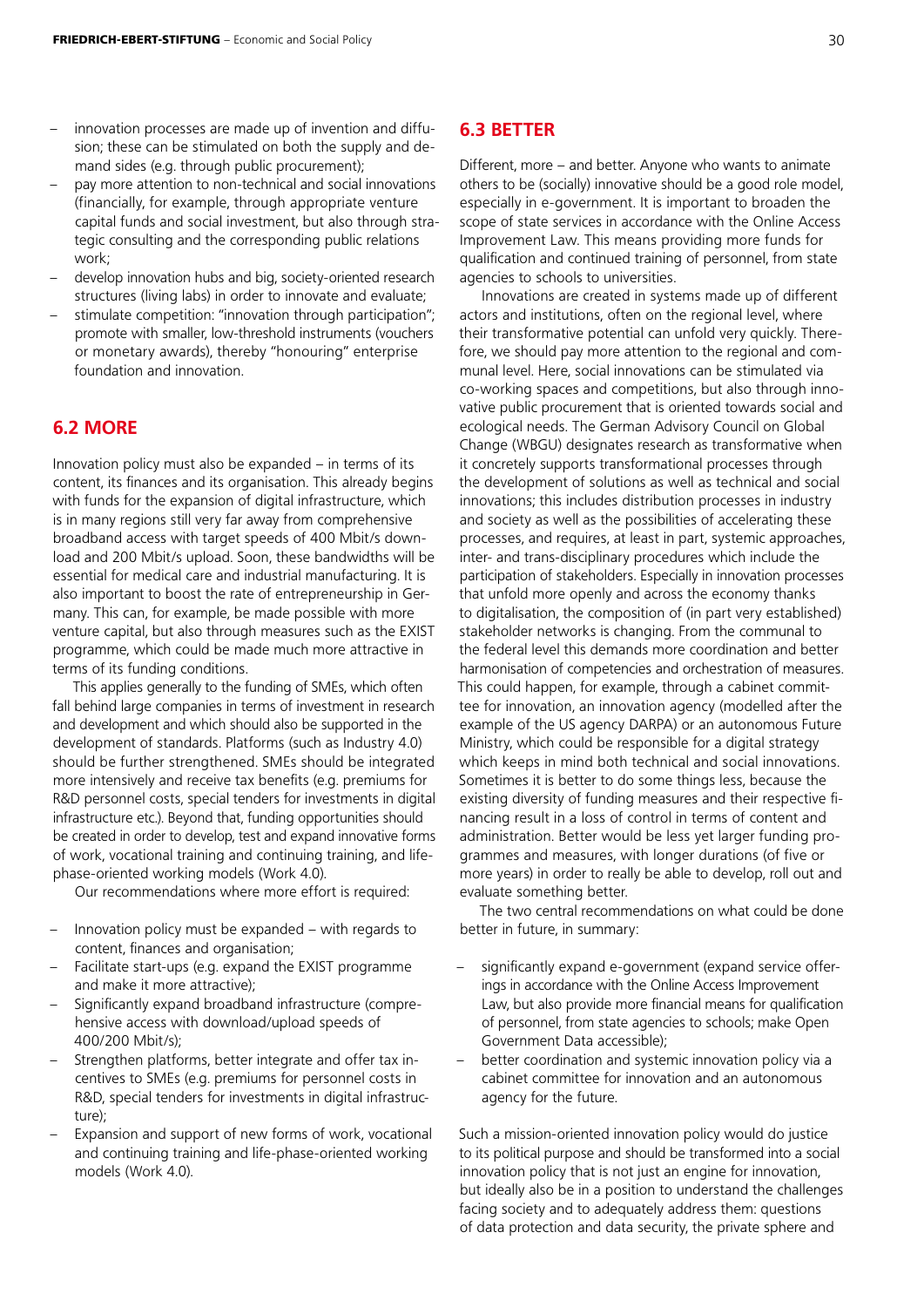rights of personality as well as general concerns of domestic and international security (cyber-attacks, drone warfare etc.); questions pertaining to the fair distribution of work and educational opportunities, access to food and medical care, digital and social infrastructure. A social innovation policy for digitalisation should therefore fulfil two tasks at once: it should guarantee the broadest possible diffusion of technical advancements (i.e. digitalisation) in society as well as the greatest possible participation and critical reflection. To this belong the creation and regulation of markets, but sometimes also intervention in market activity (Alaja et al. 2016).

In sum, it is necessary to find solutions to improve the quality of the lives of people – as patients and care-giving relatives, at the workplace, in companies or at home – and, as a result, achieve economic and social progress.

#### **Recommended actions for a social innovation policy**

Figure 10



Source: own survey.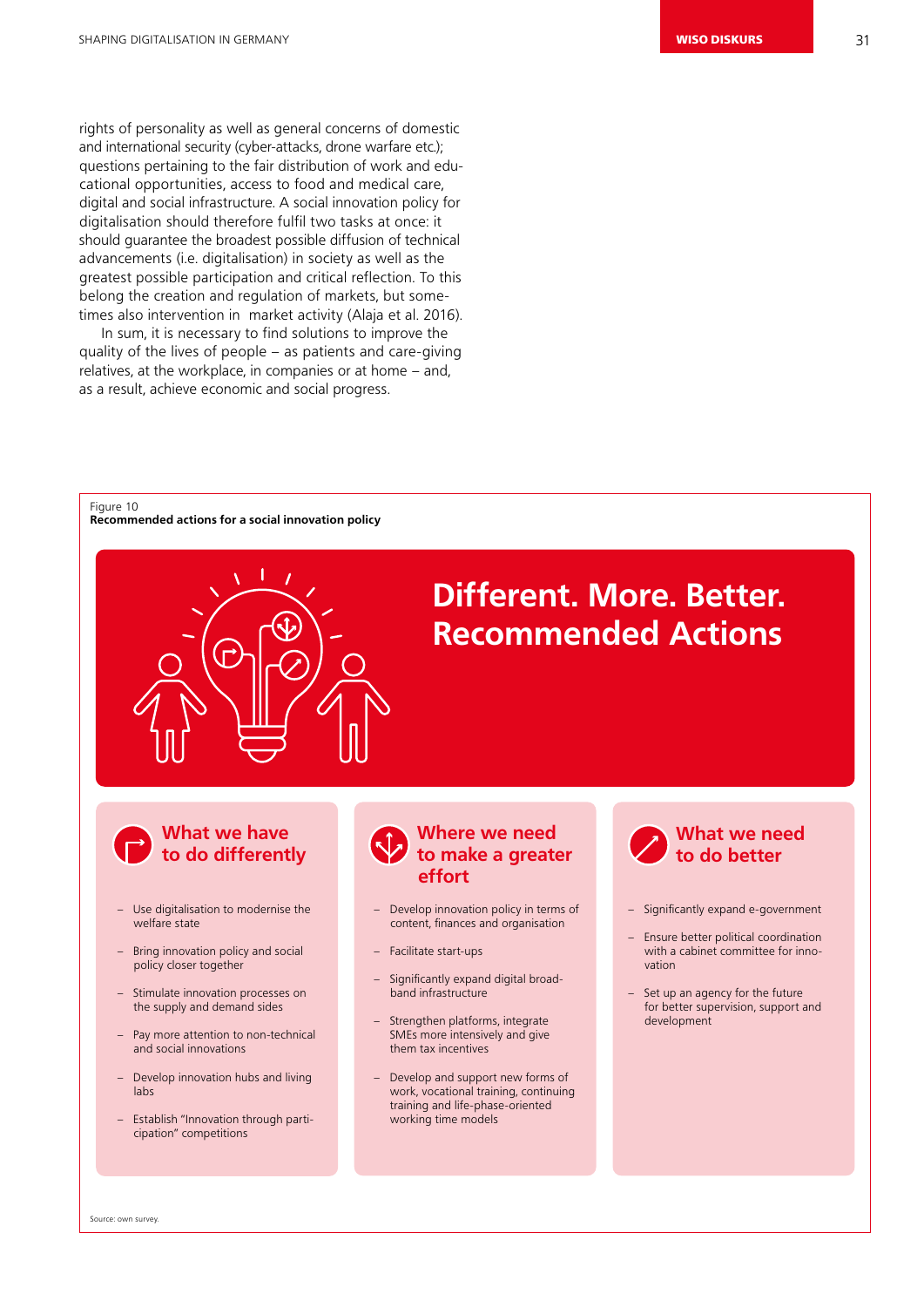## Index of figures **Index of tables**

Figure 1 7

**Worlds of innovation – the world of technical innovation vs. the world of social innovation.**

Figure 2 **Federal Government: Digitalisation and digital infrastructure, social innovation funding and research and innovation funding as % of innovation funding expenditures** 12

#### Figure 3 15

**Baden-Württemberg: Digitalisation and digital infrastructure, social innovation funding and research and innovation funding in % of total spending on innovation funding.** 

Figure 4 17

> **Bavaria: Digitalisation and digital infrastructure, social innovation funding and research and innovation funding in % of total spending on innovation funding.**

Figure 5 19

> **Berlin: Digitalisation and digital infrastructure, social innovation funding and research and innovation funding in % of total spending on innovation funding.**

Figure 6 21

> **North Rhine-Westphalia: Digitalisation and digital infrastructure, social innovation funding and research and innovation funding in % of total spending on innovation funding.**

Figure 7 23

> **Rhineland-Palatinate: Digitalisation and digital infrastructure, social innovation funding and research and innovation funding in % of total spending on innovation funding.**

25 Figure 8

**Saxony: Digitalisation and digital infrastructure, social innovation funding and research and innovation funding in % of total spending on innovation funding.**

Figure 9 28

**Comparison of Federal Government, Baden-Württemberg, Bavaria, Berlin, North Rhine-Westphalia, Rhineland-Palatinate and Saxony: Innovation funding expenditures in % of total budget**

Figure 10 31

**Recommended actions for a social innovation policy**

- Table 1 **Four types of innovation policy** 7
- Table 2 **Innovation profile of the Federal Government**  $\overline{Q}$
- Table 3 **The innovation profile of Baden-Württemberg** 13
- Table 4 **The innovation profile of Bavaria** 17
- Table 5 **The innovation profile of Berlin** 19
- 21 Table 6 **The innovation profile of North Rhine-Westphalia**
- Table 7 **The innovation profile of Rhineland-Palatinate** 23
- Table 8 **The innovation profile of Saxony** 25
- Table 9 **Priorities of expenditures in funding in the area of research and innovation funding** 27
- Table 10 **Priorities of expenditures in the area of digitalisation and digital infrastructure** 27
- Table 11 **Funding categories as a proportion of total expenditures** 28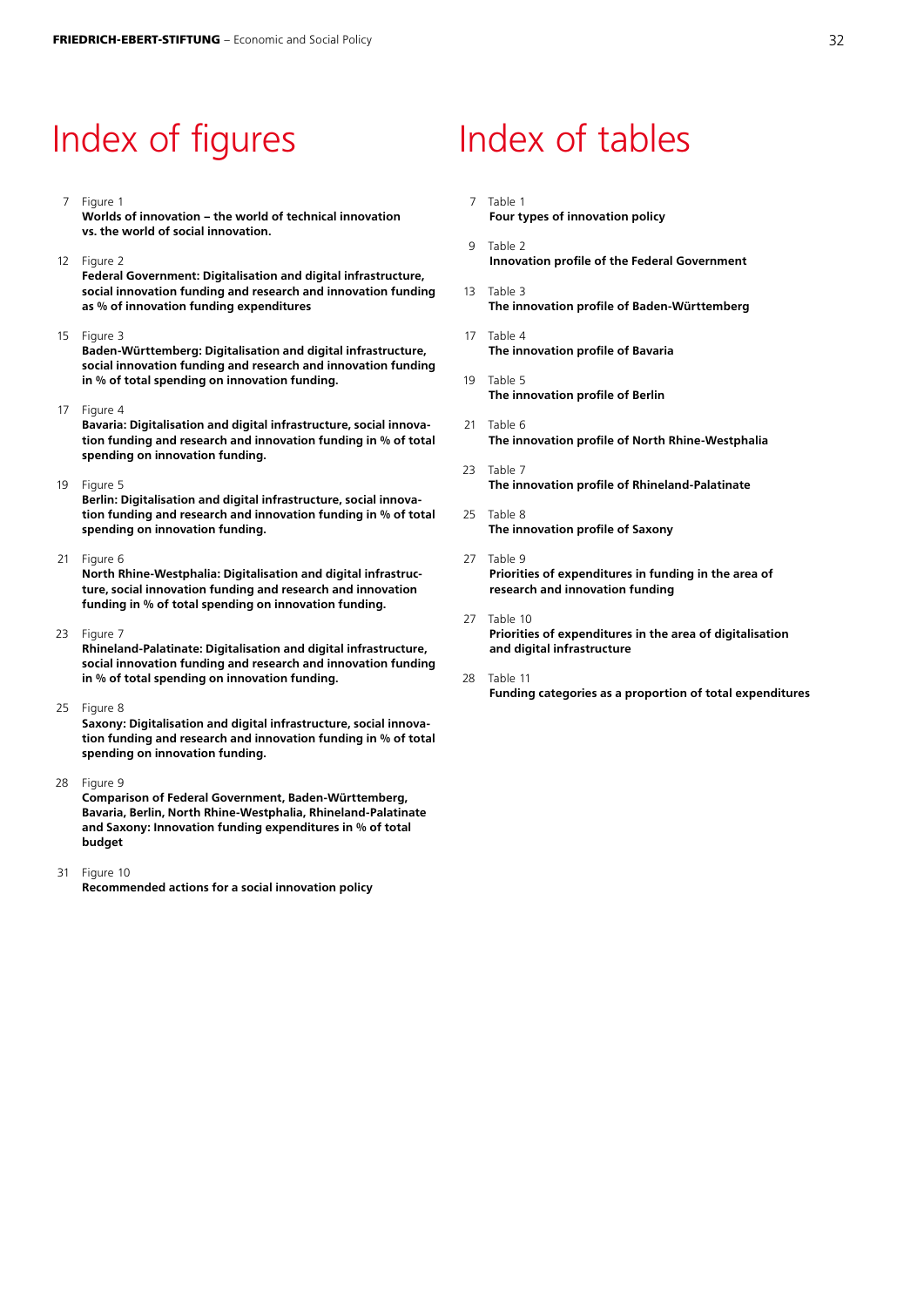## Index of abbreviations

| <b>BMAS</b><br><b>BMBF</b> | Federal Ministry of Labour and Social Affairs<br>Federal Ministry of Education and Research |
|----------------------------|---------------------------------------------------------------------------------------------|
| <b>BMSFJ</b>               | Federal Ministry of Family Affairs, Senior Citizens,                                        |
|                            | Women and Youth                                                                             |
| <b>BMVI</b>                | Federal Ministry of Transport and Infrastructure                                            |
| <b>BMWi</b>                | Federal Ministry for Economic Affairs and Energy                                            |
| <b>DARPA</b>               | Defense Advanced Research Projects Agency                                                   |
| EAFRD                      | European Agricultural Fund for Rural Development                                            |
| <b>ERDF</b>                | European Regional Development Fund                                                          |
| ESF                        | European Social Fund                                                                        |
| <b>HTGF</b>                | High-tech Founders Fund                                                                     |
| ICT                        | Information and communications technology                                                   |
| IGF                        | Cooperative Industrial Research                                                             |
| R&D                        | Research and development                                                                    |
| <b>SMEs</b>                | Small and medium-sized enterprises                                                          |
| WBGU                       | German Advisory Council on Global Change                                                    |

## References

Alaja, Antti; Andersson, Lars Fredrik; Buhr, Daniel; Fink, Philipp; Stöber, Niels 2016: Innovationsstrategien in Zeiten der Digitalisierung: Ein Vergleich der Innovationspolitik in Finnland, Schweden und Deutschland, Gute Gesellschaft – Soziale Demokratie #2017plus, Friedrich-Ebert-Stiftung, Bonn.

Arbeitskreis "Volkswirtschaftliche Gesamtrechnungen der Länder" 2017: Bruttoinlandsprodukt, Bruttowertschöpfung in den Ländern der Bundesrepublik Deutschland 1991 bis 2016 – Berechnungsstand November 2016/Februar 2017, [http://www.statistik-portal.de/Statistik-Portal/publ.](http://www.statistik-portal.de/Statistik-Portal/publ. asp#Gesamtrechnungen) [asp#Gesamtrechnungen](http://www.statistik-portal.de/Statistik-Portal/publ. asp#Gesamtrechnungen) (19.1.2018).

Baden-Württemberg: Staatshaushaltspläne ab 2010/2011, [http://www.](http://www. statistik-bw.de/shp/) [statistik-bw.de/shp/](http://www. statistik-bw.de/shp/) (19.1.2018).

Bayerisches Staatsministerium für Wirtschaft und Medien, Energie und Technologie o. J.: Programmübersicht, [https://www.stmwi.bayern.de/](https://www.stmwi.bayern.de/ service/foerder-programme/technologiefoerderung/) [service/foerder-programme/technologiefoerderung/](https://www.stmwi.bayern.de/ service/foerder-programme/technologiefoerderung/) (19.1.2018).

Bayern: Haushaltspläne ab 2011/2012, [https://www.stmflh.bayern.de/](https://www.stmflh.bayern.de/ haushalt/haushaltsplaene/) [haushalt/haushaltsplaene/](https://www.stmflh.bayern.de/ haushalt/haushaltsplaene/) (19.1.2018).

Berlin: Haushaltspläne ab 2012, [https://www.berlin.de/sen/finanzen/](https://www.berlin.de/sen/finanzen/haushalt/haushaltsplan/artikel.5697.php) [haushalt/haushaltsplan/artikel.5697.php](https://www.berlin.de/sen/finanzen/haushalt/haushaltsplan/artikel.5697.php) (19.1.2018).

Breitbandkompetenzzentrum Sachsen o. J.: Digitale Offensive Sachsen, <https://www.digitale.offensive.sachsen.de/9895.html>(19.1.2018).

Buhr, Daniel 2010: Chaos oder Kosmos?: Die Koordination der Innovationspolitik des Bundes – Probleme und Lösungsansätze, Baden-Baden.

Bund: Haushaltspläne ab 2011 (Einzelpläne: 09/BMWi, 11/BMAS, 12/BMVI, 17/BMFSFJ und 30/BMBF), [https://www.bundeshaushalt-info.de/down](https://www.bundeshaushalt-info.de/download.Html)[load.Html](https://www.bundeshaushalt-info.de/download.Html) (19.1.2018).

Bundesministerium für Bildung und Forschung (BMBF) 2014: Bundesbericht Forschung und Innovation 2014, Berlin, [http://www.bundesberi](http://www.bundesbericht-forschung- innovation.de/files/BuFI_2014_barrierefrei.pdf)[cht-forschung- innovation.de/files/BuFI\\_2014\\_barrierefrei.pdf](http://www.bundesbericht-forschung- innovation.de/files/BuFI_2014_barrierefrei.pdf) (10.8.2017).

Bundesministerium für Bildung und Forschung (BMBF) 2015: Technik zum Menschen bringen – Forschungsprogramm zur Mensch-Technik-Interaktion, [https://www.bmbf.de/pub/Technik\\_zum\\_Menschen\\_bringen\\_](https://www.bmbf.de/pub/Technik_zum_Menschen_bringen_Forschungsprogramm.pdf) [Forschungsprogramm.pdf](https://www.bmbf.de/pub/Technik_zum_Menschen_bringen_Forschungsprogramm.pdf) (19.1.2018).

Bundesministerium für Bildung und Forschung (BMBF) 2016: Zukunft der Arbeit, [https://www.bmbf.de/pub/Zukunft\\_der\\_Arbeit.pdf](https://www.bmbf.de/pub/Zukunft_der_Arbeit.pdf) (19.1.2018).

Hochgerner, Josef 2011: Der lange Weg von Wahrnehmung zu systemischer Forschung und Förderung sozialer Innovationen: Kommentar zum Hauptartikel "Soziale Innovation – Gesellschaftliche Herausforderungen und zukünftige Forschungsfelder", in: Jeschke, Sabina; Isenhardt, Ingrid; Hees, Frank; Trantow, Sven (Hrsg.): Enabling Innovation: Innovationsfähigkeit – deutsche und internationale Perspektiven, 2011, p. 239 ff.

Howaldt, Jürgen; Schwarz, Michael 2011: Soziale Innovation: Gesellschaftliche Herausforderungen und zukünftige Forschungsfelder, in: Jeschke, Sabina; Isenhardt, Ingrid; Hees, Frank; Trantow, Sven (Hrsg.): Enabling Innovation: Innovationsfähigkeit – deutsche und internationale Perspektiven, 2011, p. 217 ff.

Howaldt, Jürgen; Schwarz, Michael 2016: Soziale Innovation verstehen: Gabriel Tardes Beitrag zur theoretischen Fundierung des Sozialen, in: Soziologie heute Juni, p. 12 ff.

Howaldt, Jürgen; Schwarz, Michael; Kopp, Ralf 2008: Innovationen (forschend) gestalten: Zur neuen Rolle der Sozialwissenschaften, in: WSI Mitteilungen (2), p. 63 ff.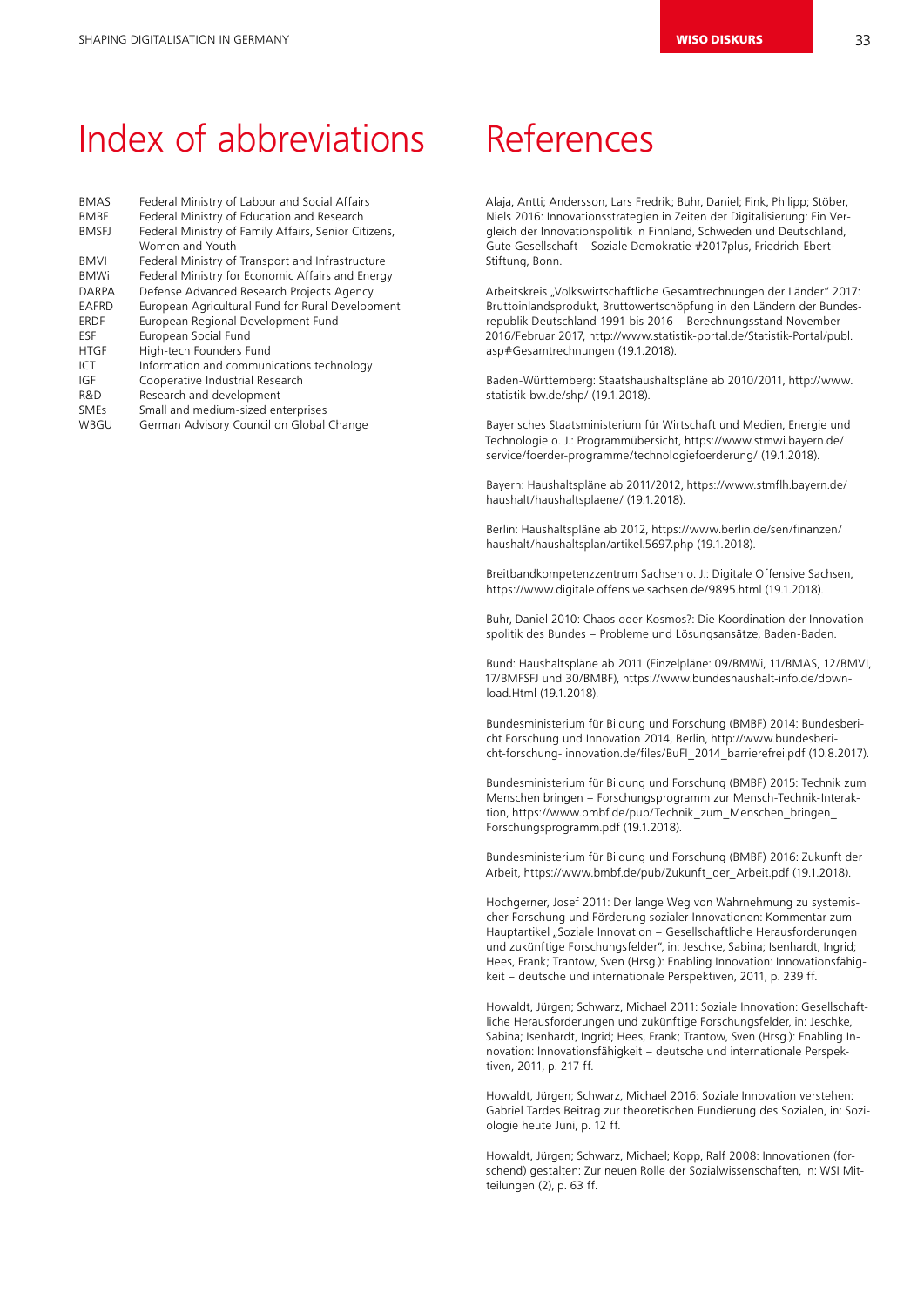Mazzucato, Mariana 2015: The Innovative State: Governments Should Make Markets, Not Just Fix Them, in: Foreign Affairs Jan./Feb., [https://](https:// www.foreignaffairs.com/articles/americas/2014-12-15/innovative-state) [www.foreignaffairs.com/articles/americas/2014-12-15/innovative-state](https:// www.foreignaffairs.com/articles/americas/2014-12-15/innovative-state)  $(19.1.2018)$ 

Ministerium für Innovation, Wissenschaft und Forschung des Landes Nordrhein-Westfalen 2013: Forschungsstrategie: Fortschritt NRW, Forschung und Innovation für nachhaltige Entwicklung 2013–2020, [https://](https:// www.mkw.nrw/mediathek/broschueren/2406/download/) [www.mkw.nrw/mediathek/broschueren/2406/download/](https:// www.mkw.nrw/mediathek/broschueren/2406/download/) (19.1.2018).

Ministerium für Wirtschaft und Wohnungsbau o. J.: Lernfabriken 4.0 in Baden-Württemberg, [https://wm.baden-wuerttemberg.de/de/innovation/](https://wm.baden-wuerttemberg.de/de/innovation/ schluesseltechnologien/ industrie-40/lernfabrik-40/) [schluesseltechnologien/ industrie-40/lernfabrik-40/](https://wm.baden-wuerttemberg.de/de/innovation/ schluesseltechnologien/ industrie-40/lernfabrik-40/) (19.1.2018).

Ministerium für Wissenschaft, Forschung und Kunst Baden-Württemberg o. J.: Verwaltungsvorschrift des Ministeriums für Wissenschaft, Forschung und Kunst Baden-Württemberg für die Gewährung von Zuwendungen zur Förderung von Kulturinitiativen und soziokulturellen Zentren vom 29. Dezember 2008, [https://mwk.baden-wuerttemberg.de/fileadmin/](https://mwk.baden-wuerttemberg.de/fileadmin/ redaktion/m-mwk/intern/dateien/pdf/Kunst/VwV-MWK-Kulturinitiativen. pdf) [redaktion/m-mwk/intern/dateien/pdf/Kunst/VwV-MWK-Kulturinitiativen.](https://mwk.baden-wuerttemberg.de/fileadmin/ redaktion/m-mwk/intern/dateien/pdf/Kunst/VwV-MWK-Kulturinitiativen. pdf) [pdf](https://mwk.baden-wuerttemberg.de/fileadmin/ redaktion/m-mwk/intern/dateien/pdf/Kunst/VwV-MWK-Kulturinitiativen. pdf) (19.1.2018).

Moulaert, Frank; MacCallum, Diana; Mehmood, Abid; Hamdouch, Abdelil lah 2010: Social Innovation: Collective Action, Social Learning and Trans disciplinary Research, Cheltenham; Northampton, [http://cordis.europa.eu/](http://cordis.europa.eu/ documents/documentlibrary/124376771EN6.pdf) [documents/documentlibrary/124376771EN6.pdf](http://cordis.europa.eu/ documents/documentlibrary/124376771EN6.pdf) (19.1.2018).

Moulaert, Frank; MacCallum, Diana; Mehmood, Abid; Hamdouch, Abdelil lah 2013: The International Handbook on Social innovation: Collective Ac tion Social Learning and Transdisciplinary Research, Cheltenham; North ampton. Nebenabreden 2015: Nebenabreden zum Koalitionsvertrag zwischen Bündnis 90/Die Grünen und der CDU Baden-Württemberg für die Jahre 2016–2021, [https://www.gruene-bw.de/app/uploads/2016/07/](https://www.gruene-bw.de/app/uploads/2016/07/Nebenabreden.pdf) [Nebenabreden.pdf](https://www.gruene-bw.de/app/uploads/2016/07/Nebenabreden.pdf) (19.1.2018).

Nordrhein-Westfalen: Haushaltspläne ab 2011, [http://www.haushalt.fm.](http://www.haushalt.fm.nrw.de/daten/html/hhp.html) [nrw.de/daten/html/hhp.html](http://www.haushalt.fm.nrw.de/daten/html/hhp.html) (19.1.2018).

Richtlinien des Landes Berlin 2016: Richtlinien des Landes Berlin für das Programm "Transfer BONUS" zur Förderung des Technologie- und Wissenstransfers von Wissenschaftseinrichtungen sowie des Designtransfers in KMU, [http://www.transferbonus.de/fileadmin/03\\_TransferBONUS/Trans](http://www.transferbonus.de/fileadmin/03_TransferBONUS/Transfer_BONUS_Richtlinie_05.01.16_final.pdf) [fer\\_BONUS\\_Richtlinie\\_05.01.16\\_final.pdf](http://www.transferbonus.de/fileadmin/03_TransferBONUS/Transfer_BONUS_Richtlinie_05.01.16_final.pdf) (19.1.2018).

Sachsen: Haushaltspläne ab 2011/2012, [http://www.finanzen.sachsen.de/](http://www.finanzen.sachsen.de/ 12536.html) [12536.html](http://www.finanzen.sachsen.de/ 12536.html) (19.1.2018).

Schumpeter, Joseph 1939: Business Cycles: A Theoretical, Historical and Statistical Analysis of the Capitalist Process, New York; Toronto; London.

Statistisches Landesamt Baden-Württemberg, 2016: Innovationsindex seit 2004, [https://www.statistik-bw.de/GesamtwBranchen/ForschEntwick](https://www.statistik-bw.de/GesamtwBranchen/ForschEntwicklung/Innovation-I.jsp) [lung/Innovation-I.jsp](https://www.statistik-bw.de/GesamtwBranchen/ForschEntwicklung/Innovation-I.jsp) (19.1.2018).

Wissenschaftsrat 2015: Zum wissenschaftspolitischen Diskurs über Große gesellschaftliche Herausforderungen: Positionspapier, [https://www.wis](https://www.wissenschaftsrat.de/download/archiv/4594-15.pdf) [senschaftsrat.de/download/archiv/4594-15.pdf](https://www.wissenschaftsrat.de/download/archiv/4594-15.pdf) (19.1.2018).

Zapf, Wolfgang 1989: Über soziale Innovationen, in: Soziale Welt (40), pp. 170–183.

Zapf, Wolfgang 1994: Über soziale Innovation, in: Zapf, Wolfgang (Hrsg.): Modernisierung, Wohlfahrtsentwicklung und Transformation: Soziologis che Aufsätze 1987 bis 1994, 1994, p. 23 ff.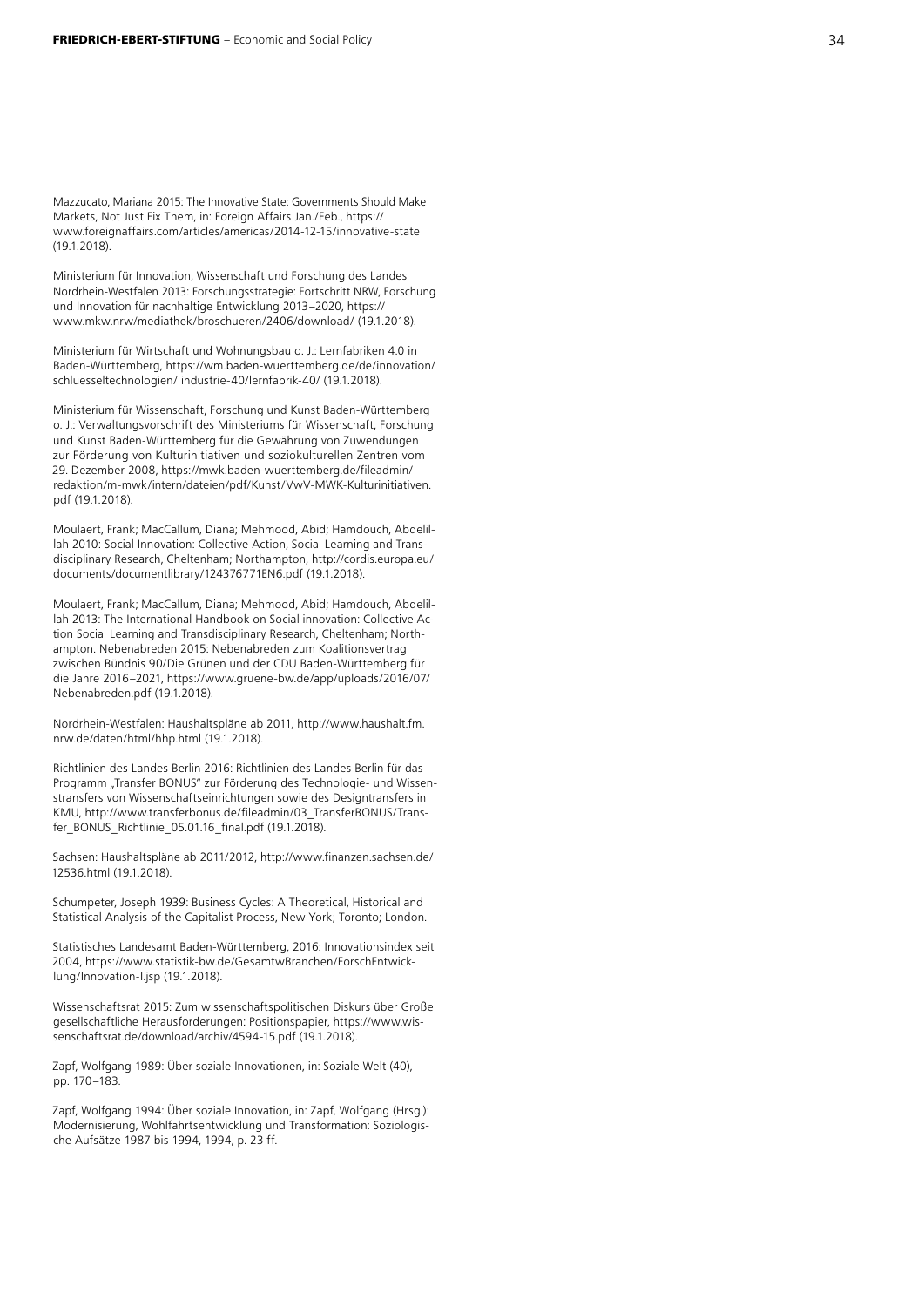Imprint:

### © 2019 **Friedrich-Ebert-Stiftung**

Publisher: Division for Economic and Social Policy Godesberger Allee 149 / D-53175 Bonn Fax 0228 883 9205, www.fes.de/wiso Orders/contact: [wiso-news@fes.de](mailto:wiso-news@fes.de)

The views expressed in this publication are not necessarily those of the Friedrich-Ebert-Stiftung (FES). Commercial use of all media published by the FES is not permitted without the written consent of the FES.

#### **ISBN: 978-3-96250-277-5**

Cover foto: © Jan Braun/VISUM Translation: Maurice T. Frank Design: www.stetzer.net Printing: www.bub-bonn.de